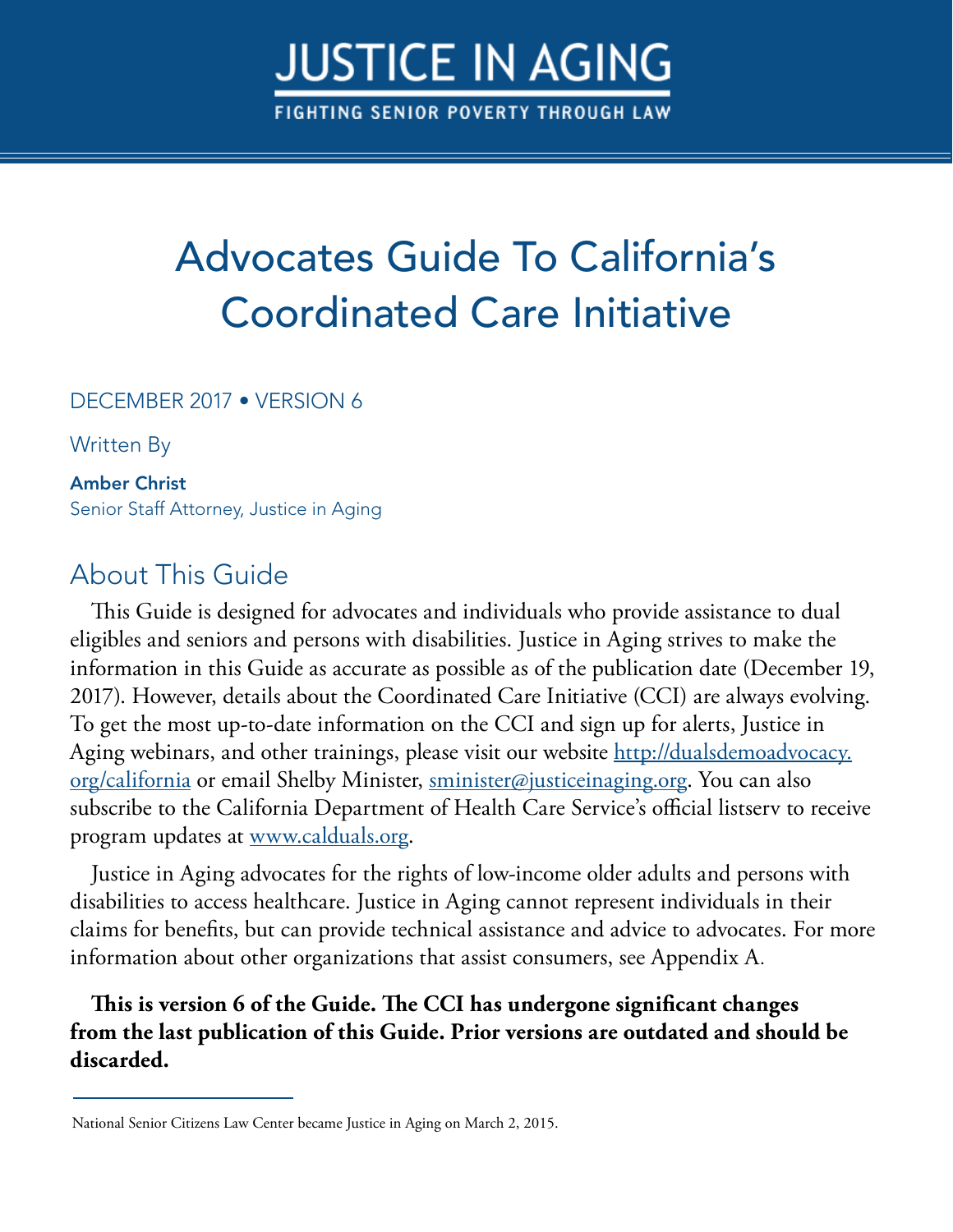## **Table of Contents**

|                                                                                | -24 |
|--------------------------------------------------------------------------------|-----|
|                                                                                |     |
|                                                                                |     |
|                                                                                |     |
|                                                                                |     |
|                                                                                |     |
| Factors a Beneficiary Should Consider in Deciding to Enroll Cal MediConnect 28 |     |
|                                                                                |     |
|                                                                                |     |

 $\equiv$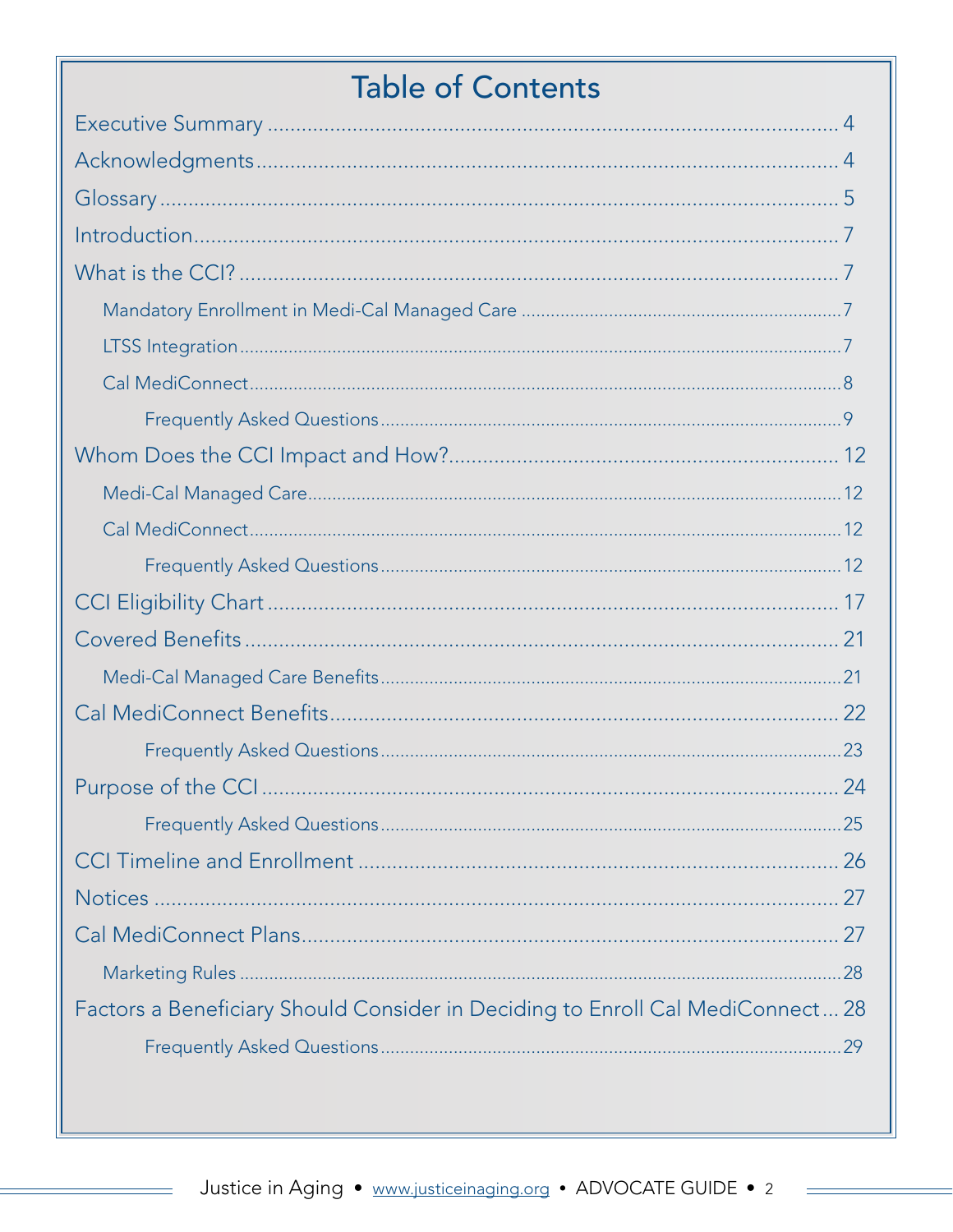| Accessibility and Americans with Disabilities Act (ADA)/Section |  |
|-----------------------------------------------------------------|--|
|                                                                 |  |
|                                                                 |  |
|                                                                 |  |
|                                                                 |  |
|                                                                 |  |
|                                                                 |  |
|                                                                 |  |
|                                                                 |  |
|                                                                 |  |
|                                                                 |  |
|                                                                 |  |
|                                                                 |  |
|                                                                 |  |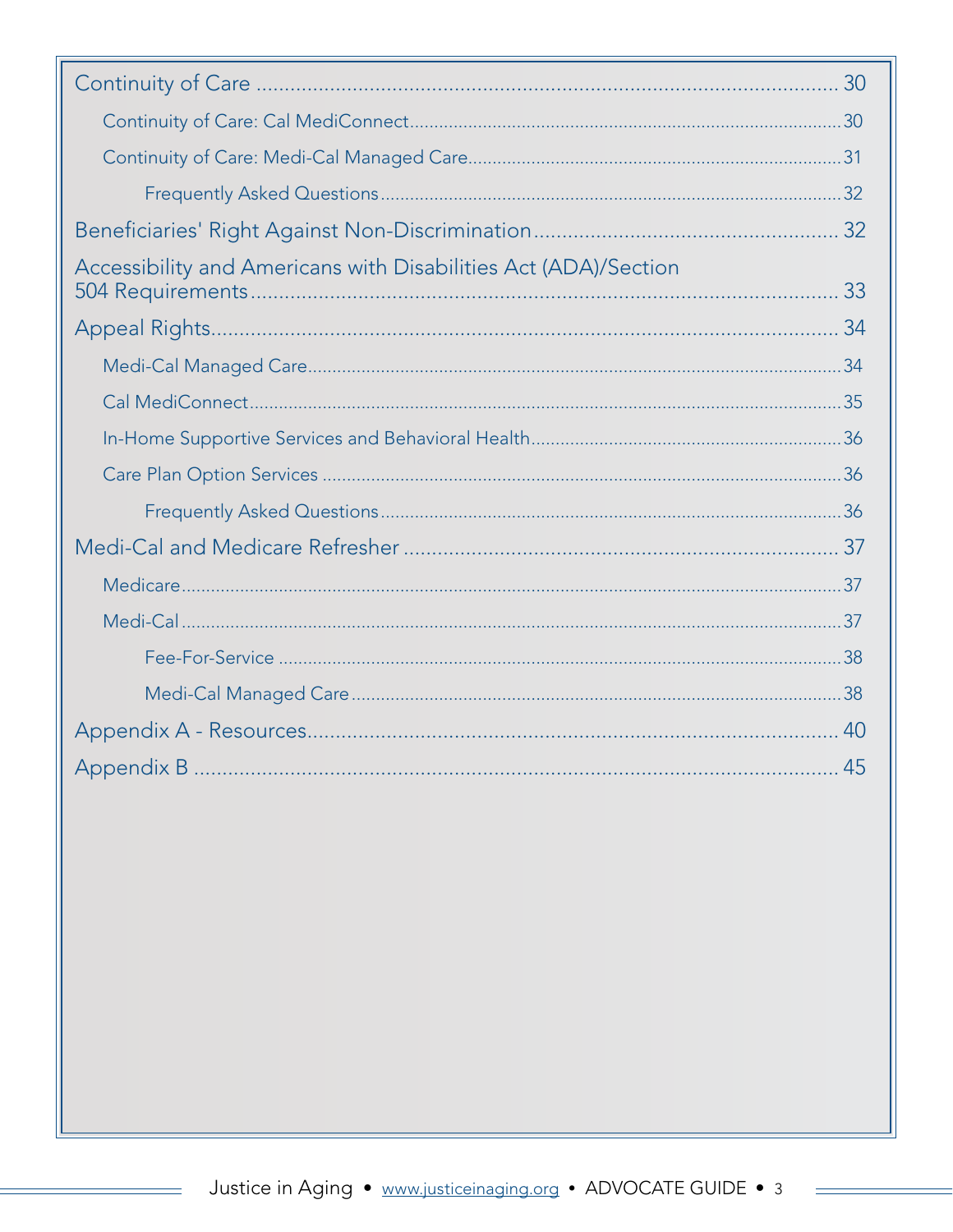## <span id="page-3-0"></span>Executive Summary

Implementation of the Coordinated Care Initiative (CCI) is now underway in Los Angeles, Orange, Riverside, San Diego, San Bernardino, San Mateo, and Santa Clara counties. There have been significant changes to the CCI since the release of the fifth version of the Advocate's Guide to California's Coordinated Care Initiative in October 2016. Version Six of the Guide includes these important changes and provides the most recent information on the CCI. If you have a saved or printed Version Five, please replace it with Version Six because the former contains outdated information.

Justice in Aging provides regular updates to advocates on the CCI through an Advocates Alert. To sign up for these updates, please contact  $\frac{\text{minister}}{\text{a}$  institutionaging.org.

## Acknowledgments

The development of this Guide would not have been possible without the support of the California Health Care Foundation, The SCAN Foundation, and the California Wellness Foundation. We wish to thank Sylvia Yee with Disability Rights Education and Defense Fund for her significant contributions to this Guide. We would also like to thank our colleagues at Disability Rights California, National Health Law Program, Disability Rights Education and Defense Fund, and Justice in Aging for their contributions and willingness to help in a variety of ways, in particular Emma Ayers, Vanessa Barrington, Mary Lou Breslin, Dan Brzovic, Georgia Burke, Denny Chan, Katrina Cohens, Kimberly Lewis, Kevin Prindiville, and Elizabeth Zirker.

#### **This version of the Guide is supported by a grant from The California Health Care Foundation.**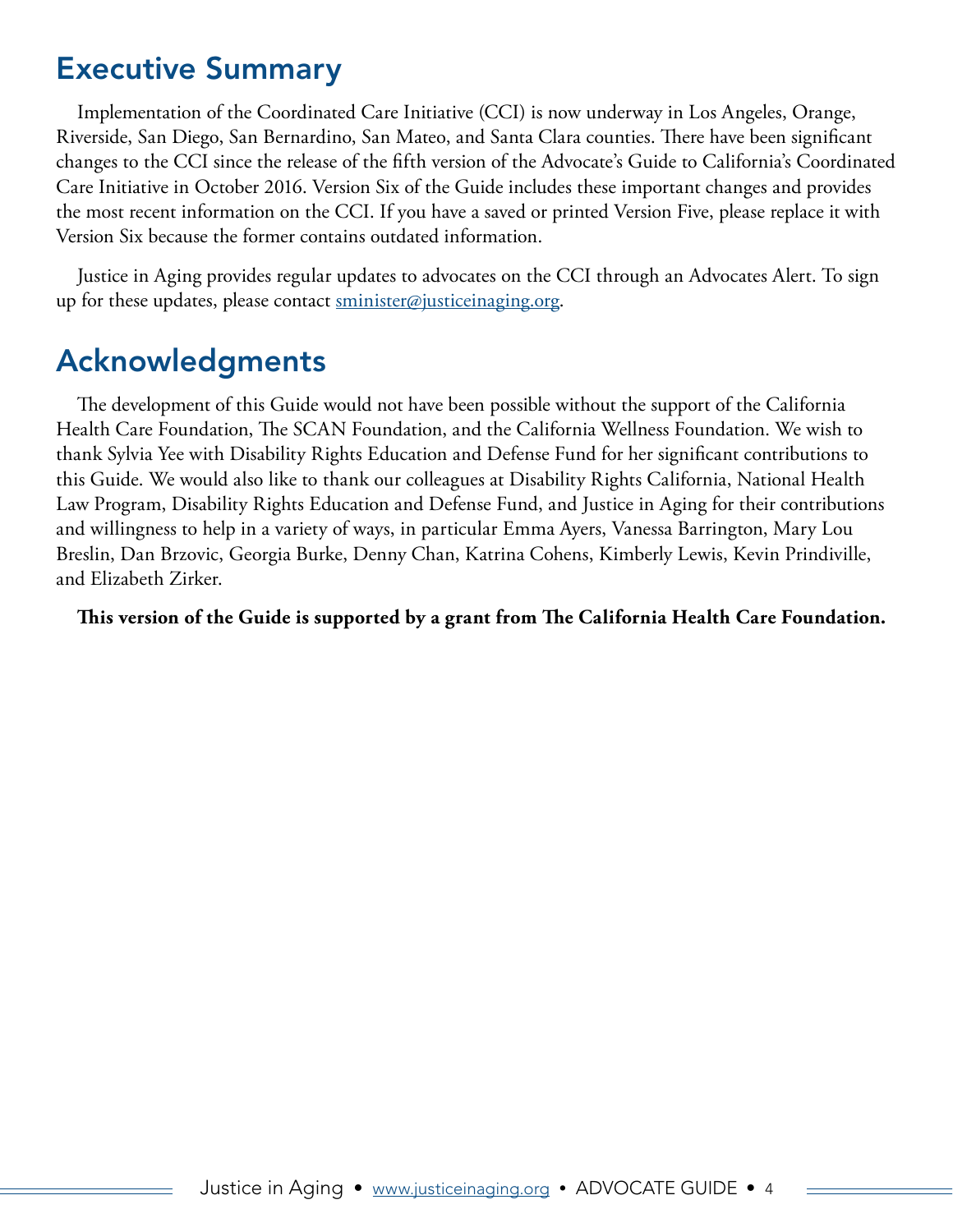## <span id="page-4-0"></span>**Glossary**

| <b>BH</b>           | Behavioral health. This includes mental health services and substance use<br>disorder (SUD) services.                                                                                                                                                                                                                                                                                                                                |
|---------------------|--------------------------------------------------------------------------------------------------------------------------------------------------------------------------------------------------------------------------------------------------------------------------------------------------------------------------------------------------------------------------------------------------------------------------------------|
| <b>CBAS</b>         | Community-Based Adult Services. Formerly, CBAS was called Adult Day<br>Health Care. CBAS is a Medi-Cal benefit offered to eligible seniors and<br>persons with disabilities to help individuals continue living in the community.<br>Services are provided at CBAS centers. Services include, for example, nursing<br>services, mental health services, nutritional counseling, and occupational,<br>speech, and physical therapies. |
| <b>CCI</b>          | Coordinated Care Initiative.                                                                                                                                                                                                                                                                                                                                                                                                         |
| <b>CMS</b>          | Centers for Medicare and Medicaid Services. The federal agency within the<br>United States Department of Health and Human Services that administers<br>Medicare and Medicaid.                                                                                                                                                                                                                                                        |
| <b>COHS</b>         | County Organized Health System. A local county public agency that<br>contracts with DHCS to administer Medi-Cal benefits for its county (counties).<br>For the purposes of the CCI, Orange County and San Mateo County are<br>COHS counties.                                                                                                                                                                                         |
| <b>CPO</b> services | Care Plan Option services. These are home and community based-like<br>services that Cal MediConnect plans have the option to offer to beneficiaries<br>under a Cal MediConnect plan.                                                                                                                                                                                                                                                 |
| <b>DD</b> Waiver    | Developmentally Disabled waiver. This is a home and community-based<br>services waiver for individuals with developmental disabilities who are<br>Regional Center consumers.                                                                                                                                                                                                                                                         |
| <b>DHCS</b>         | Department of Health Care Services, the California state department that<br>is the single state agency responsible for overseeing administration of the<br>Medi-Cal program.                                                                                                                                                                                                                                                         |
| <b>DME</b>          | Durable medical equipment.                                                                                                                                                                                                                                                                                                                                                                                                           |
| <b>DMHC</b>         | Department of Managed Health Care. The California state agency that is<br>responsible for overseeing Knox-Keene licensed managed care plans.                                                                                                                                                                                                                                                                                         |
| D-SNP               | Dual-Eligible Special Needs Plan. A Medicare Advantage plan limited to<br>serving dual eligible beneficiaries.                                                                                                                                                                                                                                                                                                                       |
| <b>FFS</b>          | Fee-for-service. Payment system whereby each health care services provider<br>bills for each service provided, as compared to managed care, which usually<br>involves prospective payment based on capitated rates. Prior to the CCI, fee<br>for service was the default payment model where a provider is paid directly<br>from Medicare or Medi-Cal rather than contracting with a health plan.                                    |
| <b>HCBS</b>         | Home and community-based services. Benefits provide assistance with daily<br>activities that generally help beneficiaries remain in their homes (includes<br>waivers such as In-Home Operations waiver, Nursing Facility/Acute Hospital<br>waiver, Assisted Living waiver, DD waiver, MSSP).                                                                                                                                         |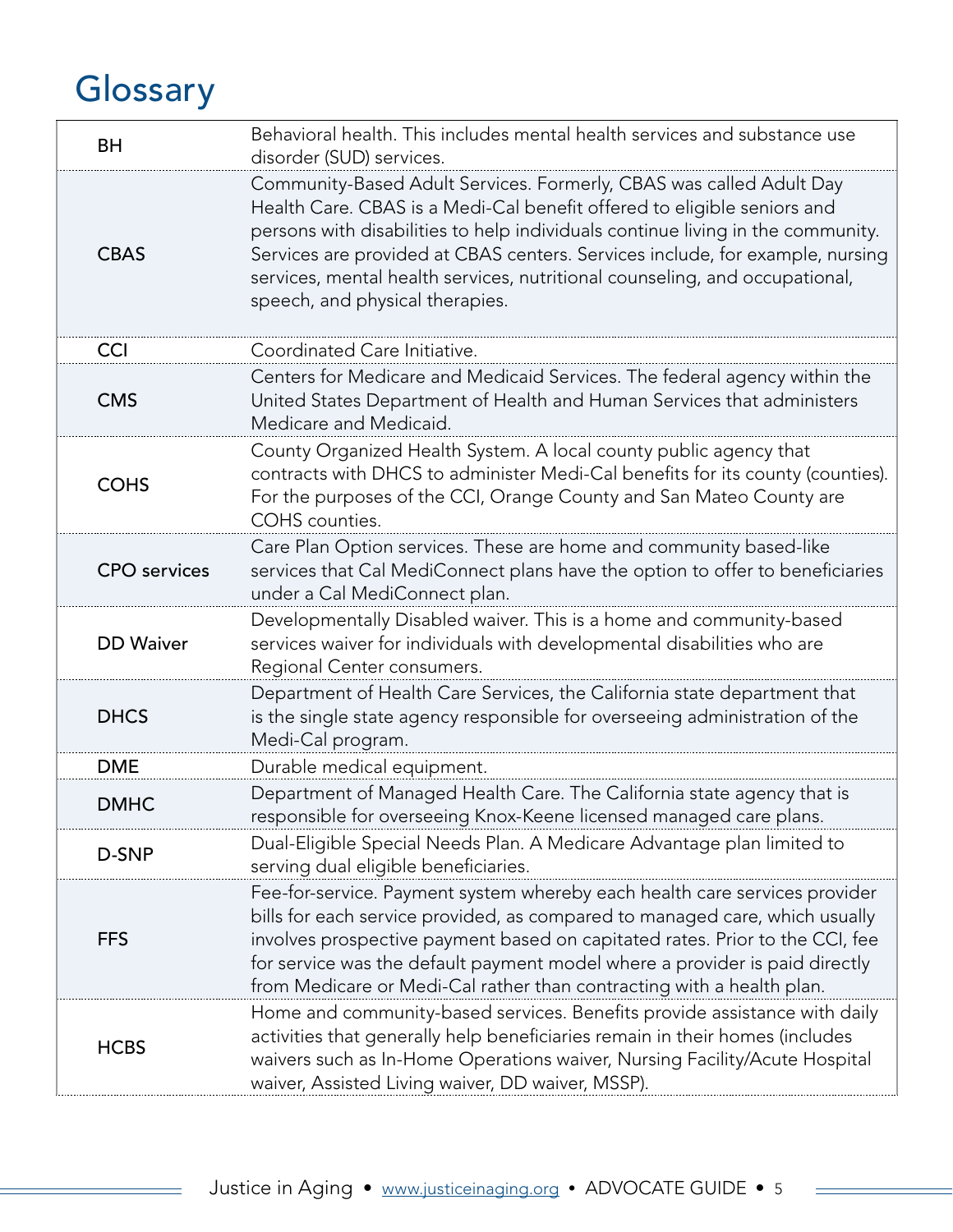## **Glossary**

| <b>HICAP</b>        | Health Insurance Counseling and Advocacy Program. Provides free and<br>objective counseling about Medicare and Cal MediConnect.                                                                                                                                                                                                                                                                                         |
|---------------------|-------------------------------------------------------------------------------------------------------------------------------------------------------------------------------------------------------------------------------------------------------------------------------------------------------------------------------------------------------------------------------------------------------------------------|
| <b>ICF/DD</b>       | Intermediate care facility/developmentally disabled. A long-term care<br>facility that provides 24-hour personal care, habilitation, developmental, and<br>supportive health services to residents with developmental disabilities.                                                                                                                                                                                     |
| <b>IHO Waiver</b>   | In-Home Operations Waiver. A home and community-based services waiver<br>limited to people who require nursing facility or subacute levels of care who<br>have been receiving services in an acute hospital for 36 months or more, and<br>have a need for physician-ordered services that exceed what can be provided<br>under the NF/AH waiver.                                                                        |
| <b>IHSS</b>         | In-Home Supportive Services. The IHSS program provides services that allow<br>a beneficiary to remain safely in the home rather than in a nursing facility<br>or other institution. Some of the services offered through IHSS include<br>housecleaning, shopping, meal preparation, laundry, personal care services,<br>accompaniment to medical appointments, and protective supervision for the<br>mentally impaired. |
| <b>LTSS</b>         | Long-term services and supports. Under the CCI, LTSS is an umbrella term<br>that includes four specific Medi-Cal programs: In-Home Supportive Services,<br>Community-Based Adult Services, Multi-Purpose Senior Services Program,<br>and Long-Term Care (nursing facility care).                                                                                                                                        |
| <b>MOU</b>          | Memorandum of Understanding. For the purposes of this Guide, the MOU<br>generally refers to the agreement entered into between DHCS and CMS<br>authorizing Cal MediConnect.                                                                                                                                                                                                                                             |
| <b>MSSP</b>         | Multi-Purpose Senior Services Program. A program that provides social and<br>health care management to frail elderly individuals age 65 and older. It allows<br>individuals, who without the program would be placed in a nursing facility or<br>other institution, to remain living in their community.                                                                                                                |
| <b>NF/AH Waiver</b> | Nursing Facility/Acute Hospital waiver. A home and community-based<br>services waiver available to Medi-Cal beneficiaries who meet one of three<br>levels of care: nursing facility level A or level B; nursing facility subacute; or<br>acute hospital.                                                                                                                                                                |
| <b>SNF</b>          | Skilled nursing facility.                                                                                                                                                                                                                                                                                                                                                                                               |
| <b>SOC</b>          | Share of cost. Individuals who have higher incomes can still receive Medi-Cal<br>by paying a share of the cost of the services they receive. Once a beneficiary's<br>healthcare expenses reach a specified amount each month, Medi-Cal will pay<br>for any additional accrued expenses in that month.                                                                                                                   |
| <b>SPDs</b>         | Seniors and persons with disabilities. SPDs are a defined population under<br>Medi-Cal referring specifically to people who have Medi-Cal because they<br>are age 65 or older or have a disability, but who do not have Medicare, i.e.,<br>NOT dually eligible.                                                                                                                                                         |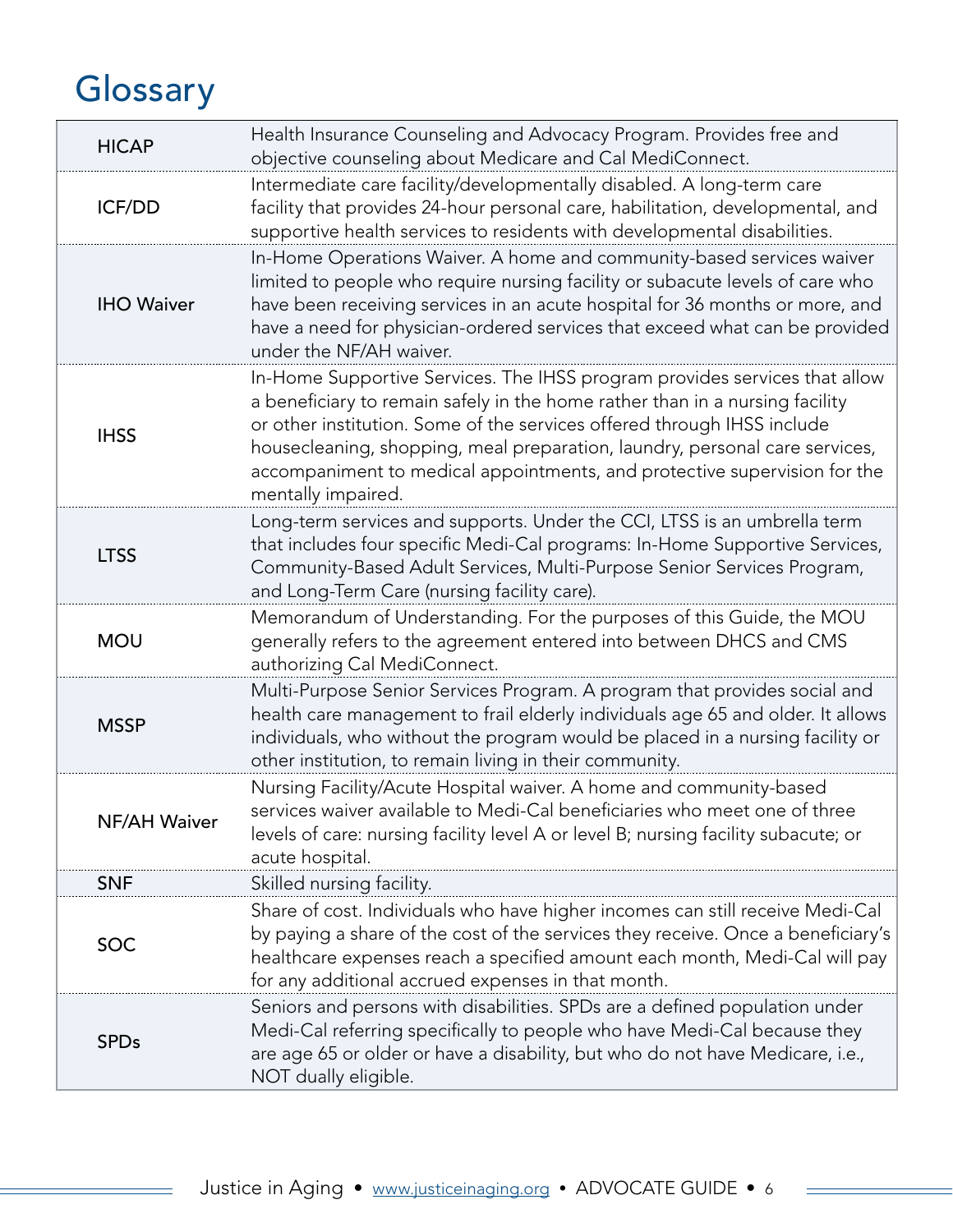### <span id="page-6-0"></span>Introduction

The Coordinated Care Initiative (CCI) is a program that, in the seven counties in which it is implemented, changes the way that California's dually eligible individuals – i.e., those who have both Medi-Cal and Medicare, "duals" or "Medi-Medis" – and seniors and persons with disabilities with Medi-Cal only ("SPDs") get their health care. Anyone who represents or works with duals and SPDs in these seven counties should be familiar with the CCI. An understanding of the program and its rules is the best way to make sure that at-risk Californians do not lose access to vital health services. This Guide is intended to assist advocates in understanding the CCI. It includes a description of what the CCI is, whom the CCI impacts and how beneficiaries are affected, why it has been implemented, when and where the CCI is occurring, and how the program is performing.

## What is the CCI?

The CCI is a program intended to integrate and coordinate the delivery of health benefits, including behavioral health benefits, and long-term services and supports (LTSS) to dual eligibles and  $SPDs<sup>1</sup>$  living in seven<sup>2</sup> California counties: Los Angeles, Orange, Riverside, San Bernardino, San Diego, San Mateo, and Santa Clara.<sup>3</sup> The CCI involves three distinct parts:

#### Mandatory Enrollment in Medi-Cal Managed Care<sup>4</sup>

The CCI expands mandatory enrollment into Medi-Cal managed care. In 2011, California began mandatory enrollment of SPDs into Medi-Cal managed care. At that time, certain populations were excluded from mandatory enrollment, including individuals living in nursing facilities, individuals with a share of cost, and dual eligibles.<sup>5</sup> The CCI requires these previously excluded groups of individuals living in the seven CCI counties to enroll in a managed care plan to receive their Medi-Cal benefit. Enrollment is mandatory.6 If a beneficiary fails to choose a plan, the State will choose a plan for the beneficiary.<sup>7</sup>

#### LTSS Integration<sup>8</sup>

Long-term services and supports (LTSS) historically have not been included in the managed care benefit package.9 Initially under the CCI, LTSS, including

- 6 For a description of the few limited exceptions to mandatory enrollment in Medi-Cal managed care, see page XX.
- 7 The State primarily uses a beneficiary's provider history to select a plan. WIC § 14182(b)(6). See also 1115 waiver Special Terms and Conditions, p. 36, available at [dhcs.ca.gov/](http://www.dhcs.ca.gov/provgovpart/Documents/MediCal2020STCs06-01-17.pdf) [provgovpart/Documents/MediCal2020STCs06-01-17.pdf.](http://www.dhcs.ca.gov/provgovpart/Documents/MediCal2020STCs06-01-17.pdf)
- 8 WIC § 14186. California received federal approval to integrate LTSS into managed care plans on March 19, 2014, through an amendment to California's Bridge to Reform 1115 waiver. The initial waiver was continued through California's Medi-Cal 2020 Waiver. The special terms and conditions are available at [dhcs.ca.gov/provgovpart/Documents/](http://www.dhcs.ca.gov/provgovpart/Documents/MediCal2020STCs06-01-17.pdf) [MediCal2020STCs06-01-17.pdf.](http://www.dhcs.ca.gov/provgovpart/Documents/MediCal2020STCs06-01-17.pdf)
- 9 Community-Based Adult Services (CBAS) was transitioned into Medi-Cal managed care in 2012, as a result of the settlement of the *Darling v. Douglas* lawsuit. More information about CBAS and the *Darling* settlement is

<sup>1</sup> SPDs refer to a specifically defined population of individuals who qualify for Medi-Cal only (not Medicare) based on age or disability.

<sup>2</sup> Originally, eight counties were slated to implement the CCI. On November 13, 2014, DHCS announced that Alameda County would not move forward with the CCI.

<sup>3</sup> On June 27, 2012, the California Legislature passed, and the Governor signed, two pieces of legislation creating the CCI: [SB 1008](http://www.leginfo.ca.gov/pub/11-12/bill/sen/sb_1001-1050/sb_1008_bill_20120627_chaptered.html) (Chapter 33, Statutes of 2012) and [SB 1036](http://www.leginfo.ca.gov/pub/11-12/bill/sen/sb_1001-1050/sb_1036_bill_20120627_chaptered.html) (Chapter 45, Statutes of 2012). On June 17, 2013, the California Legislature passed [SB 94,](http://www.leginfo.ca.gov/pub/13-14/bill/sen/sb_0051-0100/sb_94_bill_20130618_enrolled.pdf) on June 12, 2014, [SB 857](http://leginfo.legislature.ca.gov/faces/billNavClient.xhtml?bill_id=201320140SB857) was passed, on June 24, 2015, [SB 75](http://leginfo.legislature.ca.gov/faces/billNavClient.xhtml?bill_id=201520160SB75) was passed, and on July 10, 2017, [SB 97](http://leginfo.legislature.ca.gov/faces/billTextClient.xhtml?bill_id=201720180SB97) was passed, which all amend portions of the CCI legislation.

<sup>4</sup> WIC §§ 14182; 14182.16; 14182.17. California received federal approval on March 19, 2014, to move forward with mandatory enrollment of dual eligibles and other SPDs into Medi-Cal managed care through an amendment to California's Bridge to Reform 1115 waiver. The initial waiver was continued through California's Medi-Cal 2020 Waiver. The special terms and conditions are available at [dhcs.ca.gov/](http://www.dhcs.ca.gov/provgovpart/Documents/MediCal2020STCs06-01-17.pdf) [provgovpart/Documents/MediCal2020STCs06-01-17.pdf.](http://www.dhcs.ca.gov/provgovpart/Documents/MediCal2020STCs06-01-17.pdf)

In County Organized Health System (COHS) counties, all individuals receiving Medi-Cal have always been mandatorily enrolled in Medi-Cal managed care, including duals, share of cost, and nursing facility residents.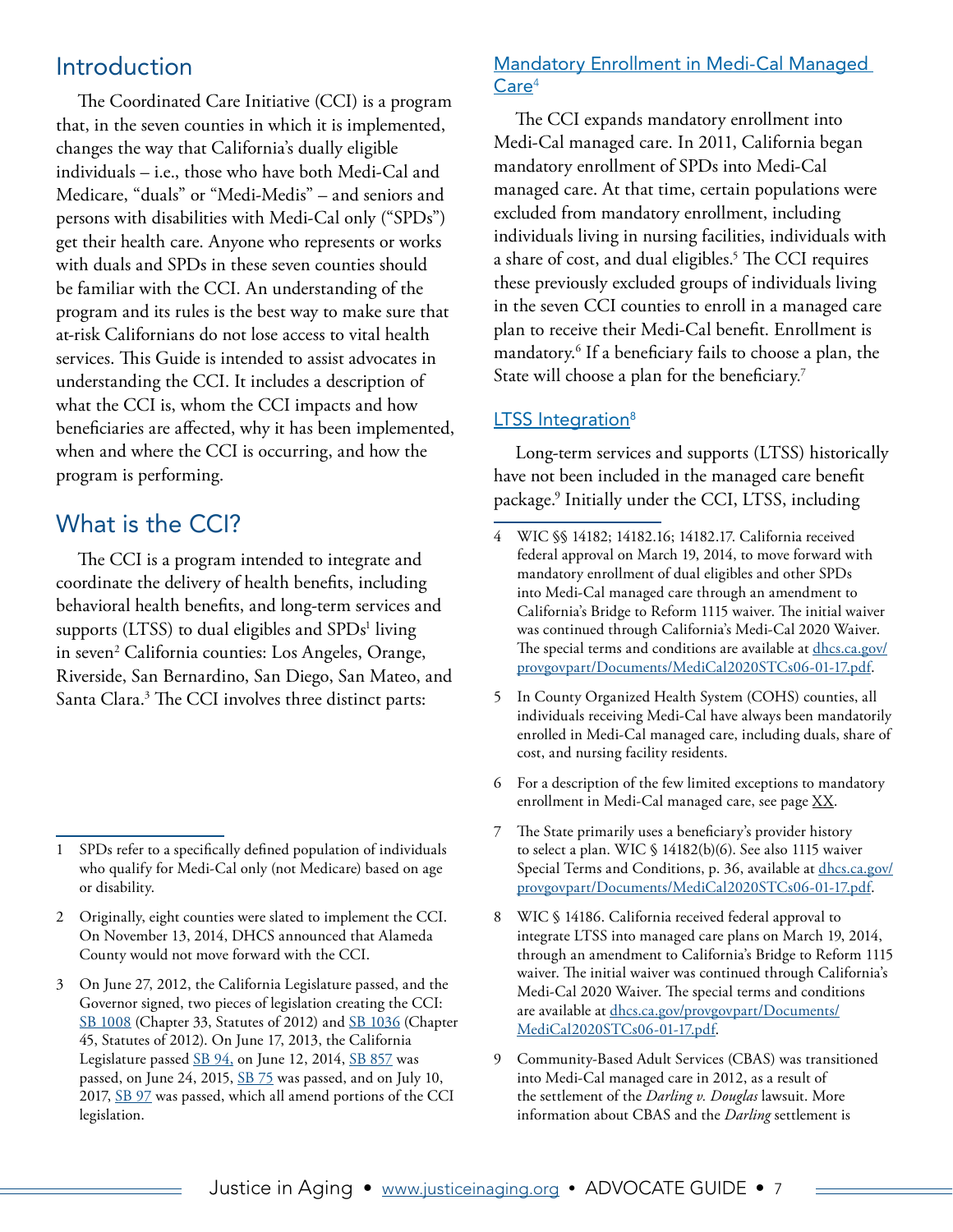<span id="page-7-0"></span>nursing facility care, In-Home Supportive Services (IHSS), Community-Based Adult Services (CBAS), were the Multi-Purpose Senior Services Program (MSSP) were provided through managed care plans.<sup>10</sup> As of January 1, 2018, IHSS is no longer a Medi-Cal managed care benefit.<sup>11</sup> More information regarding this change is outlined in the IHSS section later in this Guide.

#### Cal MediConnect<sup>12</sup>

The CCI created a new type of managed care program, known as Cal MediConnect, which combines a dual eligible's Medi-Cal and Medicare benefits into one integrated managed care plan.13 Cal MediConnect was initially a three-year demonstration program. CMS offered states the option to extend the demonstration

available on DHCS's website [\(dhcs.ca.gov/services/medi-cal/](http://www.dhcs.ca.gov/services/medi-cal/pages/adhc/adhc.aspx) [pages/adhc/adhc.aspx\)](http://www.dhcs.ca.gov/services/medi-cal/pages/adhc/adhc.aspx); and the websites of the California Association for Adult Services (CAADS) [\(caads.org/\)](http://www.caads.org/), and Disability Rights California ([disabilityrightsca.org/advocacy/](http://www.disabilityrightsca.org/advocacy/Darling-v-Douglas/index.html) [Darling-v-Douglas/index.html\)](http://www.disabilityrightsca.org/advocacy/Darling-v-Douglas/index.html).

- 10 Individuals residing in COHS counties already receive nursing facility care and CBAS through their Medi-Cal managed care plan. The CCI now requires the COHScounty managed care plans to provide MSSP services as well. Likewise, some beneficiaries already receive CBAS through managed care. The only change for these beneficiaries is the inclusion of the other LTSS into their managed care plan.
- 11 Pursuant to SB 97, IHSS is no longer a managed care benefit as of January 1, 2018. This change should not impact the way beneficiaries currently receive IHSS. See page 23 for more information on this change.
- 12 WIC § 14132.275. California entered into a Memorandum of Understanding to implement the demonstration on March 27, 2013 [hereinafter "MOU"]. The MOU is available online at [cms.gov/Medicare-Medicaid-Coordination/](http://www.cms.gov/Medicare-Medicaid-Coordination/Medicare-and-Medicaid-Coordination/Medicare-Medicaid-Coordination-Office/Downloads/CAMOU.pdf) [Medicare-and-Medicaid-Coordination/Medicare-Medicaid-](http://www.cms.gov/Medicare-Medicaid-Coordination/Medicare-and-Medicaid-Coordination/Medicare-Medicaid-Coordination-Office/Downloads/CAMOU.pdf)[Coordination-Office/Downloads/CAMOU.pdf.](http://www.cms.gov/Medicare-Medicaid-Coordination/Medicare-and-Medicaid-Coordination/Medicare-Medicaid-Coordination-Office/Downloads/CAMOU.pdf) California received federal approval to integrate LTSS into managed care plans on March 19, 2014, through an amendment to California's Bridge to Reform 1115 waiver. The initial waiver was continued through California's Medi-Cal 2020 Waiver. The special terms and conditions are available at [dhcs.ca.gov/](http://www.dhcs.ca.gov/provgovpart/Documents/MediCal2020STCs06-01-17.pdf) [provgovpart/Documents/MediCal2020STCs06-01-17.pdf](http://www.dhcs.ca.gov/provgovpart/Documents/MediCal2020STCs06-01-17.pdf).
- 13 Cal MediConnect is not the first example of integrated care for dual eligibles. The Program for All-Inclusive Care for the Elderly (PACE) has been using an integrated care model for many years; see page 13 for more information about the PACE option.

to five years, which California opted to do. The demonstration is expected to terminate on December 31, 2019, unless California decides to continue it further.<sup>14</sup>

Cal MediConnect impacts dual eligible beneficiaries, not SPDs or individuals with Medicare only. The Cal MediConnect plans in the seven CCI counties entered into three-way contracts with the Department of Health Care Services (DHCS) and the Centers for Medicare and Medicaid Services (CMS). The threeway contracts outline the plans' responsibilities under the Cal MediConnect program.15 Cal MediConnect health plans are paid a monthly fee for each individual enrollee, called a "capitated" rate, and are responsible for providing a package of Medicare and Medi-Cal services in exchange for that rate.<sup>16</sup>

Cal MediConnect plans provide Medi-Cal and Medicare services using a network of contracted providers (primary care physicians, hospitals, pharmacies, LTSS providers, etc.). A member of a Cal MediConnect plan can only get services from providers who are within the plan's network, and can only get those services that have been approved by the plan.<sup>17</sup>

- 15 The most recent template three-way contract dated August 2017 is available at [cms.gov/Medicare-](https://www.cms.gov/Medicare-Medicaid-Coordination/Medicare-and-Medicaid-Coordination/Medicare-Medicaid-Coordination-Office/FinancialAlignmentInitiative/Downloads/CAContract08302017.pdf)[Medicaid-Coordination/Medicare-and-Medicaid-](https://www.cms.gov/Medicare-Medicaid-Coordination/Medicare-and-Medicaid-Coordination/Medicare-Medicaid-Coordination-Office/FinancialAlignmentInitiative/Downloads/CAContract08302017.pdf)[Coordination/Medicare-Medicaid-Coordination-](https://www.cms.gov/Medicare-Medicaid-Coordination/Medicare-and-Medicaid-Coordination/Medicare-Medicaid-Coordination-Office/FinancialAlignmentInitiative/Downloads/CAContract08302017.pdf)[Office/FinancialAlignmentInitiative/Downloads/](https://www.cms.gov/Medicare-Medicaid-Coordination/Medicare-and-Medicaid-Coordination/Medicare-Medicaid-Coordination-Office/FinancialAlignmentInitiative/Downloads/CAContract08302017.pdf) [CAContract08302017.pdf.](https://www.cms.gov/Medicare-Medicaid-Coordination/Medicare-and-Medicaid-Coordination/Medicare-Medicaid-Coordination-Office/FinancialAlignmentInitiative/Downloads/CAContract08302017.pdf)
- 16 The rate paid to the health plans is a combination of a Medicare rate and a Medi-Cal rate. The amount paid by each program starts with a 'baseline' that then is adjusted to the acuity of the enrolled population and reduced by a predetermined savings percentage. MOU pp. 45-52. A summary of the Medicare rates for CY 2017 is available at [calduals.org/wp-content/uploads/2017/02/CA-CY17-Draft-](http://calduals.org/wp-content/uploads/2017/02/CA-CY17-Draft-Rate-Report-Medicare-Component.pdf)[Rate-Report-Medicare-Component.pdf](http://calduals.org/wp-content/uploads/2017/02/CA-CY17-Draft-Rate-Report-Medicare-Component.pdf) and the CY 2014 (dated October 2017) Final Joint Medicare-Medicaid Report is available at [calduals.org/wp-content/uploads/2017/11/CA-](http://calduals.org/wp-content/uploads/2017/11/CA-CY-2014-MediConnect-Rate-Report.pdf)[CY-2014-MediConnect-Rate-Report.pdf.](http://calduals.org/wp-content/uploads/2017/11/CA-CY-2014-MediConnect-Rate-Report.pdf)
- 17 Beneficiaries have continuity of care rights when transitioning into the CCI. See page 30 for more

<sup>14</sup> On July 16, 2015, CMS presented states with the option to extend their demonstrations from three to five years, available at [goo.gl/WnirVa](https://goo.gl/WnirVa). On August 26, 2015, California submitted its letter of intent to CMS to extend the demonstration, [goo.gl/bPeQWe](https://goo.gl/bPeQWe) The demonstration was officially extended in [SB 97](http://leginfo.legislature.ca.gov/faces/billTextClient.xhtml?bill_id=201720180SB97).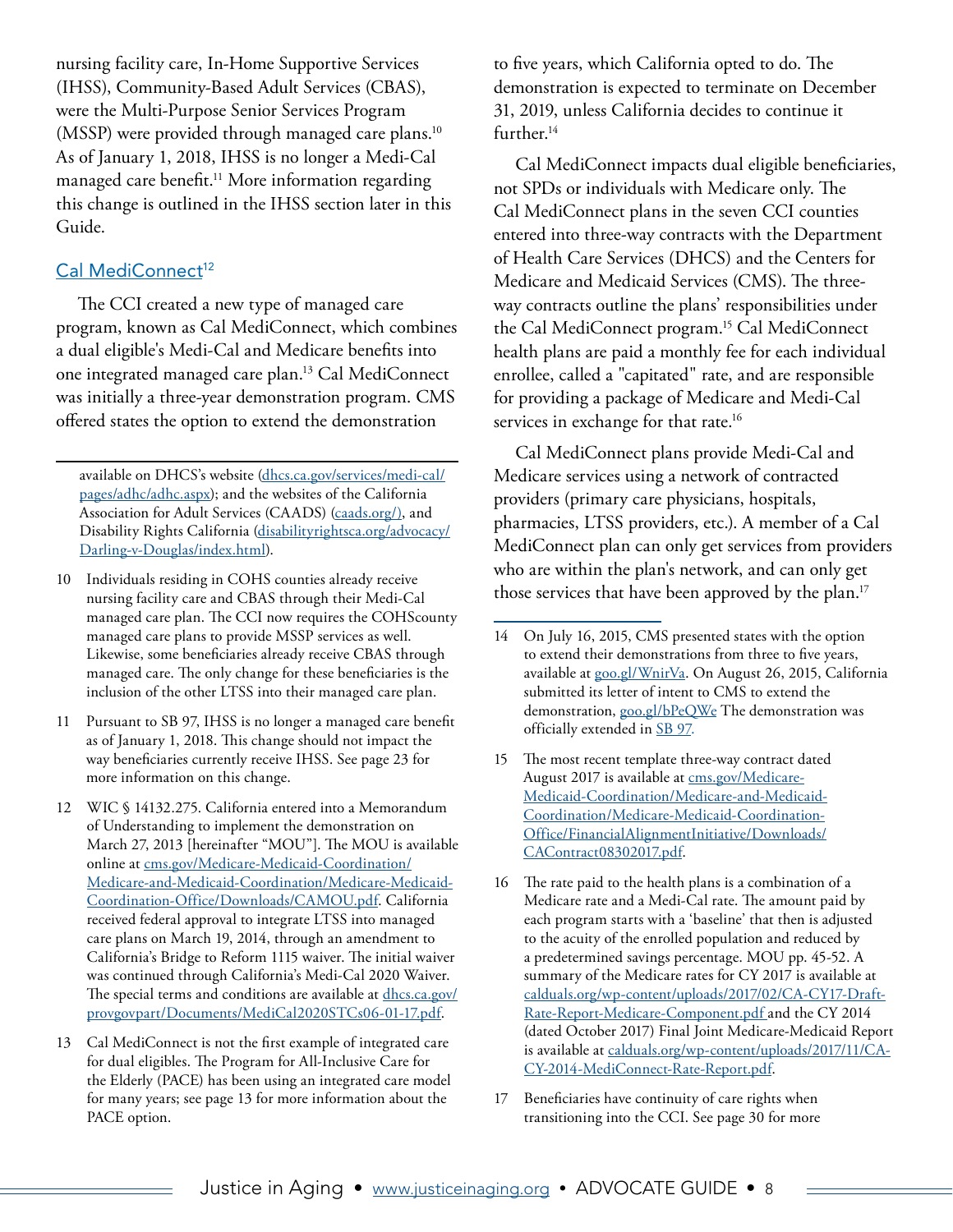<span id="page-8-0"></span>This is in contrast to a dual eligible with traditional, fee-for-service Medicare and Medi-Cal who can see any doctor or other provider who accepts Medicare or Medi-Cal.

 Initial enrollment in Cal MediConnect happened on a rolling basis through passive enrollment. Passive enrollment means that when a dual eligible received a notice and did not "opt out" of Cal MediConnect or did not affirmatively choose a particular Cal MediConnect plan, the individual was automatically placed in a Cal MediConnect plan chosen by the State.<sup>18</sup>

While passive enrollment has now ended, individuals can continue to voluntarily enroll at any time, and once enrolled, an individual can change plans or disenroll at any time. The dual eligible does not have to cite a reason to disenroll from Cal MediConnect. Enrollment and disenrollment transactions become effective the first day of the month following the transaction.19 If a dual eligible disenrolls from Cal MediConnect, she will receive her Medicare benefits through Medicare fee-for-service, or, if she chooses, a Medicare Advantage plan.<sup>20</sup> Dual eligibles who decide not to enroll in a Cal MediConnect plan must still be enrolled in a Medi-Cal managed care plan for their Medi-Cal benefits. Enrollment and disenrollment is covered in greater detail later in this Guide.

As of the date of this Guide, DHCS has committed not to again employ passive enrollment to enroll dual eligibles into Cal MediConnect. That is subject to change.<sup>21</sup>

information about continuity of care.

18 Passive enrollment has now ended in every county. See CCI Enrollment Timeline available at [calduals.org/wp-content/](http://www.calduals.org/wp-content/uploads/2014/11/CCI-enrollment-by-County-11.20.14.pdf) [uploads/2014/11/CCI-enrollment-by-County-11.20.14.pdf](http://www.calduals.org/wp-content/uploads/2014/11/CCI-enrollment-by-County-11.20.14.pdf).

- 19 MOU p. 11 & p. 63. See also three-way contract § 2.3.2, pp. 27-29, for disenrollment triggers.
- 20 Duals will also have the option to enroll in PACE if eligible. See page 13 for more information about the PACE option.
- 21 In response to stakeholder feedback, DHCS announced it would commit to voluntary enrollment. DHCS, however, stated that "should voluntary enrollment not prove to be a viable option for sustainable enrollment in the program, passive enrollment remains an option in future years." See, "Important CCI Updates," dated May 5, 2016, available at

Remember, while Cal MediConnect is a voluntary program, enrollment into managed care for Medi-Cal is mandatory.

## Frequently Asked Questions

#### **What is passive enrollment?**

Passive enrollment is the process by which individuals were enrolled into a Cal MediConnect plan. If a beneficiary received a notice and did not act affirmatively by either opting out of Cal MediConnect or choosing a plan, the beneficiary was automatically enrolled into a Cal MediConnect plan chosen for her by DHCS. In other words, if a beneficiary did nothing, she was automatically enrolled in Cal MediConnect.

Cal MediConnect passive enrollment has ended. Dual eligibles can voluntarily enroll in Cal MediConnect through the health plan in all counties or through Health Care Options (HCO), the state's enrollment broker, in two-plan and GMC counties.

Individuals who become eligible for Medi-Cal or who move into a CCI county will be subject to passive enrollment into a Medi-Cal plan moving forward. These individuals will be defaulted into a Medi-Cal plan chosen by the State unless they make a different plan selection. Unlike Cal MediConnect, however, enrollment in a Medi-Cal is mandatory.

#### **Can a beneficiary disenroll from Cal MediConnect after being enrolled?**

Yes. A beneficiary can disenroll from Cal MediConnect at any time for any reason. Disenrollment becomes effective the first day of the month following the disenrollment request. Disenrollment can happen in several ways. The individual can call Health Care Options, the

[calduals.org/2016/05/05/important-cci-announcements/.](http://calduals.org/2016/05/05/important-cci-announcements/)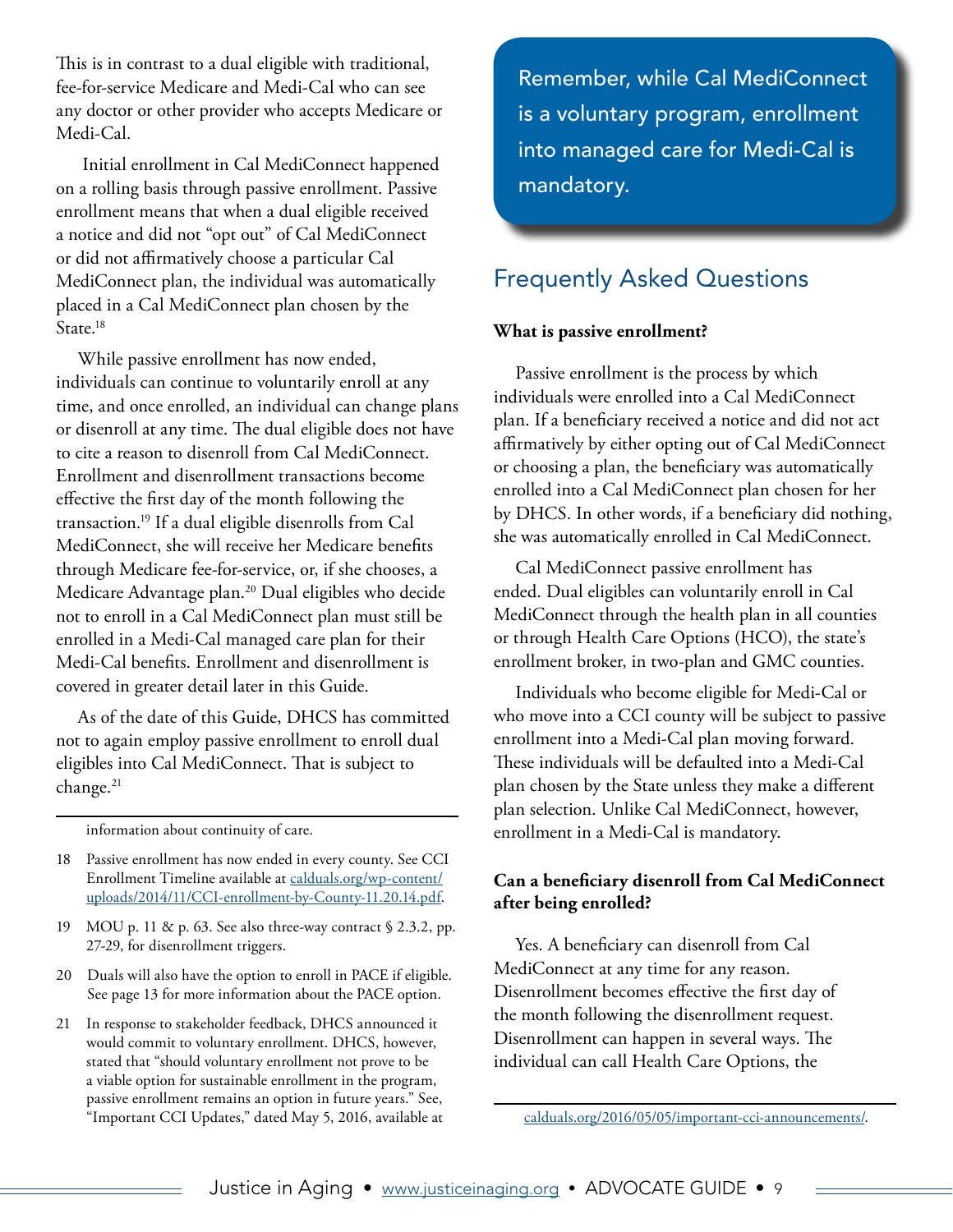enrollment broker and disenroll. If she does nothing more, she will receive her Medicare Part A and B benefits through fee-for-service and she will be auto-enrolled in a Part D plan. A beneficiary will also be disenrolled from Cal MediConnect if she chooses to enroll in a Medicare Advantage Plan or if she chooses to change her Part D coverage by enrolling in a Prescription Drug Plan (PDP).<sup>22</sup> However, disenrollment will only apply to her Medicare benefit. A beneficiary still has to be enrolled in a managed care plan for her Medi-Cal benefit. Enrollment and disenrollment is covered in greater detail later in this Guide.

<sup>22</sup> Three-way contract, § 2.3.2, pp. 27-29.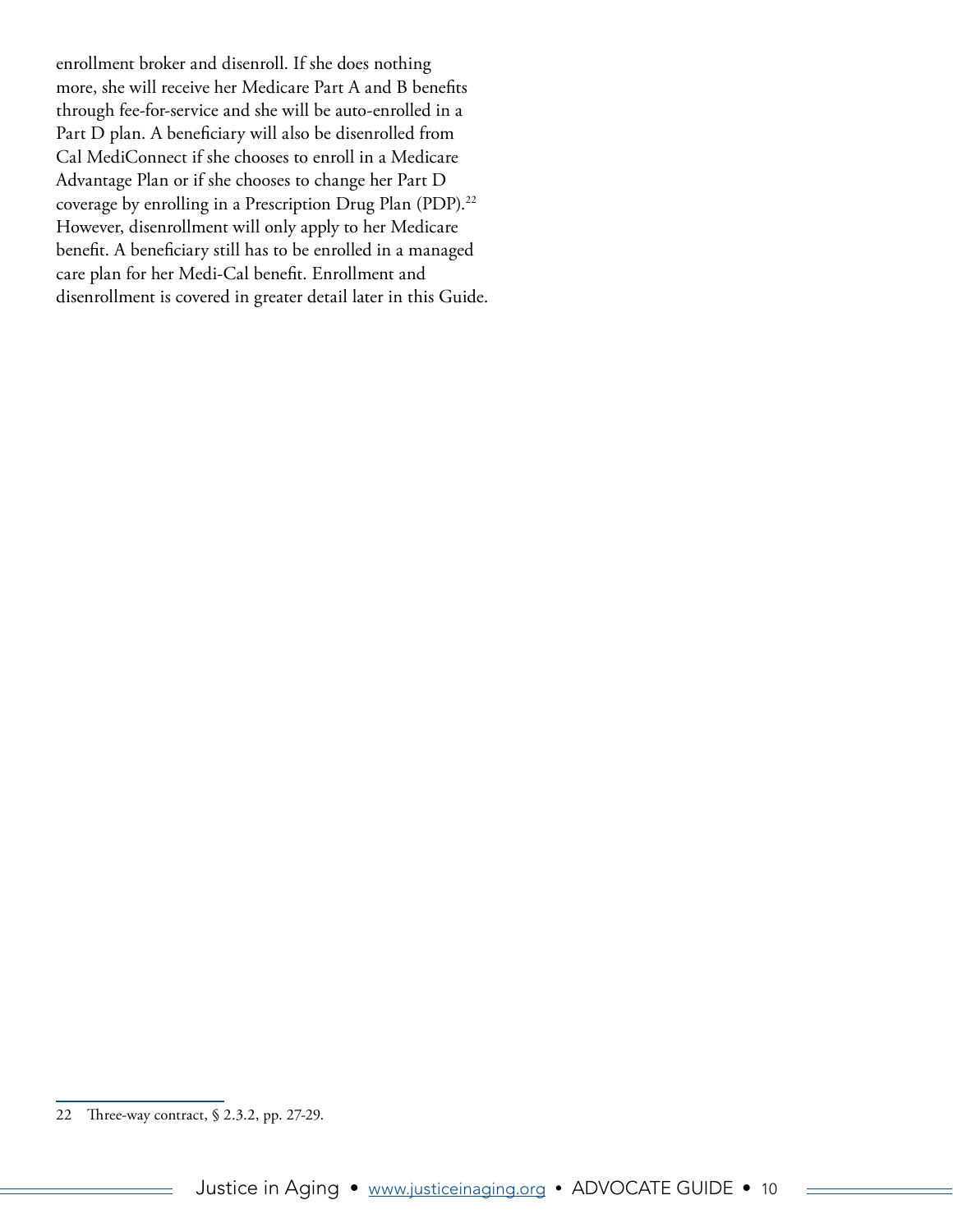## Authority for the CCI

The authority for the CCI is contained in a myriad of sources, including enacting legislation, statute, memorandum of understanding, contracts, and policy documents.

### Enacting Legislation

- ‐ [Senate Bill 1008](http://www.leginfo.ca.gov/pub/11-12/bill/sen/sb_1001-1050/sb_1008_bill_20120627_chaptered.html), June, 27, 2012
- ‐ [Senate Bill 1036,](http://www.leginfo.ca.gov/pub/11-12/bill/sen/sb_1001-1050/sb_1036_bill_20120627_chaptered.html) June 27, 2012
- ‐ [Senate Bill 94](http://www.leginfo.ca.gov/pub/13-14/bill/sen/sb_0051-0100/sb_94_bill_20130618_enrolled.pdf), amending SB 1008, June 17, 2013
- ‐ [Senate Bill 857,](http://www.leginfo.ca.gov/pub/13-14/bill/sen/sb_0851-0900/sb_857_bill_20140612_amended_asm_v98.pdf) amending SB 1008, June 12, 2014
- [Senate Bill 75](http://leginfo.legislature.ca.gov/faces/billNavClient.xhtml?bill_id=201520160SB75), extending transition of MSSP, June 24, 2015
- [Senate Bill 97](http://leginfo.legislature.ca.gov/faces/billTextClient.xhtml?bill_id=201720180SB97), continuing Cal MediConnect, mandatory enrollment into Medi-Cal, and integration of long-term services and supports into managed care, July 10, 2017

### Statutory Authority

- SB 1008 amended or added sections to the Welfare and Institutions Code including sections 14132.275, 14132.276, 14182, 14182.16, 14182.17, 14183.6, 14301.1, and 14301.2.
- SB 1036 amended and added sections to the Welfare and Institutions Code including sections 6253.2, 6531.5, 10101.1, 12306, 12306.1, 12300.5, 12300.6, 12300.7, 12302.6, 12306.15, 12330, 14186.35, and 14186.36.

### CMS Waiver Authority

‐ [California's Medi-Cal 2020 Waiver](http://www.dhcs.ca.gov/provgovpart/Documents/MediCal2020STCs06-01-17.pdf) – Pursuant to Section 1115 of the Social Security Act, CMS has authority to grant waivers of certain requirements under the Medicaid State Plan provisions to allow states to develop and test new service delivery and payment systems. To move forward with the changes under the CCI, California submitted an amendment to its 1115 Bridge to Reform waiver on June 18, 2013, which was approved by CMS on March 19, 2014. The program was continued through California's Medi-Cal 2020 Waiver approved on December 30, 2015.

## Cal MediConnect Specific Sources

- [Memorandum of Understanding](https://www.cms.gov/Medicare-Medicaid-Coordination/Medicare-and-Medicaid-Coordination/Medicare-Medicaid-Coordination-Office/Downloads/CAMOU.pdf)  an agreement between CMS and DHCS signed March 27, 2013, outlining the parameters of the Cal MediConnect program.
- ‐ [Three-Way Contracts](https://www.cms.gov/Medicare-Medicaid-Coordination/Medicare-and-Medicaid-Coordination/Medicare-Medicaid-Coordination-Office/FinancialAlignmentInitiative/Downloads/CAContract08302017.pdf) contracts entered into between CMS, DHCS, and the Cal MediConnect plans setting forth the obligations of each of the parties under the Cal MediConnect program.
- [Dual All Plan Letters](http://www.dhcs.ca.gov/formsandpubs/Pages/MMCDDualsPlanLetters.aspx)  guidance issued by DHCS to the Cal MediConnect plans.
- [All Plan Letters](http://www.dhcs.ca.gov/formsandpubs/Pages/AllPlanLetters.aspx): Guidance issued by DHCS to all Medi-Cal managed care plans. This quidance also applies to Cal MediConnect plans.
- [CMS Policy](http://www.cms.gov/Medicare-Medicaid-Coordination/Medicare-and-Medicaid-Coordination/Medicare-Medicaid-Coordination-Office/FinancialAlignmentInitiative/FinancialModelstoSupportStatesEffortsinCareCoordination.html)  CMS has issued both national and state-specific quidance for the duals demonstration including, for example, enrollment guidance, the member handbook, and marketing guidance.
- [DHCS Policy](http://www.calduals.org/) DHCS has issued policy documents and fact sheets on different areas of the program including, for example CPO Services, transportation benefit, and reporting requirements.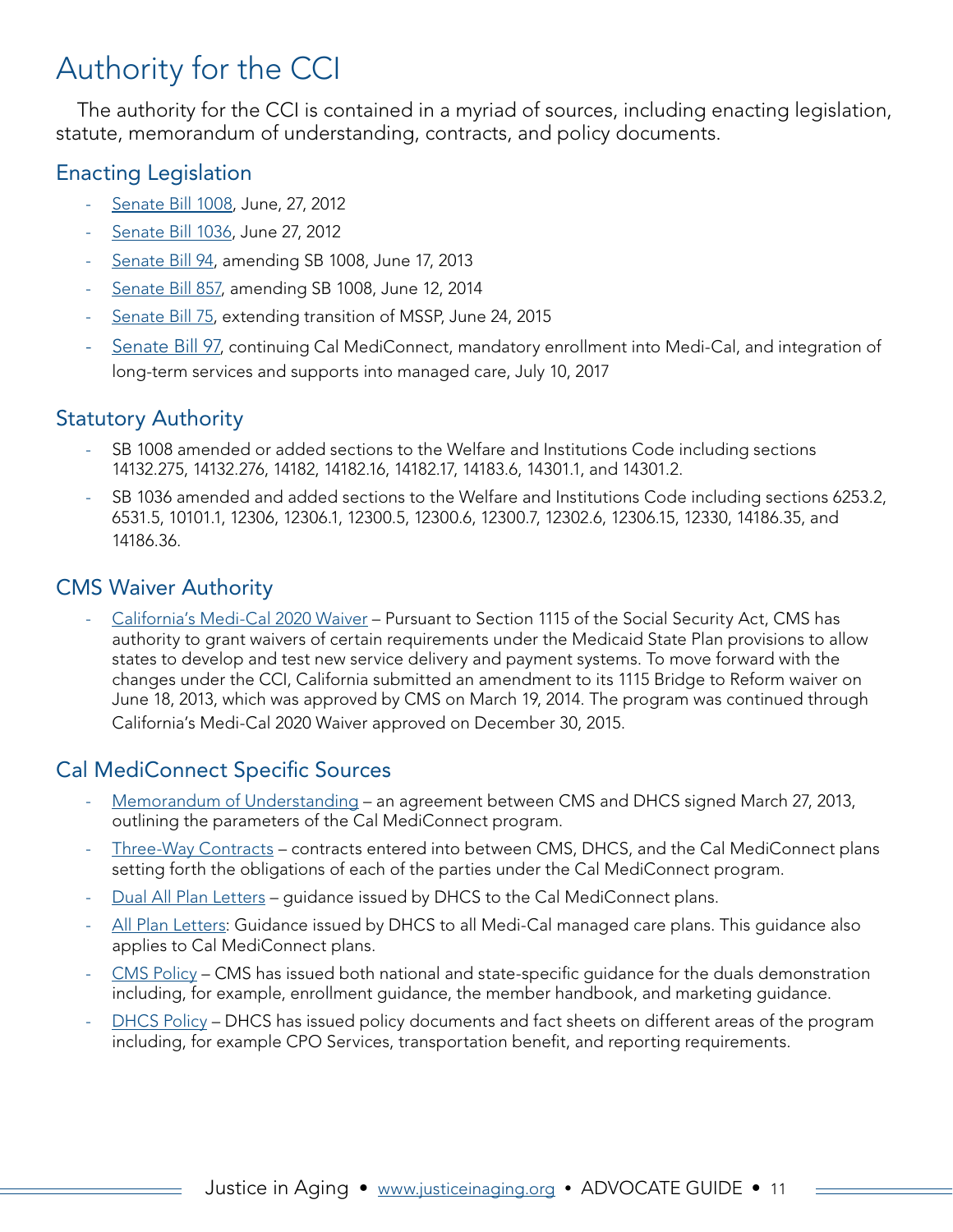## <span id="page-11-0"></span>Whom Does the CCI Impact and How?

The CCI impacts dual eligibles and SPDs in the seven CCI counties. Individuals who only qualify for Medicare and have no Medi-Cal coverage are not impacted by the CCI. Dual eligibles and SPDs are impacted differently under the CCI. We have provided a pull-out table on page 17, which provides a summary of how dual eligibles and SPDs are affected, including:

- 1. Who is mandatorily enrolled in Medi-Cal managed care;
- 2. Who has LTSS integrated into the Medi-Cal Managed Care benefit package;
- 3. Who was passively enrolled into Cal MediConnect; and
- 4. Who can participate in Cal MediConnect, but were not passively enrolled.

## Medi-Cal Managed Care

Most SPDs and duals must enroll in some form of Medi-Cal managed care. There are few exceptions to mandatory enrollment in Medi-Cal managed care. These exceptions include beneficiaries under age 21, individuals living in certain rural zip codes $23$ , beneficiaries with other health coverage in certain counties, individuals living in a veterans' home, and residents of an Intermediate Care Facility for the Developmentally Disabled (ICF-DD) in certain counties.24 The table on page 17 outlines these exceptions in detail.

Cal MediConnect

In general, most dual eligibles are eligible for Cal MediConnect. However, certain dual eligible beneficiaries are not permitted to participate in Cal MediConnect, including, for example, beneficiaries under age 21, beneficiaries who do not routinely meet their Medi-Cal share of cost, beneficiaries with developmental disabilities receiving services through a Regional Center (except in San Mateo County), and beneficiaries with End Stage Renal Disease in certain circumstances.25

Individuals enrolled in other Medicare health plans (e.g. a Medicare Advantage or D-SNP) can participate in the program, but will be disenrolled from their current plan. Likewise, individuals who are enrolled in PACE or in Home and Community-Based Services (HCBS) waivers can enroll in Cal MediConnect, but they will be disenrolled from PACE or their waiver.<sup>26</sup> The table on page 17 shows these different exceptions in detail.

Remember that dual eligibles who were not enrolled into Cal MediConnect or who are not able to participate in Cal MediConnect still have to enroll in a Medi-Cal managed care plan for their Medi-Cal benefit.

DHCS maintains a monthly dashboard of individuals who have enrolled, disenrolled, and optedout of the Cal MediConnect program available at [calduals.org/enrollment-data/](http://www.calduals.org/enrollment-data/).

## Frequently Asked Questions

#### **Are people who only qualify Medicare - and not for Medi-Cal - affected by the CCI?**

No. Beneficiaries who only have Medicare coverage, and not Medi-Cal, are not affected by the CCI.

25 WIC § 14132.275(l)(3)(A); MOU pp. 8-9.

26 MOU p. 9.

24 WIC § 14182.16(c)(1).

<sup>23</sup> Only one health plan is available in these rural zip codes. Except in County Organized Health System (COHS) counties, federal law prohibits mandatory enrollment into Medi-Cal managed care if there is only one health plan available. 42 USC § 1396u-2(a)(1)(A)(i)(I); 42 USC § 1396u-2(a)(3)(A); see also CMS "2014 Capitated Financial Alignment Demonstration Timeline" (p. 5), available at [cms.gov/Medicare-Medicaid-Coordination/Medicare-and-](http://cms.gov/Medicare-Medicaid-Coordination/Medicare-and-Medicaid-Coordination/Medicare-Medicaid-Coordination-Office/Downloads/2014_PlanGuidance01092013.pdf)[Medicaid-Coordination/Medicare-Medicaid-Coordination-](http://cms.gov/Medicare-Medicaid-Coordination/Medicare-and-Medicaid-Coordination/Medicare-Medicaid-Coordination-Office/Downloads/2014_PlanGuidance01092013.pdf)[Office/Downloads/2014\\_PlanGuidance01092013.pdf](http://cms.gov/Medicare-Medicaid-Coordination/Medicare-and-Medicaid-Coordination/Medicare-Medicaid-Coordination-Office/Downloads/2014_PlanGuidance01092013.pdf).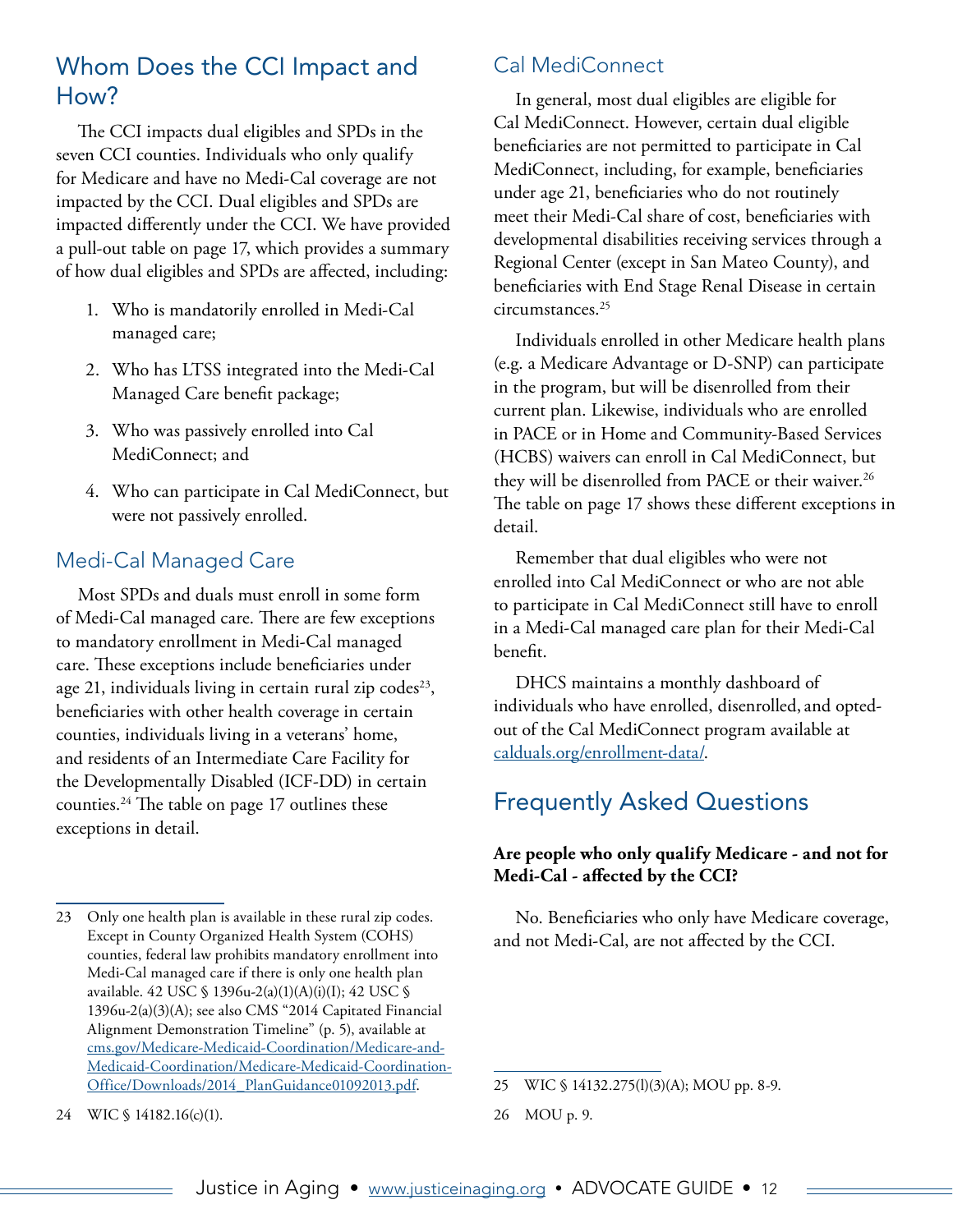#### **What about new Medi-Cal and new Medicare beneficiaries?**

Since passive enrollment has ended, thousands of beneficiaries have become newly eligible for both Medi-Cal and Medicare.

Individuals with Medicare who are new to Medi-Cal or who moved to a CCI county post passive enrollment receive a notice informing them that they must enroll in a Medi-Cal managed care plan. The notices also include the option to enroll in Cal MediConnect or PACE (if eligible). If they do not affirmatively make a choice, they are passively enrolled into a Medi-Cal plan.

Medi-Cal enrollees who become newly eligible for Medicare do not currently receive any information from DHCS about Cal MediConnect. Plans, however, are permitted to contact members enrolled in their Medi-Cal plan to discuss their Cal MediConnect product (See Marketing Rules on page 28).

#### **What is PACE and how does the CCI interact with PACE?**

The Program of All-Inclusive Care for the Elderly (PACE) is a managed care program available to individuals age 55 or older who meet the level of care requirement for a skilled nursing facility but who can live safely in the community with PACE services. PACE provides its members with both Medicare and Medi-Cal services. PACE uses an interdisciplinary team to coordinate the care of each participant.<sup>27</sup>

PACE programs in California have a long history of providing integrated, coordinated care to older adults **-** in fact, the PACE model of care was originally developed in the 1970s by On Lok in San Francisco.<sup>28</sup> Beneficiaries who meet the PACE eligibility criteria may find that it is a well-tested alternative to Cal MediConnect. As a community-based program, PACE is only available in certain zip codes in six of the seven CCI counties (Los Angeles, Orange, Riverside, San Bernardino, San Diego, and Santa Clara).<sup>29</sup>

PACE remains an enrollment option for dual eligibles who meet the eligibility criteria. In addition, if a dual eligible beneficiary was already enrolled in PACE, that individual was not subject to passive enrollment in Cal MediConnect. If a PACE member wishes to enroll in Cal MediConnect, she will be disenrolled from PACE.

A PACE participant is not mandatorily enrolled in Medi-Cal managed care, since PACE is already a managed care plan that includes Medi-Cal benefits.

#### **What is the 200,000 Cal MediConnect enrollment cap in Los Angeles county?**

The cap on enrollment of 200,000 in Los Angeles only applies to Cal MediConnect enrollment. If the cap is reached, individuals who want to enroll in Cal MediConnect will be placed on a waiting list. When a slot becomes available, the individual will be able to enroll in Cal MediConnect.<sup>30</sup> Most likely the cap in Los Angeles will not be reached. As of the publication date of this Guide, approximately 38,000 dual eligibles were enrolled in Cal MediConnect plans in Los Angeles County.

#### **How does enrollment into Cal MediConnect work for beneficiaries with a Medi-Cal share of cost?**

Dual eligibles who meet their Medi-Cal share of cost on a continuous basis are eligible to enroll into Cal MediConnect.<sup>31</sup> Individuals receiving long-term services and supports (IHSS, MSSP, CBAS) are deemed to meet their share of cost continuously.<sup>32</sup>

areas they serve, see [dhcs.ca.gov/individuals/Pages/](http://www.dhcs.ca.gov/individuals/Pages/PACEPlans.aspx) [PACEPlans.aspx.](http://www.dhcs.ca.gov/individuals/Pages/PACEPlans.aspx)

- 30 See draft LA Enrollment Strategy dated Feb. 18, 2014, available at [calduals.org/wp-content/uploads/2014/02/](http://www.calduals.org/wp-content/uploads/2014/02/REVISED-LA-Enrollment-Strategy-2.19.14-2.0.pdf) [REVISED-LA-Enrollment-Strategy-2.19.14-2.0.pdf.](http://www.calduals.org/wp-content/uploads/2014/02/REVISED-LA-Enrollment-Strategy-2.19.14-2.0.pdf)
- 31 MOU p. 7.
- 32 DHCS provided verbal clarification of this policy on November 21, 2017.

<sup>27</sup> See [dhcs.ca.gov/provgovpart/Pages/PACE.aspx.](http://www.dhcs.ca.gov/provgovpart/Pages/PACE.aspx)

<sup>28</sup> [onlok.org/](https://www.onlok.org/).

<sup>29</sup> For a list of PACE plans in California and the geographic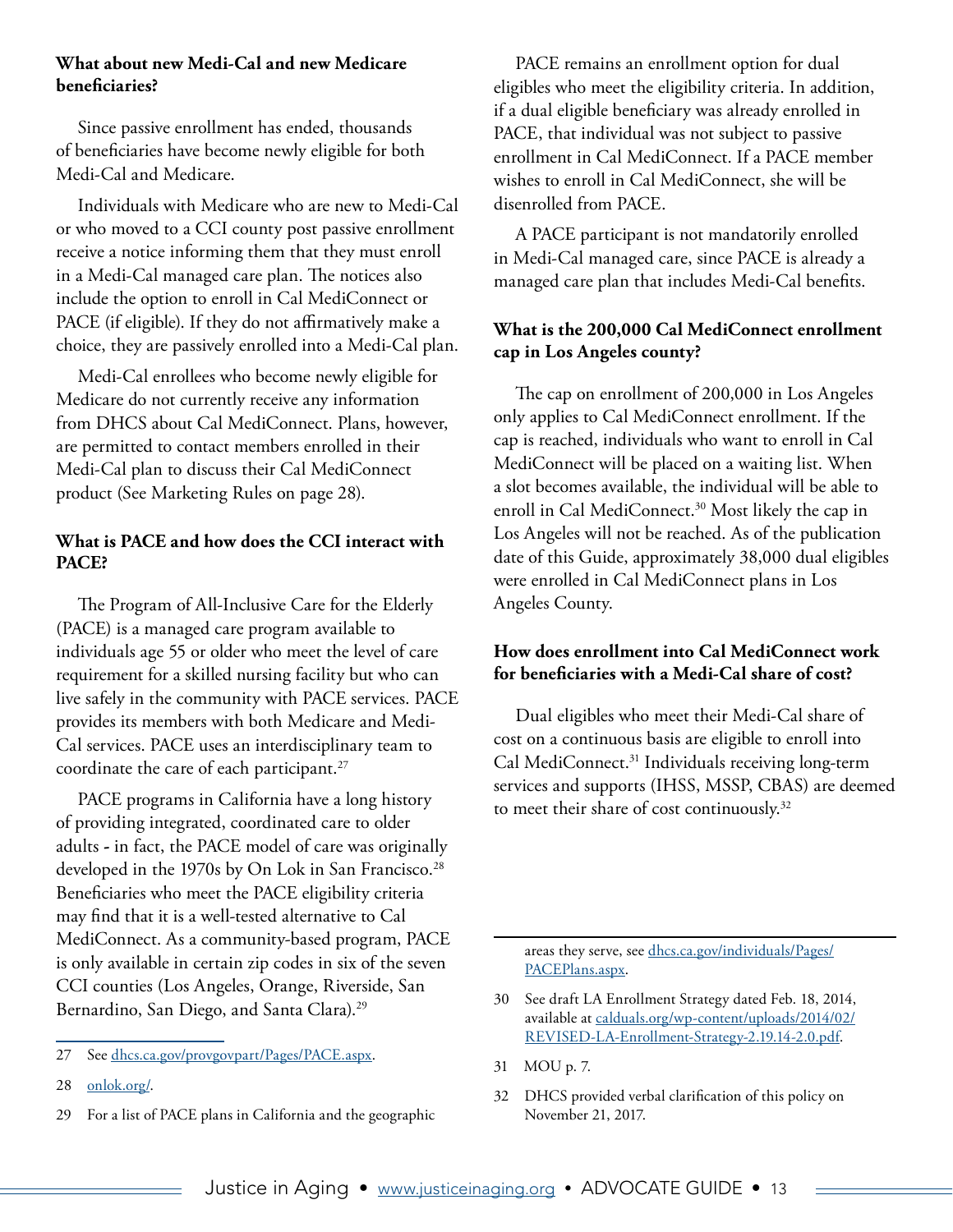#### **What happens if a Cal MediConnect member's Medi-Cal eligibility changes?**

Only dual eligibles with full scope Medicare and Medi-Cal are eligible for Cal MediConnect. If a beneficiary loses Medi-Cal eligibility or is assessed a new share of cost, she has two protections to remain enrolled in a Cal MediConnect plan:

- *• Aid Paid Pending*: If she timely appeals and asks for Aid Paid Pending, her Cal MediConnect enrollment will not be impacted until a final Medi-Cal determination is made.
- *• Deeming*33: If a beneficiary does not timely appeal or request aid paid pending, deeming is triggered. Deeming allows a Cal MediConnect enrollee to remain enrolled in the Cal MediConnect plan for sixty days to resolve the Medi-Cal eligibility issue. If the beneficiary reestablishes eligibility within the 60-day deeming period, enrollment will not be disrupted. If a beneficiary does not reestablish eligibility, she will be disenrolled from the Cal MediConnect plan. Beneficiaries receive a notice when deeming is triggered and a disenrollment notice if eligibility is not reestablished.34

#### **Can a beneficiary with an ESRD diagnosis enroll in Cal MediConnect?**

Beneficiaries with a diagnosis of ESRD are required to join a Medi-Cal plan. With regard to Cal MediConnect, individuals who have an ESRD diagnosis are able to voluntarily enroll if they are already enrolled in a health plan operated by a Cal MediConnect plan sponsor. For example, an individual with an ESRD diagnosis in LA Care's Medi-Cal plan can voluntarily enroll in LA Care's Cal MediConnect plan. During passive enrollment, individuals with an

ESRD diagnosis were excluded from passive enrollment into a Cal MediConnect plan unless they were in a COHS county or if they were enrolled in a plan operated by Cal MediConnect plan sponsor.<sup>35</sup>

#### **Does a beneficiary who receives services from a Regional Center have to enroll in the CCI?**

Beneficiaries who have a developmental disability and receive services through the Developmentally Disabled (DD) waiver, Regional Center, or state developmental center are not able to participate in Cal MediConnect (except in San Mateo County).<sup>36</sup> However, these individuals are still required to enroll in Medi-Cal managed care plans to receive their Medi-Cal benefit in all seven CCI counties.

#### **What happens to a dual eligible who opted out or disenrolls from Cal MediConnect?**

When a dual eligible is enrolled in Cal MediConnect, she receives both her Medicare and Medi-Cal benefits through one integrated managed care plan. If she decided to opt out of or disenrolls from Cal MediConnect, she can choose how she wants to receive her Medicare benefit. For example, she can choose fee-for-service or "traditional" Medicare, Medicare Advantage, or PACE.

Remember, if she opted out of or disenrolls from Cal MediConnect, she still has to be enrolled in a Medi-Cal managed care plan to receive her Medi-Cal benefit.

Dual eligibles who decide not to participate in Cal MediConnect do not lose any benefits to which they are entitled under Medi-Cal and Medicare. They, however, do not receive the additional benefits available under Cal MediConnect, the same level of care coordination or vision benefit (see page 22).

<sup>33</sup> For more information on deeming, see "Two Cal MediConnect Enrollment Protections," available at [dualsdemoadvocacy.org/wp-content/uploads/2017/04/](http://www.dualsdemoadvocacy.org/wp-content/uploads/2017/04/Updated-Cal-MediConnect-Deeming-042017.pdf) [Updated-Cal-MediConnect-Deeming-042017.pdf](http://www.dualsdemoadvocacy.org/wp-content/uploads/2017/04/Updated-Cal-MediConnect-Deeming-042017.pdf).

<sup>34</sup> Sample deeming notices are available at [dualsdemoadvocacy.](http://www.dualsdemoadvocacy.org/wp-content/uploads/2017/12/Exhibit22_CA_2018_102517.docx) [org/wp-content/uploads/2017/12/Exhibit22\\_](http://www.dualsdemoadvocacy.org/wp-content/uploads/2017/12/Exhibit22_CA_2018_102517.docx) [CA\\_2018\\_102517.docx](http://www.dualsdemoadvocacy.org/wp-content/uploads/2017/12/Exhibit22_CA_2018_102517.docx) and [dualsdemoadvocacy.org/wp](http://www.dualsdemoadvocacy.org/wp-content/uploads/2017/12/Exhibit30a_CA_2018_102517.docx)[content/uploads/2017/12/Exhibit30a\\_CA\\_2018\\_102517.](http://www.dualsdemoadvocacy.org/wp-content/uploads/2017/12/Exhibit30a_CA_2018_102517.docx) [docx.](http://www.dualsdemoadvocacy.org/wp-content/uploads/2017/12/Exhibit30a_CA_2018_102517.docx)

<sup>35</sup> MOU p. 8.

<sup>36</sup> The Health Plan of San Mateo pursuant to, [AB 461,](https://leginfo.legislature.ca.gov/faces/billTextClient.xhtml;jsessionid=c3a47a8534fe4fdb496fb5aebc4b?bill_id=201520160AB461) can enroll individuals receiving services through a regional center into San Mateo's Cal MediConnect plan. San Mateo is the only county that is permitted to enroll this population.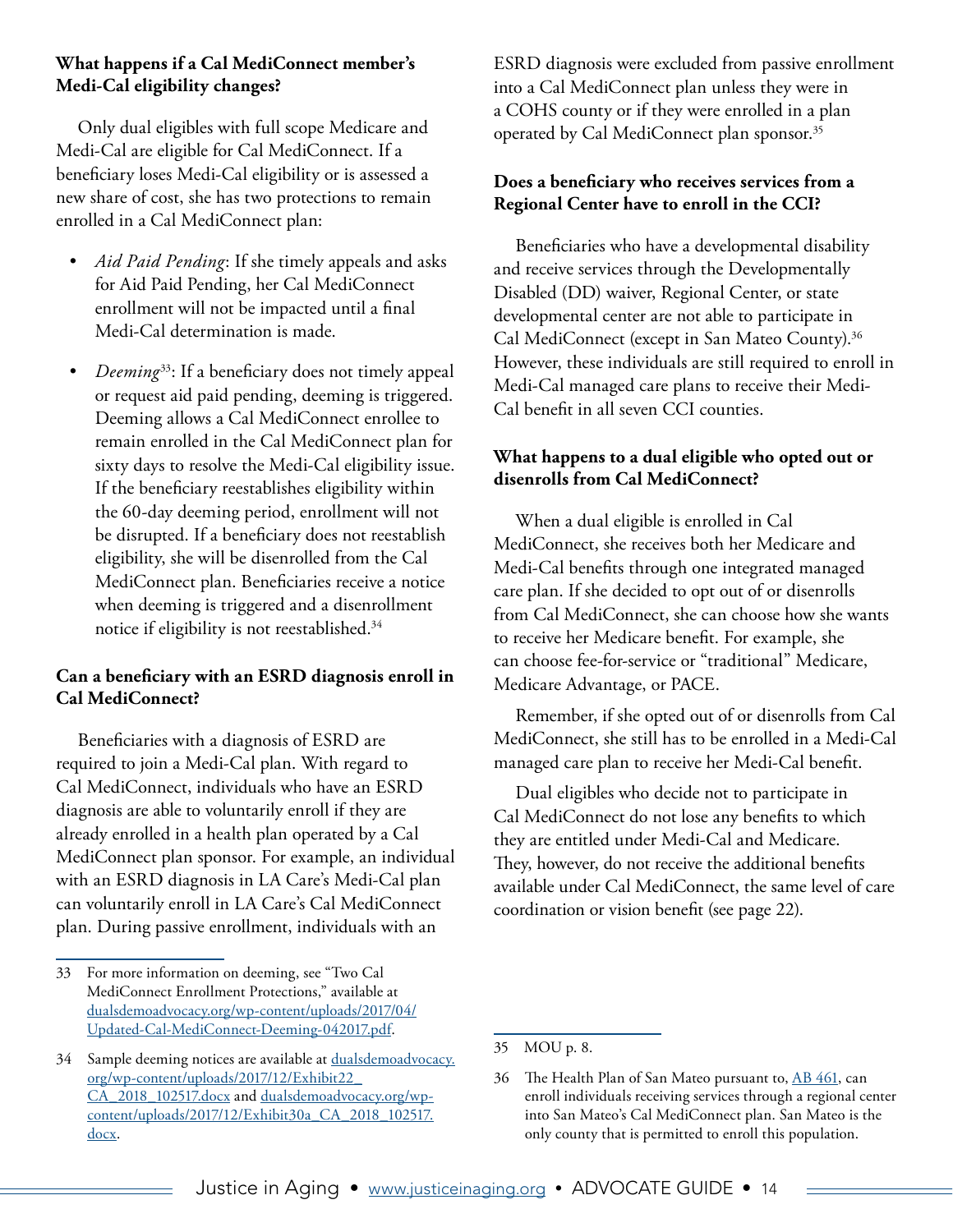#### **What about Part D?**

 Cal MediConnect plans include prescription drug coverage. In other words, the Cal MediConnect plan is also the Part D plan. Accordingly, individuals who enroll in Cal MediConnect are automatically disenrolled from their Part D plan. They will receive a notice from their Part D plan informing them that they are being disenrolled from their Part D plan.37

If someone is enrolled in Cal MediConnect and decides to enroll in a new Part D plan (or any other Medicare product), the individual will automatically be disenrolled from Cal MediConnect. Enrollment and disenrollment are covered in more detail later in this Guide.

A dual eligible who decides to disenroll from Cal MediConnect into fee-for-service Medicare will have to choose a new Part D plan. If she does not choose a Part D plan, she will be passively enrolled into a Part D plan by CMS. Passive enrollment into a Part D benchmark plan is random; it cannot be assumed that she will be re-enrolled in her old Part D plan. During the period of time after disenrollment from the Cal MediConnect plan but prior to assignment to a new Part D plan, the beneficiary will receive drug coverage through the Limited Income Net Program (LI NET).<sup>38</sup>

#### **What if a beneficiary is enrolled in a Kaiser plan?**

Individuals enrolled in a Kaiser plan<sup>39</sup> were not subject to passive enrollment in Cal MediConnect. However, individuals enrolled in a Kaiser Medicare plan still have to enroll in a Medi-Cal managed care plan for their Medi-Cal benefit. If a beneficiary enrolled in Kaiser would like to enroll in Cal MediConnect, she will be disenrolled from her Kaiser plan when she enrolls in a Cal MediConnect plan.<sup>40</sup>

#### **How does the CCI affect people currently in waivers?**

Individuals who are currently in an HCBS waiver (e.g., Assisted Living, NF/AH, IHO waiver, DD waiver) are able to participate in Cal MediConnect, but they will be disenrolled from their waiver. Individuals who were on waiver waiting lists were subject to passive enrollment into Cal MediConnect. They did not lose their spot on the waiver waiting list by enrolling in Cal MediConnect. If a waiver slot opens, they can disenroll from Cal MediConnect and join the waiver.

NOTE: Individuals who are in waivers still must enroll in Medi-Cal managed care. They will remain in the waiver programs. The waiver provider, not the plans, will provide the waiver services. The Medi-Cal managed care plan is responsible for coordinating services with the waiver providers.<sup>41</sup>

#### **Does institutional deeming still apply to MSSP after it becomes a Cal MediConnect benefit?**

Yes. Institutional deeming eligibility rules and requirements will stay the same.

Institutional deeming is one means by which DHCS calculates income and resources for eligibility for Medi-Cal services. Under institutional deeming, DHCS will review an individual's income and resources as if the individual lives in an institution rather than in the home (where a spouse's or parent's income and resources would normally be counted).

#### **Does institutional deeming still apply if an individual is not in an HCBS waiver?**

Yes. Institutional deeming eligibility rules and requirements will still apply, but only if the managed care plan decides that the beneficiary needs "Care Plan Option" (CPO) services. CPO services are like HCBS waiver services, but they are services that Cal MediConnect plans can, but are not required, to offer. See page 22 for more information about CPO services.

<sup>37</sup> Individuals who enroll in a Cal MediConnect plan receive a notice from their Part D plan available at [goo.gl/6NAVdn](https://goo.gl/6NAVdn).

<sup>38</sup> LI NET ensures that low-income beneficiaries do not lose access to their prescription drug coverage. For more information, visit [humana.com/pharmacy/pharmacists/](https://www.humana.com/pharmacy/pharmacists/linet) [linet.](https://www.humana.com/pharmacy/pharmacists/linet)

<sup>39</sup> This exception applied to both Medicare and Medi-Cal Kaiser plans.

<sup>40</sup> Kaiser enrollees were not subject to passive enrollment in Cal

MediConnect. MOU p. 9.

<sup>41</sup> See "Select 1915(c) waivers and the Coordinated Care Initiative," available at [calduals.org/wp-content/](http://www.calduals.org/wp-content/uploads/2013/08/FAQ-Waiver-05_02_2013-final.pdf) [uploads/2013/08/FAQ-Waiver-05\\_02\\_2013-final.pdf.](http://www.calduals.org/wp-content/uploads/2013/08/FAQ-Waiver-05_02_2013-final.pdf)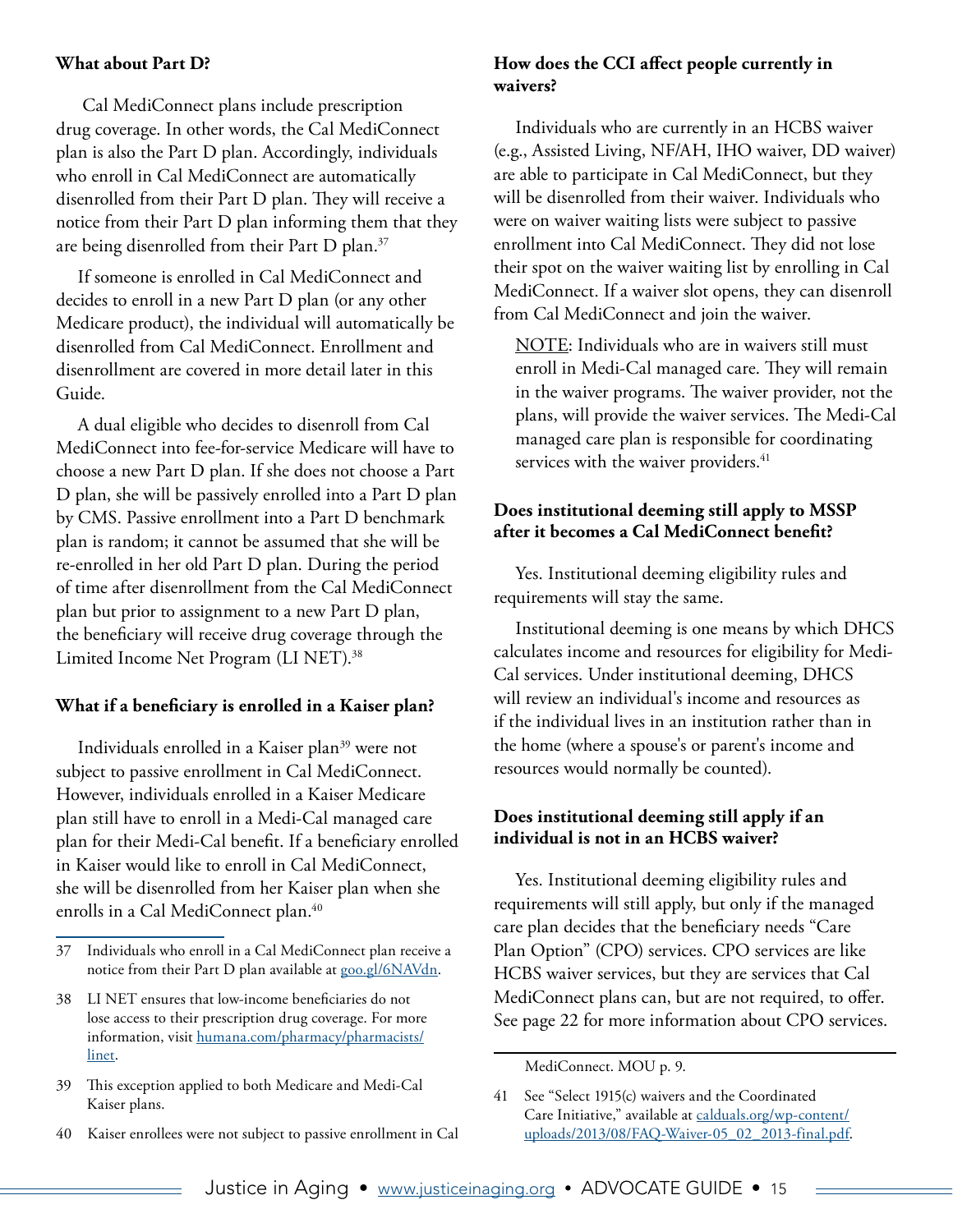#### **My client signed up for a Medigap plan, or some other extra health insurance program, in order to qualify for the Aged & Disabled Medi-Cal program. How does the CCI affect her?**

People who have "other health coverage"—including a Medigap plan or other private health insurance are excluded from both Cal MediConnect and Medi-Cal managed care.<sup>42</sup> In order to enroll in Cal MediConnect, the beneficiary would have to drop the other health coverage.

Some people use payments for other health coverage to reduce countable income and qualify for Medi-Cal. Advocates should discourage these individuals from dropping their other health coverage, since it could cause them to lose their Medi-Cal eligibility entirely.

Many beneficiaries who have other health coverage do not have the proof of coverage documented in the Medi-Cal system and consequently erroneously receive notices about enrollment in Medi-Cal managed care plans. Other health coverage can be added to a beneficiary's record online at [http://www.dhcs.ca.gov/services/](http://www.dhcs.ca.gov/services/Pages/TPLRD_OCU_cont.aspx) [Pages/TPLRD\\_OCU\\_cont.aspx](http://www.dhcs.ca.gov/services/Pages/TPLRD_OCU_cont.aspx)

can no longer enroll dual eligibles who are eligible for Cal MediConnect. While this prohibition is in place for D-SNPs, duals can still enroll in standard Medicare Advantage plans. Advocates should advise duals to carefully consider whether joining a Medicare Advantage plan provides any benefit to the dual. It is best to direct the beneficiary to a HICAP counselor for benefits counseling.

Individuals who were enrolled in a D-SNP operated by the same plan sponsor as a Cal MediConnect plan were "crosswalked" into the Cal MediConnect plan.<sup>43</sup>

#### **What happens if my client decides to stay in her Medicare Advantage plan, but there is no matching Medi-Cal plan?**

It has been DHCS policy that individuals who are in Medicare Advantage cannot enroll in Medi-Cal managed care for their Medi-Cal benefit unless the Medi-Cal managed care plan is operated by the same company that operates their Medicare Advantage plan. This is called a "matching" plan.<sup>44</sup> Instead, the beneficiary would remain in FFS Medi-Cal. This "matching" policy does not apply to the CCI.45 For example, an individual who is enrolled in UnitedHealthcare for Medicare Advantage still has to enroll in a Medi-Cal managed care plan despite the fact that UnitedHealthcare does not offer a Medi-Cal managed care plan. This beneficiary would be enrolled in two managed care plans: one for her Medicare and one for her Medi-Cal.

#### **Can duals still enroll in a D-SNP in CCI counties?**

Individuals who were enrolled in a Duals Special Needs Plan (D-SNP) during passive enrollment could remain in that D-SNP (as long as the D-SNP did not operate a Cal MediConnect plan), but these D-SNPs

<sup>42</sup> Exception: Beneficiaries living in COHS counties with other health insurance must enroll in a Medi-Cal managed care plan.

<sup>43</sup> See SB 857; § 14132.277. For more information on the D-SNP policy, refer to the All Plan Letters 14-007 and 14-014 and Justice in Aging's county specific fact sheets available at [dualsdemoadvocacy.org/trainings-and-education](http://dualsdemoadvocacy.org/
trainings-and-education-materials)[materials.](http://dualsdemoadvocacy.org/
trainings-and-education-materials)

<sup>44</sup> A list of Medicare Advantage plans and their matching Medi-Cal plans for 2013 is available at [dhcs.ca.gov/](http://www.dhcs.ca.gov/provgovpart/Documents/2013_MMCD_MASNP_MTCH_PLANS.pdf) [provgovpart/Documents/2013\\_MMCD\\_MASNP\\_](http://www.dhcs.ca.gov/provgovpart/Documents/2013_MMCD_MASNP_MTCH_PLANS.pdf) [MTCH\\_PLANS.pdf](http://www.dhcs.ca.gov/provgovpart/Documents/2013_MMCD_MASNP_MTCH_PLANS.pdf).

<sup>45</sup> 1115 waiver Standard Terms and Conditions, p. 33-34.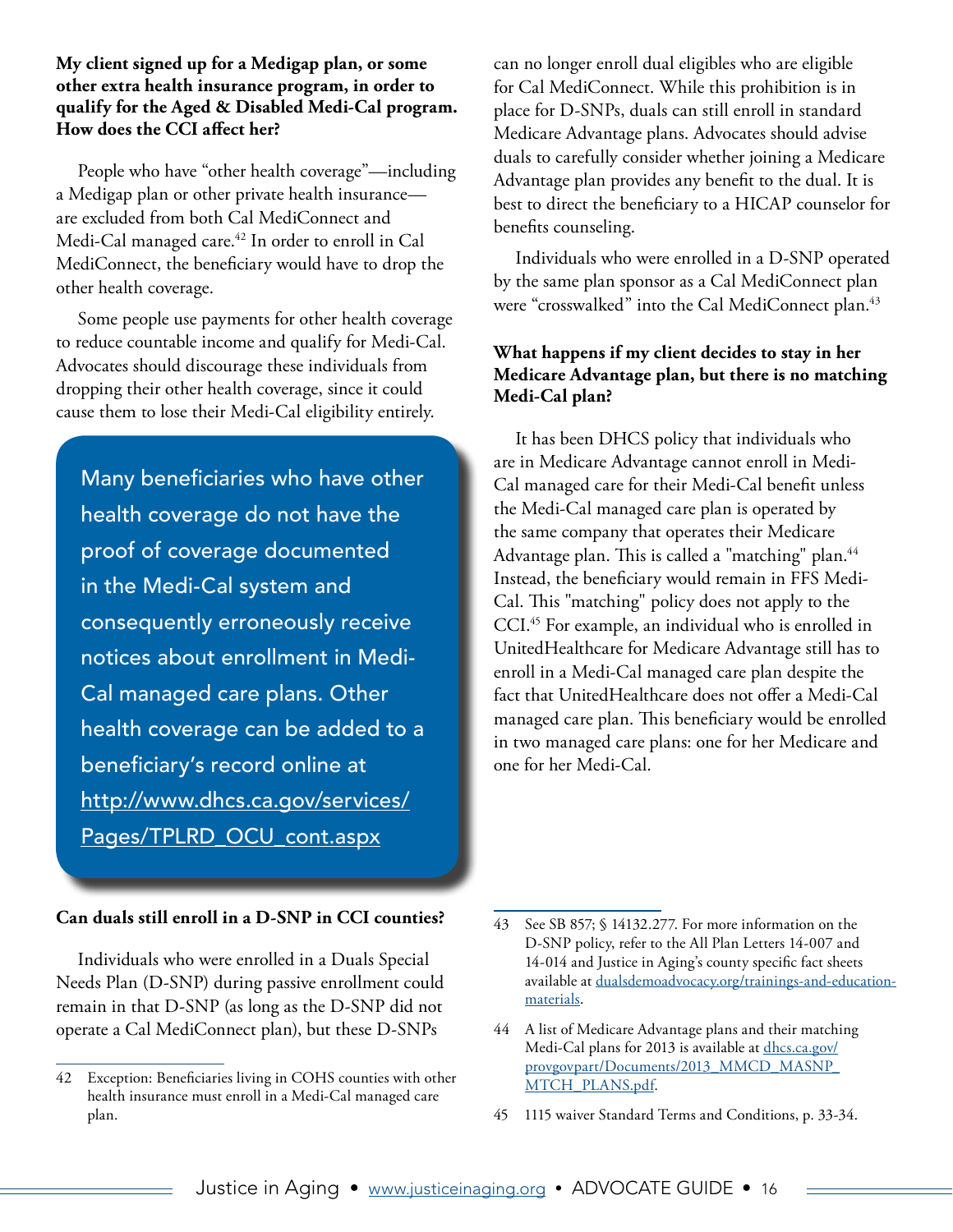## <span id="page-16-0"></span>CCI Eligibility Chart

Eligibility rules for Medi-Cal managed care, integrated LTSS, and Cal MediConnect get very complicated very quickly. The chart below goes into detail about how different groups of people are affected. Generally speaking in the CCI counties:

- ‐ Most SPDs must enroll into Medi-Cal Managed Care, and LTSS is integrated into the Medi-Cal managed care plan.
- SPDs are not impacted by Cal MediConnect.
- ‐ Most dual eligible beneficiaries were subject to passive enrollment into Cal MediConnect Passive enrollment is now over. Most duals remain eligible to enroll in Cal MediConnect voluntarily.
- ‐ If a dual is not enrolled in Cal MediConnect, the dual nevertheless has to be enrolled in a Medi-Cal managed care plan.

|                                                              | Required to enroll<br>in managed care for<br>Medi-Cal |                | LTSS will be<br>integrated into<br>Medi-Cal managed<br>care plan |              | Eligible to<br>enroll in Cal<br><b>MediConnect</b> | Were<br>passively<br>enrolled<br>in Cal |
|--------------------------------------------------------------|-------------------------------------------------------|----------------|------------------------------------------------------------------|--------------|----------------------------------------------------|-----------------------------------------|
|                                                              | <b>SPDs</b>                                           | <b>Duals</b>   | <b>SPDs</b>                                                      | <b>Duals</b> | <b>Duals</b>                                       | <b>Duals</b>                            |
| Under age 21                                                 | <b>No</b>                                             | N <sub>o</sub> | No.                                                              | <b>No</b>    | No                                                 | No.                                     |
| American<br><b>Indian Medi-Cal</b><br>beneficiaries          | Yesi                                                  | Yes            | Yes                                                              | Yes          | Yes                                                | Yes                                     |
|                                                              | <b>Beneficiary Diagnosis</b>                          |                |                                                                  |              |                                                    |                                         |
| Prior End-Stage<br><b>Renal Disease</b><br>Diagnosis         | Yes                                                   | Yes            | Yes                                                              | Yes          | No <sup>ii</sup>                                   | No <sup>ii</sup>                        |
| Subsequent<br>End-Stage<br><b>Renal Disease</b><br>Diagnosis | Yes                                                   | Yes            | Yes                                                              | Yes          | N/A                                                | Already<br><b>Enrollediii</b>           |

- ii Except in COHS counties or where a beneficiary receives ESRD services from a parent plan also operating a Cal MediConnect plan.
- iii An individual who is diagnosed with ESRD after being enrolled into Cal MediConnect will stay in Cal MediConnect unless she chooses to disenroll.

i American Indian beneficiaries are mandatorily enrolled, but can disenroll at any time. To opt out entirely from a managed care plan, American Inidan beneficiaries first must opt out of Cal MediConnect and then submit a Non-Medical Exemption Request form available at [healthcareoptions.dhcs.ca.gov/sites/default/files/Documents/MU\\_CCI3382\\_ENG\\_1114WEB.pdf](https://www.healthcareoptions.dhcs.ca.gov/sites/default/files/Documents/MU_CCI3382_ENG_1114WEB.pdf) to opt out of Medi-Cal managed care.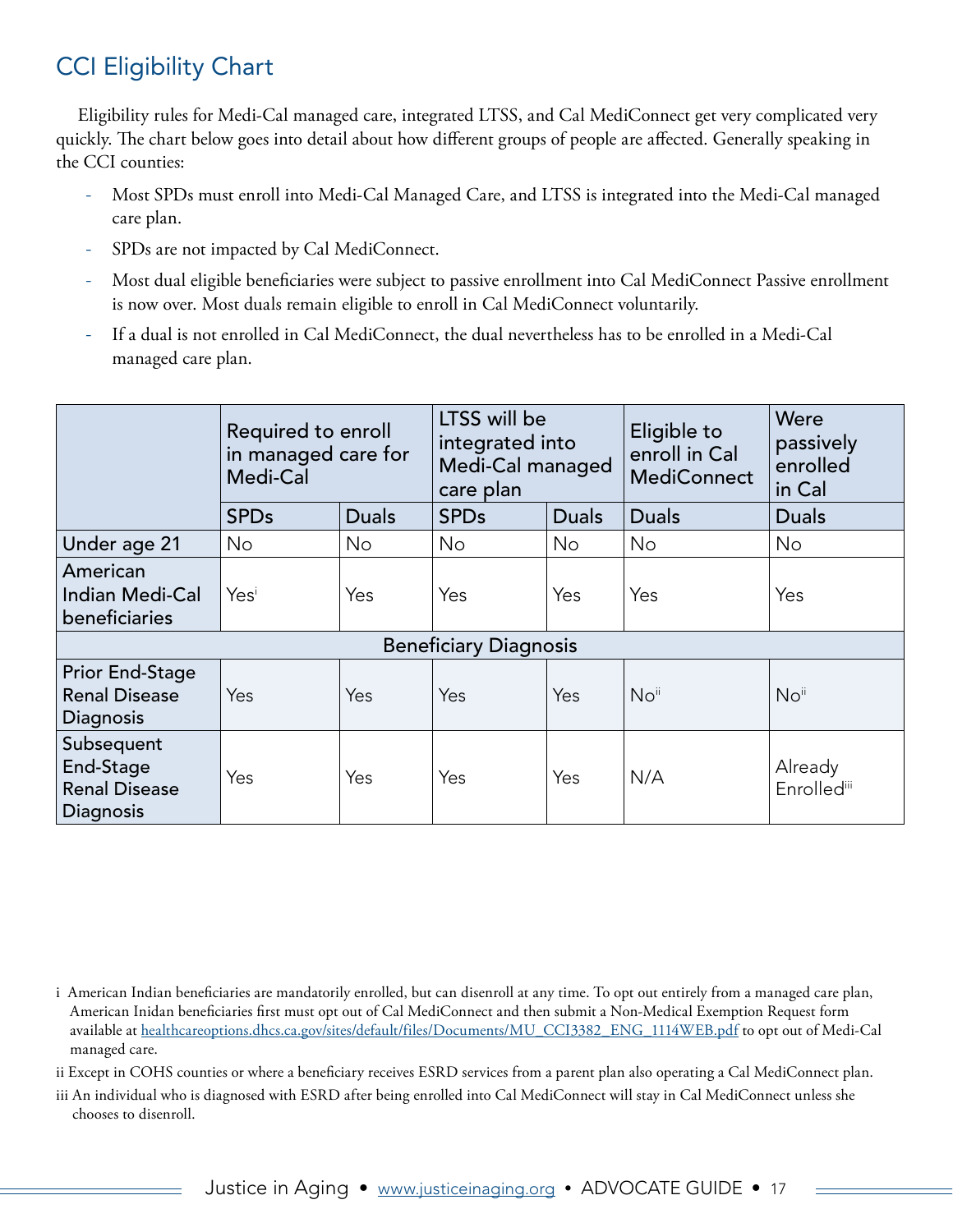|                                                                                                              | Required to enroll<br>in managed care for<br>Medi-Cal |              | LTSS will be<br>integrated into<br>Medi-Cal managed<br>care plan |              | Eligible to<br>enroll in Cal<br><b>MediConnect</b> | Were<br>passively<br>enrolled<br>in Cal |
|--------------------------------------------------------------------------------------------------------------|-------------------------------------------------------|--------------|------------------------------------------------------------------|--------------|----------------------------------------------------|-----------------------------------------|
|                                                                                                              | <b>SPDs</b>                                           | <b>Duals</b> | <b>SPDs</b>                                                      | <b>Duals</b> | <b>Duals</b>                                       | <b>Duals</b>                            |
| <b>Beneficiaries</b><br>with HIV/AIDS                                                                        | Yesiv                                                 | Yesiv        | Yes                                                              | Yes          | Yes                                                | Yes                                     |
|                                                                                                              |                                                       |              | <b>Beneficiary Residence</b>                                     |              |                                                    |                                         |
| Live in certain<br>zip codes in<br>Los Angeles,<br>Riverside, and<br>San Bernardino<br>Counties <sup>v</sup> | No                                                    | No           | No                                                               | No           | No                                                 | No                                      |
| Resident of<br>certain zip<br>codes in San<br>Bernardino<br>County <sup>vi</sup>                             | Novii                                                 | Novii        | Novii                                                            | Novii        | Yes                                                | No                                      |
| Resident of<br><b>Veterans Home</b>                                                                          | No                                                    | <b>No</b>    | <b>No</b>                                                        | <b>No</b>    | No                                                 | <b>No</b>                               |
| Resident of ICF-<br><b>DD</b>                                                                                | No <sup>viii</sup>                                    | Noviii       | Noviii                                                           | Noviii       | <b>No</b>                                          | <b>No</b>                               |
|                                                                                                              |                                                       |              | Share of Cost                                                    |              |                                                    |                                         |
| <b>Share of Cost</b><br>living in a<br>nursing home                                                          | Yes                                                   | Yes          | Yes                                                              | Yes          | Yes                                                | Yes                                     |
| <b>Share of Cost</b><br>enrolled in MSSP                                                                     | Yes                                                   | Yes          | Yes                                                              | Yes          | Yes                                                | Yes                                     |
| <b>Share of Cost</b><br>enrolled in IHSS<br>and meets SOC                                                    | Yes                                                   | Yes          | Yes                                                              | Yes          | <b>Yes</b> ix                                      | Yes <sup>x</sup>                        |

iv Beneficiaries with HIV/AIDS are mandatorily enrolled, but can disenroll at any time. To opt out entirely from a managed care plan, beneficiaries with HIV/AIDS first must opt out of Cal MediConnect and then submit a Non-Medical Exemption Request form available at [healthcareoptions.dhcs.ca.gov/sites/default/files/Documents/MU\\_CCI3382\\_ENG\\_1114WEB.pdf](https://www.healthcareoptions.dhcs.ca.gov/sites/default/files/Documents/MU_CCI3382_ENG_1114WEB.pdf) to opt out of Medi-Cal managed care.

v LA County: 90704; Riverside: 92225, 92226; 92239; and San Bernardino: 92242, 92267, 92280, 92323, 92332, 92363, 92364,92366, 93562, 92280, 93592, and 93558.

vi Zip codes: 92252, 92256, 92268, 92277, 92278, 92284, 92285, 92286, 92304, 92305, 92309, 92310, 92311, 92312, 92314, 92315, 92317, 92321, 92322, 92325, 92326, 92327, 92333, 92338, 92339, 92341, 92342, 92347,92352, 92356, 92365, 92368, 92372, 92378, 92382, 92385, 92386, 92391, 92397, and 92398.

vii These individuals can voluntarily enroll in Medi-Cal managed care.

viii Exception: Residents of an ICF-DD in San Mateo and Orange County (COHS counties) will be mandatorily enrolled in Medi-Cal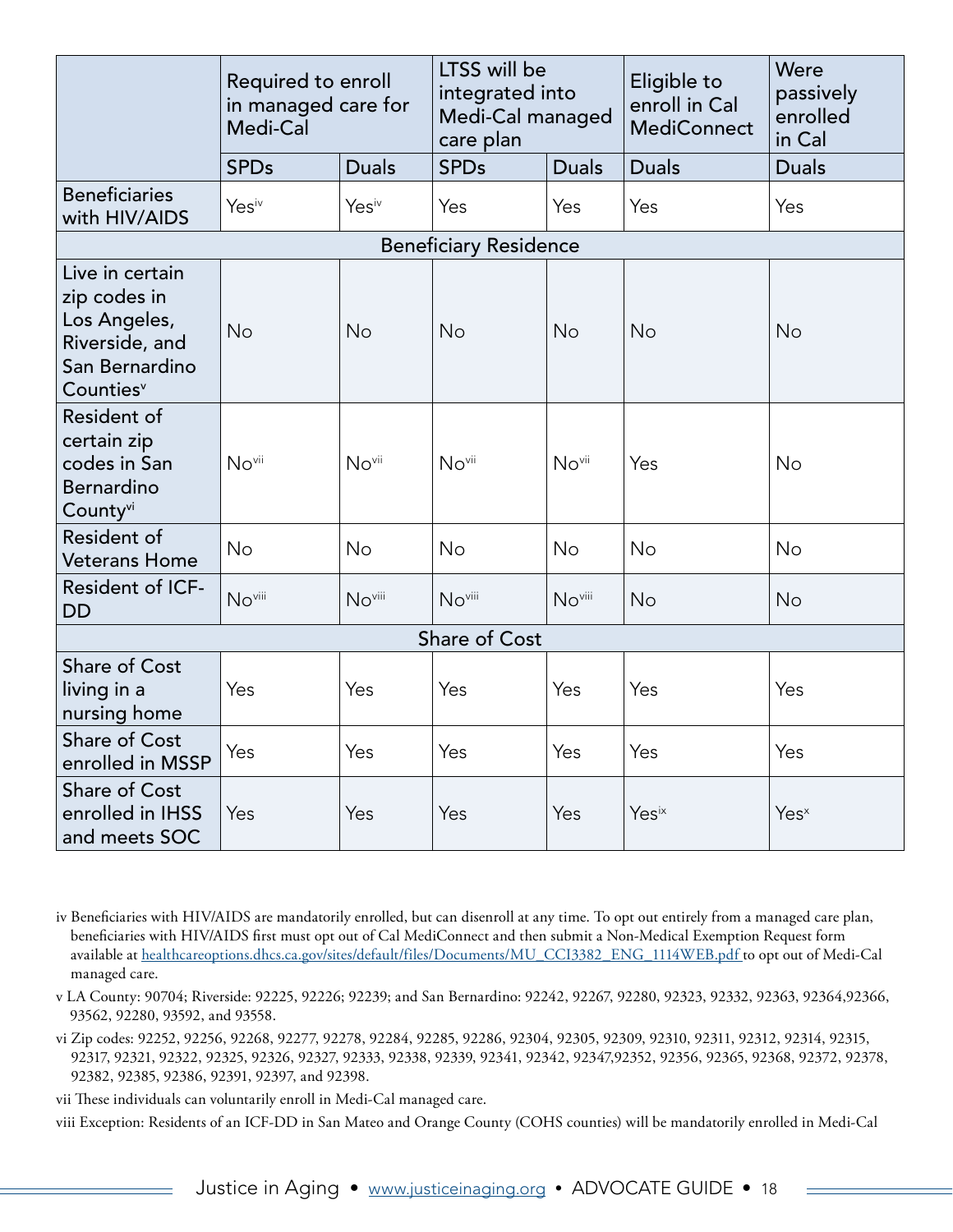|                                                                             | Required to enroll<br>in managed care for<br>Medi-Cal |                   | LTSS will be<br>integrated into<br>Medi-Cal managed<br>care plan |              | Eligible to<br>enroll in Cal<br><b>MediConnect</b>                   | Were<br>passively<br>enrolled<br>in Cal |
|-----------------------------------------------------------------------------|-------------------------------------------------------|-------------------|------------------------------------------------------------------|--------------|----------------------------------------------------------------------|-----------------------------------------|
|                                                                             | <b>SPDs</b>                                           | <b>Duals</b>      | <b>SPDs</b>                                                      | <b>Duals</b> | <b>Duals</b>                                                         | <b>Duals</b>                            |
| <b>Share of Cost</b><br>not regularly met                                   | Unknown                                               | Unknown           | Unknown                                                          |              | <b>No</b>                                                            | <b>No</b>                               |
|                                                                             |                                                       |                   |                                                                  |              | Beneficiary enrolled in Medicare Advantage or other health care plan |                                         |
| <b>Enrolled</b> in<br><b>Medicare</b><br>Advantage<br>(except a D-SNP)      | N/A                                                   | Yes <sup>xi</sup> | N/A                                                              | Yes          | Yes                                                                  | <b>No</b>                               |
| Enrolled in<br>D-SNP that is<br>a sponsor of a<br>CMC plan                  | N/A                                                   | Yes               | N/A                                                              | Yes          | Yes                                                                  | Yes                                     |
| Enrolled in a<br><b>D-SNP NOT</b><br>a sponsor<br>operated by a<br>CMC plan | N/A                                                   | Yes               | N/A                                                              | Yes          | Yes                                                                  | <b>No</b>                               |
| <b>Enrolled in PACE</b>                                                     | No                                                    | <b>No</b>         | <b>No</b>                                                        | No           | Yes <sup>xii</sup>                                                   | No                                      |
| <b>Enrolled in AIDS</b><br>Healthcare<br>Foundation                         | <b>No</b>                                             | <b>No</b>         | <b>No</b>                                                        | <b>No</b>    | Yes <sup>xiii</sup>                                                  | No                                      |
| <b>Beneficiaries</b><br>enrolled in<br>Kaiser                               | Yes                                                   | Yes               | Yes                                                              | Yes          | Yes <sup>xiv</sup>                                                   | No                                      |
| <b>MSSP Enrollees</b>                                                       | Yes                                                   | Yes               | Yes                                                              | Yes          | Yes                                                                  | Yes                                     |
| Beneficiary with<br>"Other Health<br>Insurance"                             | $No^{xy}$                                             | $No^{xy}$         | No                                                               | No           | No                                                                   | No                                      |

xi If a beneficiary stays in their Medicare Advantage plan, the beneficiary will still have to choose a Medi-Cal managed care plan even if there is no "matching" plan. See FAQ page 16.

xii PACE enrollees will have to disenroll from PACE in order to enroll in Cal MediConnect.

xiii Enrollees will have to disenroll from AIDS Healthcare Foundation in order to enroll in Cal MediConnect.

xiv Beneficiaries enrolled in Kaiser have the choice to join Cal MediConnect, but they will not receive a notice about Cal MediConnect. xv Exception: Beneficiaries living in COHS counties with other health insurance must enroll in Medi-Cal managed care.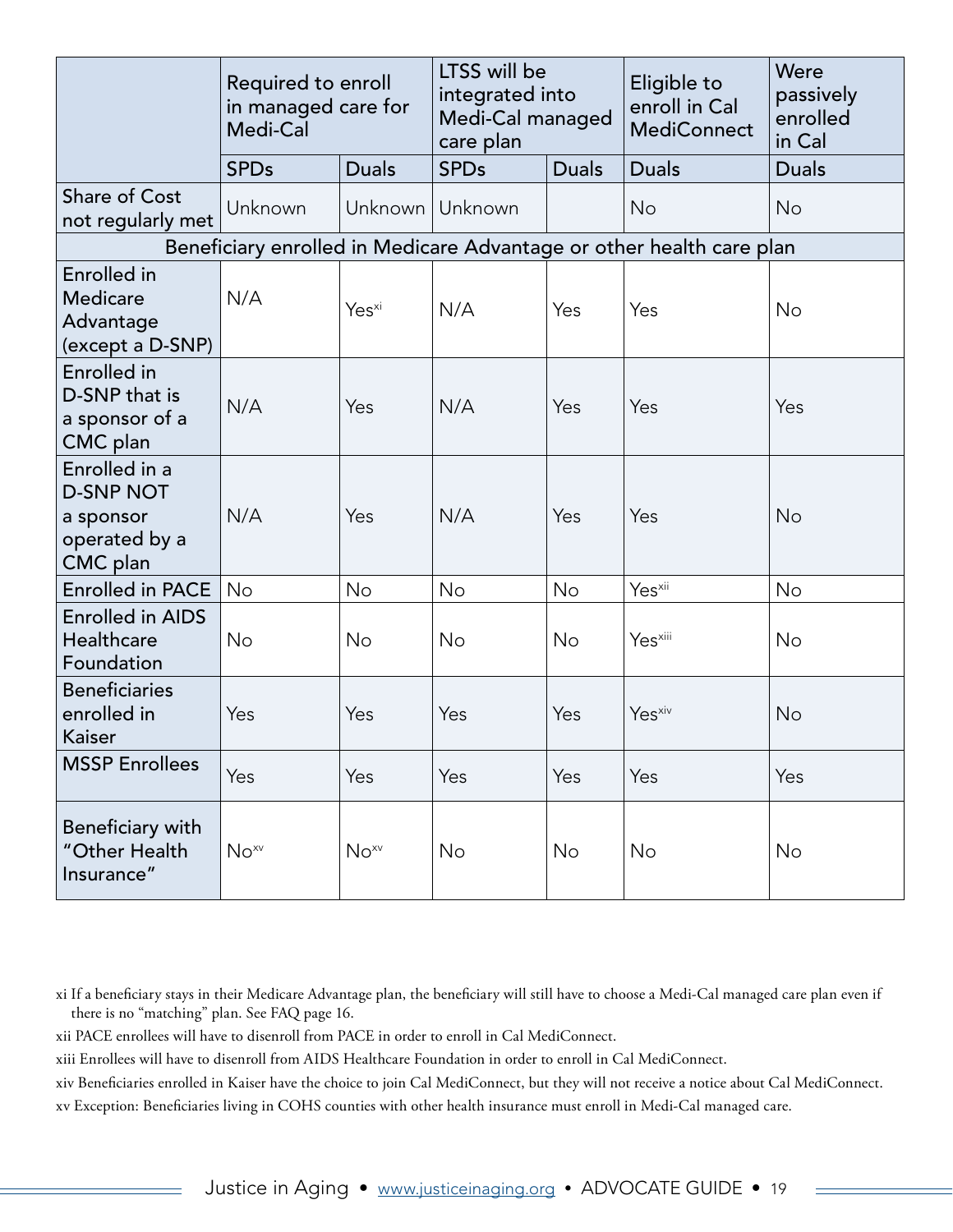|                                                                                                                | Required to enroll<br>in managed care for<br>Medi-Cal |              | LTSS will be<br>integrated into<br>Medi-Cal managed<br>care plan |              | Eligible to<br>enroll in Cal<br><b>MediConnect</b> | Were<br>passively<br>enrolled<br>in Cal |
|----------------------------------------------------------------------------------------------------------------|-------------------------------------------------------|--------------|------------------------------------------------------------------|--------------|----------------------------------------------------|-----------------------------------------|
|                                                                                                                | <b>SPDs</b>                                           | <b>Duals</b> | <b>SPDs</b>                                                      | <b>Duals</b> | <b>Duals</b>                                       | <b>Duals</b>                            |
|                                                                                                                |                                                       |              | Beneficiary enrolled in waiver or on waiver waiting list         |              |                                                    |                                         |
| <b>DDS</b> waiver<br>or receiving<br>services from<br>a regional<br>center or State<br>developmental<br>center | Yes                                                   | Yes          | Yes                                                              | Yes          | $No^{xvi}$                                         | <b>No</b>                               |
| Enrollees in NF/<br>AH, HIV/AIDS,<br>assisted living,<br>or IHO waiver                                         | Yes <sup>xvii</sup>                                   | Yes          | Yes                                                              | Yes          | Yes <sup>xviii</sup>                               | No                                      |
| Beneficiaries on<br>waiver waiting<br>lists                                                                    | Yes                                                   | Yes          | Yes                                                              | Yes          | Yes <sup>xix</sup>                                 | Yes                                     |
|                                                                                                                |                                                       |              | <b>Miscellaneous</b>                                             |              |                                                    |                                         |
| <b>Partial Dual</b><br>Eligibles <sup>xx</sup>                                                                 | Yes                                                   | Yes          | Yes                                                              | Yes          | No                                                 | <b>No</b>                               |
| <b>Beneficiaries</b><br>with a MER                                                                             | <b>No</b>                                             | <b>No</b>    | <b>No</b>                                                        | <b>No</b>    |                                                    |                                         |
| Duals Who<br>Opt Out of Cal<br><b>MediConnect</b>                                                              |                                                       | Yes          |                                                                  | Yes          |                                                    |                                         |

xvi Exception: In San Mateo County, individuals in a DDS waiver or receiving services through a regional center or developmental center can enroll in Cal MediConnect pursuant to AB 461.

- xvii Beneficiaries will remain in waivers, and plans will coordinate with waiver providers.
- xviii Beneficiaries in waivers will have to disenroll from the waiver to participate in Cal MediConnect.
- xix Beneficiaries who obtain a waiver after being enrolled in Cal MediConnect can disenroll from Cal MediConnect and enter the waiver.

xx For purposes of the CCI, California defines a partial dual eligible as an individual 21 years of age or older who is enrolled for benefits under Medicare Part A (42 U.S.C. § 1395c et seq.), but not Medicare Part B (42 U.S.C. § 1395j et seq.), or who is eligible for Medicare Part B (42 U.S.C. § 1395j et seq.), but not Medicare Part A (42 U.S.C. § 1395c et seq.), and is eligible for medical assistance under the Medi-Cal State Plan. WIC § 14182.15(b)(6). This definition is different from that commonly used by CMS.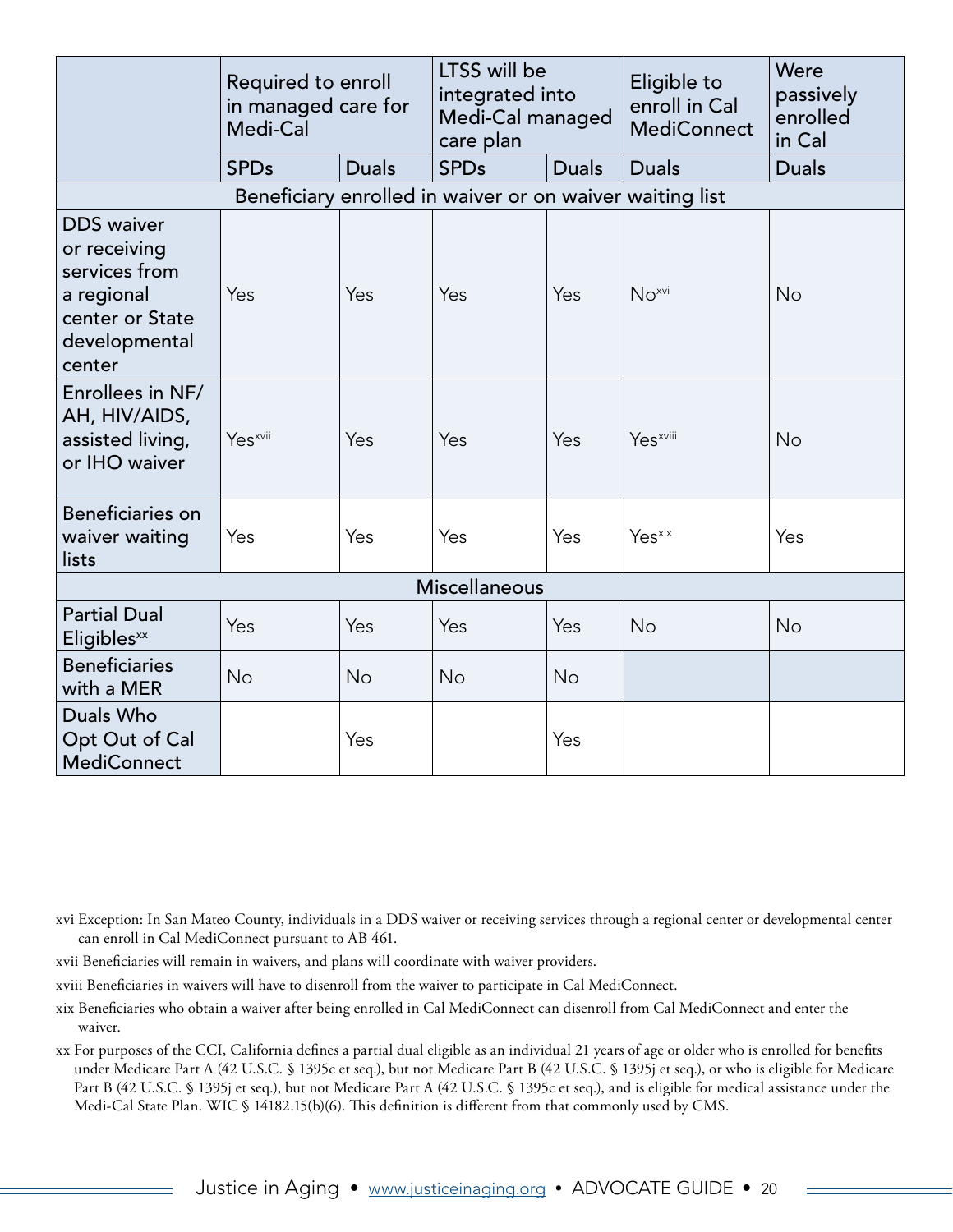## <span id="page-20-0"></span>Covered Benefits

#### Medi-Cal Managed Care Benefits

Beneficiaries who are not eligible for Cal MediConnect or who opted out or disenrolled from Cal MediConnect receive their Medi-Cal benefit, including nursing facility care, Multi-Purpose Senior Services (MSSP), and Community Based Adult Services (CBAS), through managed care. Medi-Cal managed care plans are also responsible for Medicare cost sharing for duals as Medi-Cal fee-for-service was before and for those services not covered by Medicare (e.g., incontinence supplies), transportation, etc.<sup>46</sup>

## Prohibition Against Improper Billing

For dual eligibles who decide not to participate in Cal MediConnect, the Medi-Cal managed care plan is responsible for paying Medicare cost sharing.

A beneficiary does not need to see a Medicare provider who is in the beneficiary's Medi-Cal managed care plan's network for the Medi-Cal plan to pay the cost sharing. In other words, the Medicare provider will be paid by the Medi-Cal plan just like the provider would have previously been paid by the state for cost sharing. The provider does not have to have a contract with the Medi-Cal plan to receive payment.

Medicare providers are often turning away patients who are enrolled just in a Medi-Cal plan or providers are attempting to bill patients for the cost sharing. While Medicare providers can refuse to see Medicare recipients, they are prohibited from balance billing dual eligibles under both federal and state law.

For more information, please refer to fact sheets available on [calduals.org](http://www.calduals.org/physician-toolkit/) or Justice in Aging's website.

<sup>46</sup> See "Medicare and Medi-Cal Payments & Services," Feb. 2014, available at [calduals.org/wp-content/uploads/2014/02/](http://www.calduals.org/wp-content/uploads/2014/02/PaymentsunderCCI-14-02-13.pdf) [PaymentsunderCCI-14-02-13.pdf](http://www.calduals.org/wp-content/uploads/2014/02/PaymentsunderCCI-14-02-13.pdf).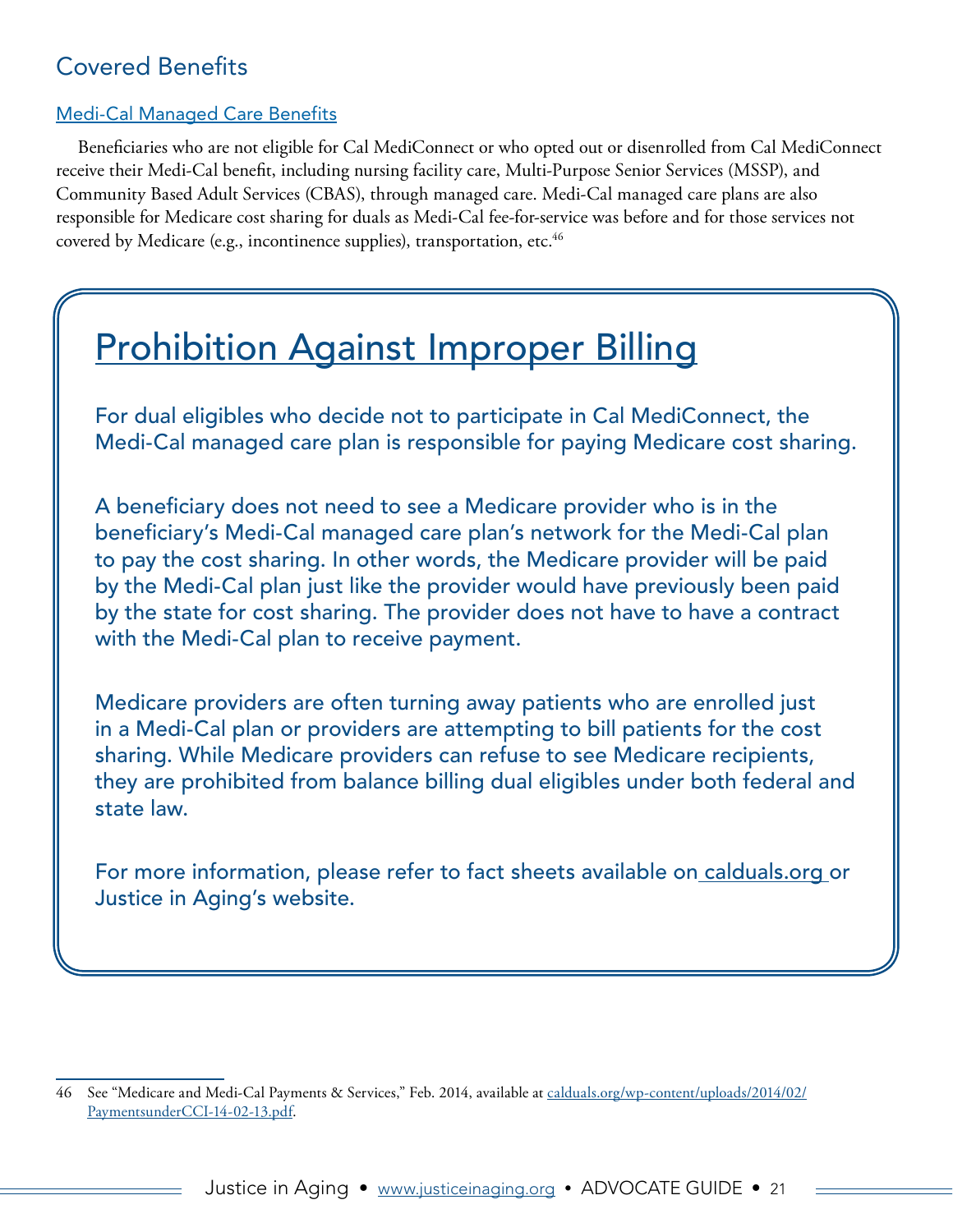#### <span id="page-21-0"></span>Cal MediConnect Benefits

#### **Required Benefits**

Cal MediConnect plans are required to provide individual members with all needed Medi-Cal and Medicare services. These include:

- Medicare Part A (hospital coverage) and Part B (outpatient coverage)
- Medicare Part D prescription drug coverage
- All required Medi-Cal services
	- ‐ Including long-term services and supports: nursing facility care; CBAS, MSSP.
- Preventive, restorative, and emergency vision benefits
- ‐ Non-emergency medical transportation (NEMT) and non-medical transportation  $(NMT)^{47}$
- Care coordination

As outlined above, Cal MediConnect plans are required to provide care coordination.<sup>48</sup> Plans must coordinate a beneficiary's care in a person-centered manner by following the beneficiary's direction and providing the beneficiary with services in the least restrictive setting. Plans are responsible for coordinating care among the many different types of service providers including medical and LTSS, with a focus on providing smooth transitions between care settings. Plans must evaluate beneficiaries for behavioral health needs and coordinate services with county service providers. In order to accomplish effective care coordination, the health plans are required to conduct a health risk assessment with every member, develop individualized care plans with beneficiaries, and

provide each beneficiary with an interdisciplinary care team, as necessary.<sup>4950</sup>

This level of care coordination is new for most plans. Evaluation data to date shows that only one third of Cal MediConnect enrollees report having a care coordinator (See Appendix B for evaluation data).

#### Care Plan Option Services

Cal MediConnect plans may, but are not required to, provide additional services that go beyond the benefits listed above and which might help members avoid institutionalization or emergency room visits, including additional HCBS and behavioral health services.<sup>51</sup> These services may include, for example, supplemental home care services, home delivered meals, respite care, environmental adaptations, and counseling.52 These are called "Care Plan Option" services (CPO services). Plans are required to have policies and procedures governing the provision of these services and cannot provide them in an arbitrary or discriminatory manner.<sup>53</sup>

- 50 See the Dual Plan Letter on Interdisciplinary Care Team and Individual Care Plan guidance (March 9, 2015), available at [dhcs.ca.gov/formsandpubs/Documents/](http://www.dhcs.ca.gov/formsandpubs/Documents/MMCDAPLsandPolicyLetters/DPL2015/DPL15-001.pdf) [MMCDAPLsandPolicyLetters/DPL2015/DPL15-001.pdf.](http://www.dhcs.ca.gov/formsandpubs/Documents/MMCDAPLsandPolicyLetters/DPL2015/DPL15-001.pdf)
- 51 CMS has issued guidance encouraging the states to provide enhanced home and community-based services to meet the states' obligation to provide services in the most integrated setting possible pursuant to the Americans with Disabilities Act and Olmstead v. L.C., 527 U.S. 581 (1999). See "Guidance to States using 1115 Demonstrations or 1915(b) Waivers for Managed Long Term Services and Supports Programs," available at [medicaid.gov/Medicaid-](http://www.medicaid.gov/Medicaid-CHIP-Program-Information/By-Topics/Delivery-Systems/Downloads/1115-and-1915b-MLTSS-guidance.pdf)[CHIP-Program-Information/By-Topics/Delivery-Systems/](http://www.medicaid.gov/Medicaid-CHIP-Program-Information/By-Topics/Delivery-Systems/Downloads/1115-and-1915b-MLTSS-guidance.pdf) [Downloads/1115-and-1915b-MLTSS-guidance.pdf.](http://www.medicaid.gov/Medicaid-CHIP-Program-Information/By-Topics/Delivery-Systems/Downloads/1115-and-1915b-MLTSS-guidance.pdf)
- 52 MOU pp. 93-94.
- 53 To ensure consumer protections are in place pursuant to WIC §§14186(b)(6)(B) and 14186.1(d), Cal MediConnect plans must ensure that CPOs are subject to a grievance process that is the same as that used for other authorized

<sup>47</sup> As of July 1, 2017, managed care plans became responsible for providing non-medical transportation to their members. See All Plan Letter 17-010, available at [dhcs.ca.gov/](http://www.dhcs.ca.gov/formsandpubs/Documents/MMCDAPLsandPolicyLetters/APL2017/APL17-010.pdf) [formsandpubs/Documents/MMCDAPLsandPolicyLetters/](http://www.dhcs.ca.gov/formsandpubs/Documents/MMCDAPLsandPolicyLetters/APL2017/APL17-010.pdf) [APL2017/APL17-010.pdf](http://www.dhcs.ca.gov/formsandpubs/Documents/MMCDAPLsandPolicyLetters/APL2017/APL17-010.pdf)

<sup>48</sup> MOU pp. 68-79. Care coordination standards were developed through the stakeholder process and are available here [calduals.org/2013/02/20/cc\\_standards/](http://www.calduals.org/2013/02/20/cc_standards/) and here [calduals.org/implementation/bh-coordination/.](http://www.calduals.org/implementation/policy-topics/bh-coordination/)

<sup>49</sup> For more detail on Cal MediConnect care coordination requirements, see Dual Plan Letter 17-001 available at [dhcs.ca.gov/formsandpubs/Documents/](http://www.dhcs.ca.gov/formsandpubs/Documents/MMCDAPLsandPolicyLetters/DPL2017/DPL17-001.pdf) [MMCDAPLsandPolicyLetters/DPL2017/DPL17-001.](http://www.dhcs.ca.gov/formsandpubs/Documents/MMCDAPLsandPolicyLetters/DPL2017/DPL17-001.pdf) [pdf](http://www.dhcs.ca.gov/formsandpubs/Documents/MMCDAPLsandPolicyLetters/DPL2017/DPL17-001.pdf) and Dual Plan Letter 15-001 available at [dhcs.ca.gov/](http://www.dhcs.ca.gov/formsandpubs/Documents/MMCDAPLsandPolicyLetters/DPL2017/DPL17-001.pdf) [formsandpubs/Documents/MMCDAPLsandPolicyLetters/](http://www.dhcs.ca.gov/formsandpubs/Documents/MMCDAPLsandPolicyLetters/DPL2017/DPL17-001.pdf) [DPL2015/DPL15-001.pdf.](http://www.dhcs.ca.gov/formsandpubs/Documents/MMCDAPLsandPolicyLetters/DPL2017/DPL17-001.pdf)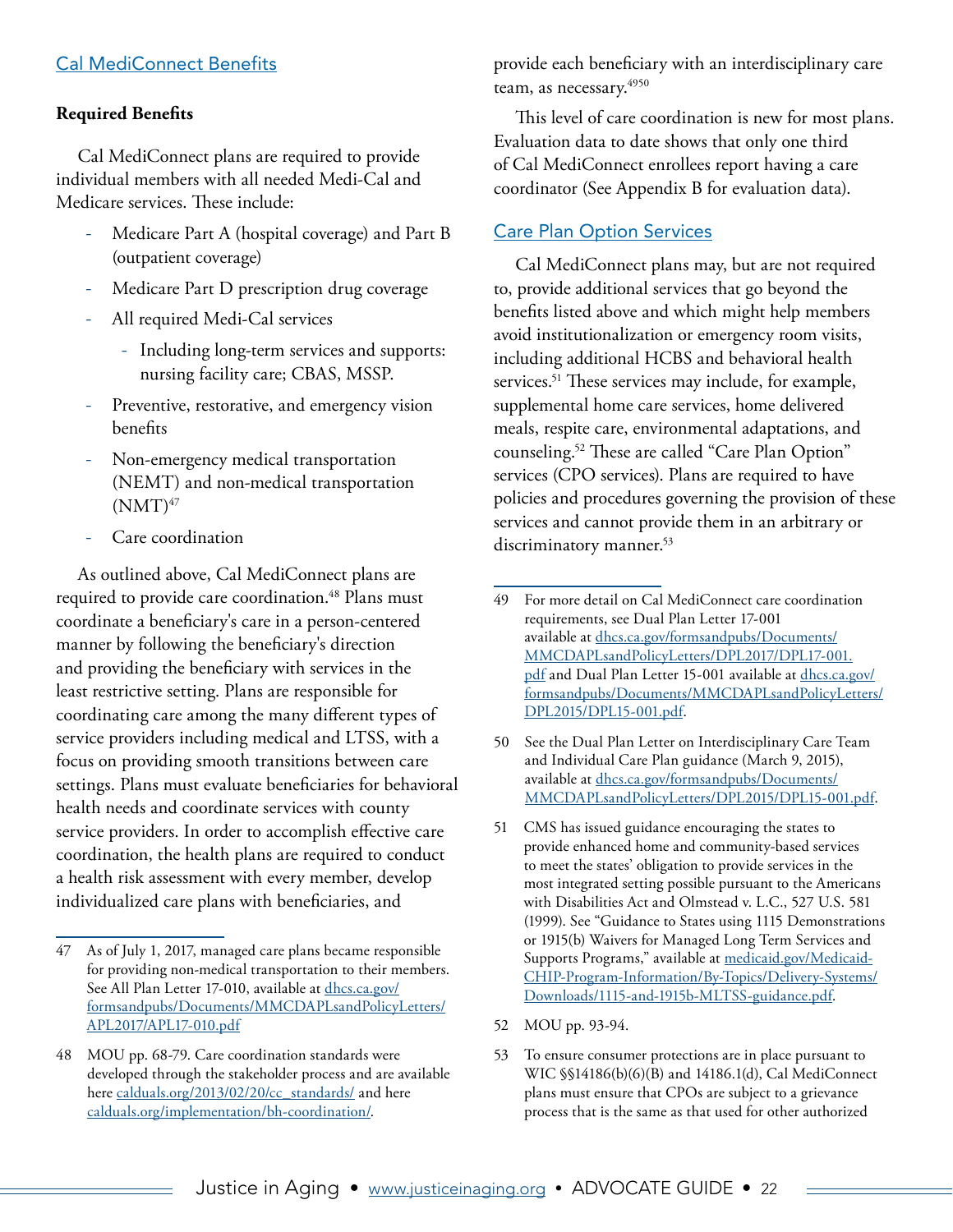#### <span id="page-22-0"></span>Carved Out Benefits

Cal MediConnect plans are required to provide their members with all mental health and substance abuse services currently covered by Medicare and Medi-Cal.54 However, some Medi-Cal funded services are "carved out" and are not included in the capitated rates paid to Cal MediConnect plans.<sup>55</sup> These include specialty mental health services and Medi-Cal mental health drug services.<sup>56</sup> County agencies continue to remain responsible for financing and administering these services, but Cal MediConnect plans and county agencies have written agreements regarding coordination of these services.57 In other words, the plans are responsible for coordinating these carved out mental health benefits so that the beneficiary receives seamless services.

On June 18, 2013, the California Legislature approved a partial restoration of the adult dental benefit eliminated in 2009. All Medi-Cal beneficiaries, including those enrolled in Cal MediConnect plans, started receiving preventive and denture services beginning May 1, 2014.58 Starting January 1, 2018, all dental benefits will be restored to adult recipients, including root canals on back teeth, partial dentures,

benefits and that complies with WIC §14450 and HSC §§1368 and 1368.1.

- 54 Pursuant to [SBX1](http://www.leginfo.ca.gov/pub/13-14/bill/sen/sb_0001-0050/sbx1_1_bill_20130627_chaptered.pdf) 1 § 28, effective January 1, 2014, all Medi-Cal recipients are eligible for a new mental health benefit that does not rise to the level of specialty mental health benefits which are provided by the county, but includes benefits beyond those that are provided by a primary care physician (e.g., individual therapy and medication management). Managed care plans are responsible for delivering these benefits.
- 55 This is also the case for Medi-Cal managed care plans.
- 56 Examples of these specialty services include intensive day treatment, crisis intervention, day rehab, and methadone treatment. MOU p. 74.
- 57 See DHCS, "The Coordinated Care Initiative and Behavioral Health Services: Frequently Asked Questions," available at [calduals.org/wp-content/uploads/2013/03/FAQ-](http://www.calduals.org/wp-content/uploads/2013/03/FAQ-BH.pdf)[BH.pdf](http://www.calduals.org/wp-content/uploads/2013/03/FAQ-BH.pdf).
- 58 See AB 82, available at [leginfo.ca.gov/pub/13-14/bill/asm/](http://www.leginfo.ca.gov/pub/13-14/bill/asm/ab_0051-0100/ab_82_bill_20130614_amended_sen_v96.pdf) [ab\\_0051-0100/ab\\_82\\_bill\\_20130614\\_amended\\_sen\\_v96.](http://www.leginfo.ca.gov/pub/13-14/bill/asm/ab_0051-0100/ab_82_bill_20130614_amended_sen_v96.pdf) [pdf](http://www.leginfo.ca.gov/pub/13-14/bill/asm/ab_0051-0100/ab_82_bill_20130614_amended_sen_v96.pdf).

and gum treatment.59 The dental benefit is provided through Denti-Cal. The Cal MediConnect plans are not responsible for providing or coordinating the dental benefit. Some Cal MediConnect plans have opted to provide a supplemental dental benefit in addition to the dental benefit provided for under Medi-Cal. The supplemental dental benefit and its provision differs from plan to plan and may change now that Medi-Cal has fully restored dental benefits to all Medi-Cal recipients.<sup>60</sup>

### Frequently Asked Questions

#### **How does the CCI affect IHSS?**

Starting January 1, 2018, IHSS will no longer be a managed care benefit.<sup>61</sup> Since health plans were never responsible for the delivery of IHSS or for assessing the number of hours IHSS recipients are awarded, this change should not impact beneficiaries.

Yet, it is important that advocates monitor this change. Evaluation data has demonstrated that health plans have been helpful in obtaining increased hours for IHSS recipients. IHSS social works have also been more actively participating in IHSS recipients' care planning leading to increased hours.<sup>62</sup>

Since health plans will no longer be required to have an MOU with the counties for IHSS, we could see this collaboration decline. Also, by assuming the financial responsibility for IHSS again, counties may experience budget constraints. While counties are prohibited

61 See [SB 97.](http://leginfo.legislature.ca.gov/faces/billTextClient.xhtml?bill_id=201720180SB97)

<sup>59</sup> Pursuant to [SB 97,](http://leginfo.legislature.ca.gov/faces/billTextClient.xhtml?bill_id=201720180SB97) effective January 1, 2018, all dental benefits are restored to adult Medi-Cal recipients.

<sup>60</sup> For more information on the Cal MediConnect dental supplement, see Justice in Aging's fact sheets available at [dualsdemoadvocacy.org/trainings-and-education](http://dualsdemoadvocacy.org/trainings-and-education-materials)[materials.](http://dualsdemoadvocacy.org/trainings-and-education-materials)

<sup>62</sup> See Evaluation of Cal MediConnect, LTSS Summit 2017, available at [thescanfoundation.org/sites/default/files/](http://www.thescanfoundation.org/sites/default/files/graham_presentation_evaluation_of_cal_mediconnect_final2.pdf) [graham\\_presentation\\_evaluation\\_of\\_cal\\_mediconnect\\_](http://www.thescanfoundation.org/sites/default/files/graham_presentation_evaluation_of_cal_mediconnect_final2.pdf) [final2.pdf](http://www.thescanfoundation.org/sites/default/files/graham_presentation_evaluation_of_cal_mediconnect_final2.pdf). See also, Provision of Home and Community Based Services through Cal MediConnect Plans, available at [thescanfoundation.org/sites/default/files/ucb\\_researchbrief\\_](http://www.thescanfoundation.org/sites/default/files/graham_presentation_evaluation_of_cal_mediconnect_final2.pdf) [hcbs\\_final.pdf](http://www.thescanfoundation.org/sites/default/files/graham_presentation_evaluation_of_cal_mediconnect_final2.pdf).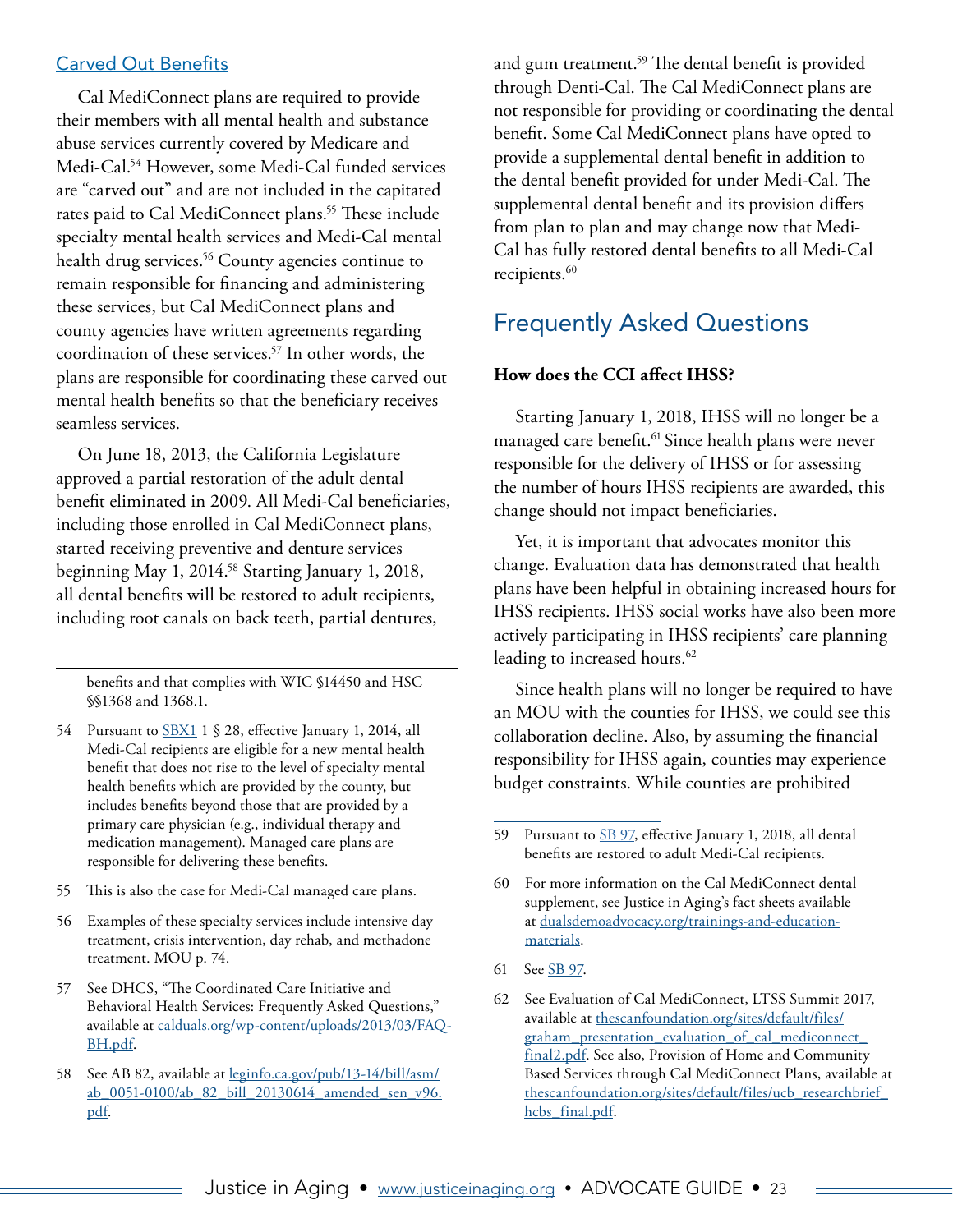<span id="page-23-0"></span>from reducing IHSS hours, beneficiaries could see delays in processing IHSS applications and conducting assessments. If advocates see these issues arise, they should contact Justice in Aging.

#### **How does the CCI affect Multipurpose Senior Services Programs (MSSP)?**

Today, under the CCI health plans are required to contract with MSSP providers. Starting January 1, 2020, MSSP is slated to transition from a waiver benefit to a managed care benefit. Plans will be required to offer the MSSP benefit, but will no longer be required to contract with MSSP providers to deliver that benefit. The state is required to have a transition plan in place that guarantees that MSSP recipients continue to receive this vital benefit. <sup>63</sup>

#### **What does the Cal MediConnect vision benefit include?**

Under Cal MediConnect, plans must provide preventive, restorative, and emergency vision services.<sup>64</sup> The specific benefits are outlined in the three-way contracts between the State, CMS, and the plans. The vision benefit includes an annual eye exam and \$100 toward the cost of eyeglasses or contact lenses every two years.<sup>65</sup>

#### **What does the Cal MediConnect transportation benefit include?**

Prior to July 1, 2017, Cal MediConnect plans were required to provide 30 one-way trip to medical services by car or public transportation. This benefit is now a Medi-Cal covered benefit without limitation. In other words, this is no longer an extra benefit that Cal MediConnect plans provide. Cal MediConnect plans are required to provide both transportation by

65 Three-way contract p. 212.

medical mode of transportation known as NEMT and transportation via car or public transit known as NMT.<sup>66</sup>

#### **If a dual eligible beneficiary is enrolled only in a Medi-Cal plan, is she assigned a Medi-Cal primary care doctor?**

No. In general, dual eligibles enrolled in just a Medi-Cal plan should not be assigned a primary care physician (PCP) by the Medi-Cal plan.<sup>67</sup> A PCP is only assigned if the beneficiary requests one or if assignment is deemed necessary through the health risk assessment. Some beneficiaries have been erroneously assigned a PCP. If this occurs, the beneficiary should contact the Medi-Cal plan and have the assignment removed.

#### **Do beneficiaries enrolled just in a Medi-Cal plan for their LTSS receive care coordination?**

Medi-Cal plans are required to provide care coordination to beneficiaries enrolled in Medi-Cal plans. The extent of coordination depends on whether the enrollee is an SPD or a dual.<sup>68</sup> Unfortunately, there is currently no data available to assess how well the Medi-Cal plans are providing care coordination.

## Purpose of the CCI

The stated goals of the CCI, according to DHCS, are to improve access to care by providing the right care at the right time at the right place, with an emphasis on person-centered care and providing services that

<sup>63</sup> See, [SB 97](http://leginfo.legislature.ca.gov/faces/billTextClient.xhtml?bill_id=201720180SB97). See also, the MSSP transition framework, available at [calduals.org/?s=mssp](http://calduals.org/?s=mssp).

<sup>64</sup> Pursuant to SB 97, vision benefits will be restored to Medi-Cal beneficiaries starting January 1, 2020, if the Legislature provides funding.

<sup>66</sup> See All Plan Letter 17-010, available at [dhcs.ca.gov/](http://www.dhcs.ca.gov/formsandpubs/Documents/MMCDAPLsandPolicyLetters/APL2017/APL17-010.pdf) [formsandpubs/Documents/MMCDAPLsandPolicyLetters/](http://www.dhcs.ca.gov/formsandpubs/Documents/MMCDAPLsandPolicyLetters/APL2017/APL17-010.pdf) [APL2017/APL17-010.pdf.](http://www.dhcs.ca.gov/formsandpubs/Documents/MMCDAPLsandPolicyLetters/APL2017/APL17-010.pdf)

<sup>67</sup> See All Plan Letter 14-015, "Primary Care Provider Assignment in Medi-Cal Managed Care for Dual Eligibles" dated November 24, 2014, available at [dhcs.ca.gov/](http://www.dhcs.ca.gov/formsandpubs/Documents/MMCDAPLsandPolicyLetters/APL2014/APL14-015.pdf) [formsandpubs/Documents/MMCDAPLsandPolicyLetters/](http://www.dhcs.ca.gov/formsandpubs/Documents/MMCDAPLsandPolicyLetters/APL2014/APL14-015.pdf) [APL2014/APL14-015.pdf](http://www.dhcs.ca.gov/formsandpubs/Documents/MMCDAPLsandPolicyLetters/APL2014/APL14-015.pdf).

<sup>68</sup> See All Plan Letter 17-012, "Care Coordination Requirements for Managed Long-Term Services and Supports, dated July 11, 2017, available at [dhcs.ca.gov/](See All Plan Letter 17-012, "Care Coordination Requirements for Managed Long-Term Services and Supports, dated July 11, 2017, available at http://www.dhcs.ca.gov/formsandpubs/Documents/MMCDAPLsandPolicyLetters/APL2017/APL17-012.pdf) [formsandpubs/Documents/MMCDAPLsandPolicyLetters/](See All Plan Letter 17-012, "Care Coordination Requirements for Managed Long-Term Services and Supports, dated July 11, 2017, available at http://www.dhcs.ca.gov/formsandpubs/Documents/MMCDAPLsandPolicyLetters/APL2017/APL17-012.pdf) [APL2017/APL17-012.pdf](See All Plan Letter 17-012, "Care Coordination Requirements for Managed Long-Term Services and Supports, dated July 11, 2017, available at http://www.dhcs.ca.gov/formsandpubs/Documents/MMCDAPLsandPolicyLetters/APL2017/APL17-012.pdf).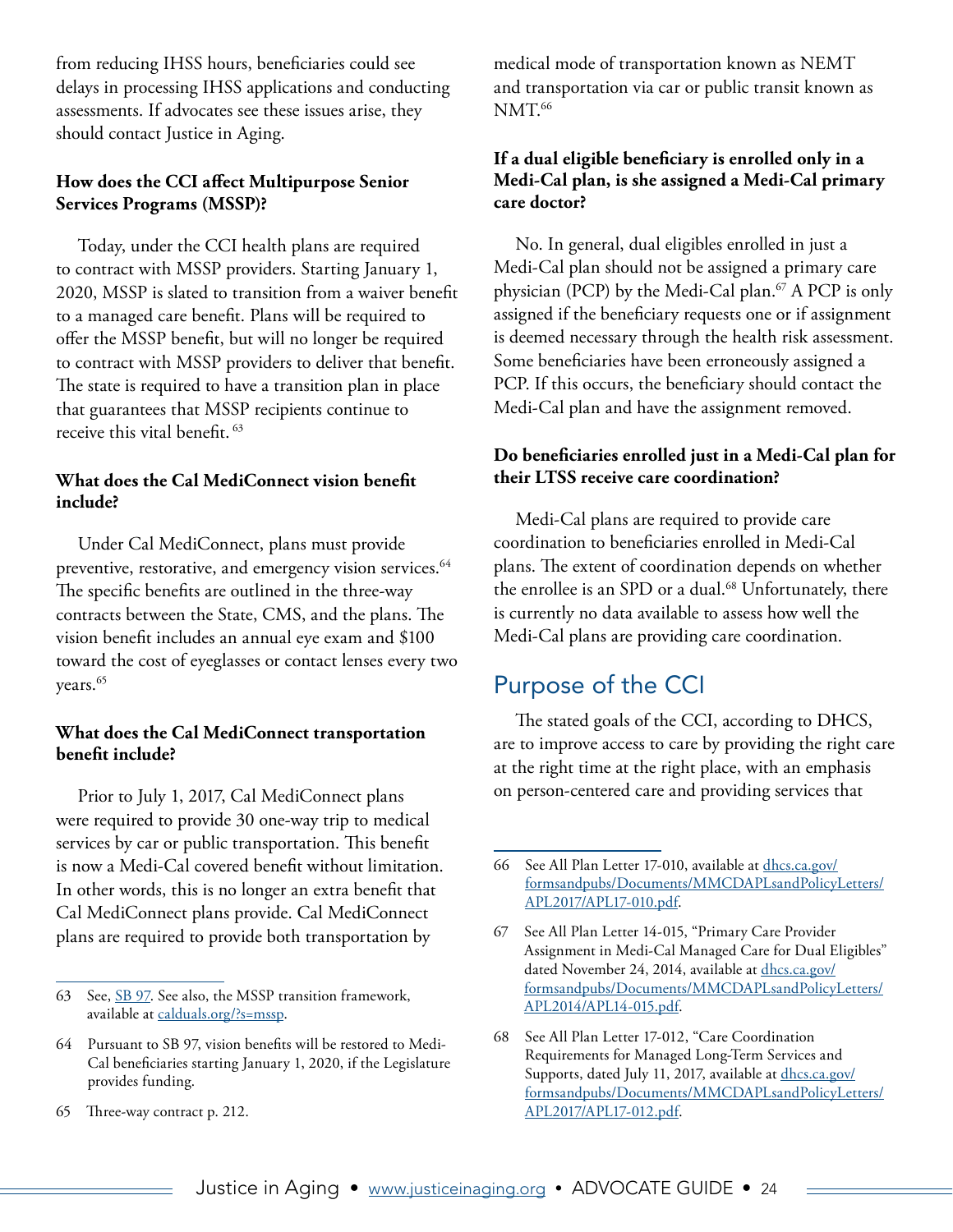<span id="page-24-0"></span>promote independence in the community.<sup>69</sup> The CCI is intended to result in cost savings for both California and the federal government.<sup>70</sup>

## Frequently Asked Questions

#### **Will beneficiaries get better or worse care under Cal MediConnect?**

This is a "demonstration" project; we don't know for sure what the outcome will be. Plans are required to provide all needed Medi-Cal and Medicare benefits. The State hopes that by integrating Medicare and Medi-Cal funding and program rules, the plans will have an incentive to provide high-quality care to improve health and reduce costly emergency, hospital and nursing home treatment. For people who are enrolled in Medi-Cal managed care and not Cal MediConnect, however, some of these incentives do not exist. Furthermore, while Cal MediConnect plans have an incentive to avoid costly acute care, they may not have any incentive to provide additional services that are not part of the required benefit package and that promote successful community living, but do not directly or immediately prevent institutionalization.

#### **How do beneficiaries know if Cal MediConnect plans are doing a good job?**

Prior to the start of Cal MediConnect, plans had to pass readiness reviews by DHCS and CMS.71 The State

- 70 To achieve savings, plans will receive a rate reduced by the amount that the State and CMS anticipate saving each year. Savings are intended to be accomplished by reductions in utilization of high-cost services like avoidable hospitalizations and unnecessary long-term nursing home placements rather than reductions to payment rates to providers or to home and community-based services. WIC § 14132.275(o)(2). The State predicts that plans will have the incentive to provide less costly, but more effective treatment in order to reduce higher cost services.
- 71 See Cal MediConnect Readiness Review Tool, available at [cms.gov/Medicare-Medicaid-Coordination/Medicare-and-](https://www.cms.gov/Medicare-Medicaid-Coordination/Medicare-and-Medicaid-Coordination/Medicare-Medicaid-Coordination-Office/Downloads/CARRTool.pdf)[Medicaid-Coordination/Medicare-Medicaid-Coordination-](https://www.cms.gov/Medicare-Medicaid-Coordination/Medicare-and-Medicaid-Coordination/Medicare-Medicaid-Coordination-Office/Downloads/CARRTool.pdf)

also developed metrics for evaluating the quality of Cal MediConnect plans.<sup>72</sup> The plans' rates are reduced by quality withholds at the beginning of each year.73 If a plan meets specific quality standards, the plans will be reimbursed the amount withheld. It will likely be some time before information about plan quality is available to beneficiaries. It is always a good thing to check a plan's local reputation and experience with particular populations and services. Plans also have to report complaints and the resolution of those complaints to DHCS and CMS so these agencies can further monitor the quality of plans.74

DHCS has released a number of performance dashboards that review how plans are performing. The most current dashboards (March 2016) are available at [http://www.calduals.org/wp-content/uploads/2016/03/](http://www.calduals.org/wp-content/uploads/2016/03/CMC-Performance-Dashboard-March-2016-Release.pdf) [CMC-Performance-Dashboard-March-2016-Release.](http://www.calduals.org/wp-content/uploads/2016/03/CMC-Performance-Dashboard-March-2016-Release.pdf) [pdf.](http://www.calduals.org/wp-content/uploads/2016/03/CMC-Performance-Dashboard-March-2016-Release.pdf)

The Cal MediConnect program is also being examined through a number of formal evaluations:

‐ CMS has contracted with RTI International to conduct a multi-year evaluation of the Cal MediConnect program.<sup>75</sup>

#### [Office/Downloads/CARRTool.pdf.](https://www.cms.gov/Medicare-Medicaid-Coordination/Medicare-and-Medicaid-Coordination/Medicare-Medicaid-Coordination-Office/Downloads/CARRTool.pdf)

- 72 See, "Medicare-Medicaid Capitated Financial Alignment Model Reporting Requirements," dated Aug. 10, 2016, available at [goo.gl/62w6jx.](https://www.cms.gov/Medicare-Medicaid-Coordination/Medicare-and-Medicaid-Coordination/Medicare-Medicaid-Coordination-Office/FinancialAlignmentInitiative/Downloads/FinalCY2016CoreReportingRequirements081016.pdf) See also the California-Specific Reporting Requirements dated Mar. 25, 2016, available at [goo.gl/nIvWjh.](https://goo.gl/nIvWjh)
- 73 MOU pp. 52-54. The first quality withhold report was released in summer 2017 for calendar year 2014 with mixed results. See "California Medicare-Medicaid Plan Quality Withhold Analysis Results Calendar Year 2014" available at [cms.gov/Medicare-Medicaid-Coordination/Medicare-and-](https://www.cms.gov/Medicare-Medicaid-Coordination/Medicare-and-Medicaid-Coordination/Medicare-Medicaid-Coordination-Office/FinancialAlignmentInitiative/Downloads/CAQualityWithholdAnalysisResultsReport2014.pdf)[Medicaid-Coordination/Medicare-Medicaid-Coordination-](https://www.cms.gov/Medicare-Medicaid-Coordination/Medicare-and-Medicaid-Coordination/Medicare-Medicaid-Coordination-Office/FinancialAlignmentInitiative/Downloads/CAQualityWithholdAnalysisResultsReport2014.pdf)[Office/FinancialAlignmentInitiative/Downloads/](https://www.cms.gov/Medicare-Medicaid-Coordination/Medicare-and-Medicaid-Coordination/Medicare-Medicaid-Coordination-Office/FinancialAlignmentInitiative/Downloads/CAQualityWithholdAnalysisResultsReport2014.pdf) [CAQualityWithholdAnalysisResultsReport2014.pdf](https://www.cms.gov/Medicare-Medicaid-Coordination/Medicare-and-Medicaid-Coordination/Medicare-Medicaid-Coordination-Office/FinancialAlignmentInitiative/Downloads/CAQualityWithholdAnalysisResultsReport2014.pdf).
- 74 See Dual Plan Letter 14-001 on Complaint and Resolution Tracking, available at [dhcs.ca.gov/formsandpubs/](http://www.dhcs.ca.gov/formsandpubs/Documents/MMCDAPLsandPolicyLetters/DPL2014/DPL14-001.pdf) [Documents/MMCDAPLsandPolicyLetters/DPL2014/](http://www.dhcs.ca.gov/formsandpubs/Documents/MMCDAPLsandPolicyLetters/DPL2014/DPL14-001.pdf) [DPL14-001.pdf](http://www.dhcs.ca.gov/formsandpubs/Documents/MMCDAPLsandPolicyLetters/DPL2014/DPL14-001.pdf).
- 75 RTI has developed an evaluation plan available at [cms.gov/](http://www.cms.gov/Medicare-Medicaid-Coordination/Medicare-and-Medicaid-Coordination/Medicare-Medicaid-Coordination-Office/FinancialAlignmentInitiative/Downloads/CAEvalPlan.pdf) [Medicare-Medicaid-Coordination/Medicare-and-Medicaid-](http://www.cms.gov/Medicare-Medicaid-Coordination/Medicare-and-Medicaid-Coordination/Medicare-Medicaid-Coordination-Office/FinancialAlignmentInitiative/Downloads/CAEvalPlan.pdf)[Coordination/Medicare-Medicaid-Coordination-Office/](http://www.cms.gov/Medicare-Medicaid-Coordination/Medicare-and-Medicaid-Coordination/Medicare-Medicaid-Coordination-Office/FinancialAlignmentInitiative/Downloads/CAEvalPlan.pdf) [FinancialAlignmentInitiative/Downloads/CAEvalPlan.](http://www.cms.gov/Medicare-Medicaid-Coordination/Medicare-and-Medicaid-Coordination/Medicare-Medicaid-Coordination-Office/FinancialAlignmentInitiative/Downloads/CAEvalPlan.pdf) [pdf](http://www.cms.gov/Medicare-Medicaid-Coordination/Medicare-and-Medicaid-Coordination/Medicare-Medicaid-Coordination-Office/FinancialAlignmentInitiative/Downloads/CAEvalPlan.pdf).

<sup>69</sup> WIC § 14132.275(f). MOU p. 2. See DHCS, "What are the goals of California's Cal MediConnect program," available at [calduals.org/background/faq/#goals.](http://www.calduals.org/background/faq/#goals)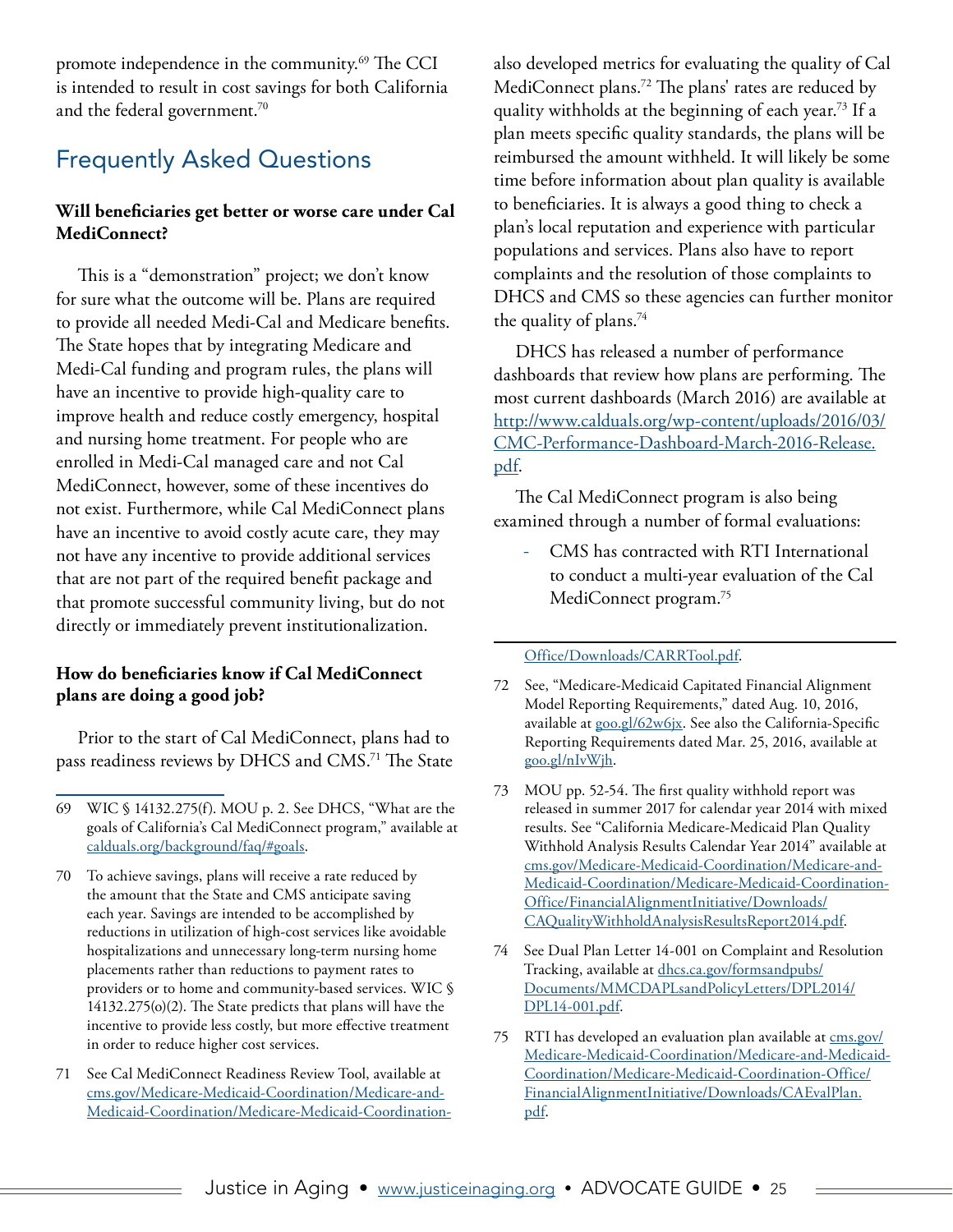- <span id="page-25-0"></span>The SCAN Foundation is funding an evaluation of Cal MediConnect that is being conducted jointly by the UCSF Community Living Policy Center and the UC Berkeley Health Research Action Center. This threeyear evaluation documents the impact of Cal MediConnect on dual eligible beneficiaries' experiences with care through focus groups with beneficiaries, telephone surveys, and interviews with health care and social service providers.
- ‐ DHCS and The SCAN Foundation are working together to conduct rapid cycle polling through telephone surveys with beneficiaries. The telephone surveys target both beneficiaries who have opted out of Cal MediConnect and beneficiaries who are enrolled in Cal MediConnect plans to document their experiences. As of the publication of this Guide, three waves of the polling have been conducted.

For a full summary of both state and federal evaluations of Cal MediConnect available to date, see Appendix B.

## CCI Timeline and Enrollment

The CCI commenced on April 1, 2014.76 As noted previously, Cal MediConnect is a now a five year pilot. If Cal MediConnect is deemed successful at the end of the pilot period, California could expand the program. Passive enrollment into the program concluded in July 2016.77

#### Voluntary Enrollment into Cal MediConnect

Dual eligibles who opted out of enrolling in Cal MediConnect during passive enrollment or who have subsequently become eligible can voluntarily enroll in the program. Individuals can enroll through contacting their health plan or by contacting the enrollment broker, Health Care Options (except in Orange and San Mateo counties).

Enrollment in a plan becomes effective the first day of the month after enrollment. For example, if an individual contacts Health Care Options on November 1st or the 30th, enrollment becomes effective December 1.

#### Disnenrollment from Cal MediConnect

Individuals can voluntarily disenroll from Cal MediConnect at any time for any reason. Like enrollment, disenrollment becomes effective the first day of the next month.

In addition to voluntarily disenrolling from a plan, individuals are automatically disenrolled from a Cal MediConnect plan if they enroll in another Medicare product. For example, if an individual chooses to enroll in a Medicare Advantage plan or in a different Part D plan, he is automatically disenrolled from Cal MediConnect.<sup>78</sup>

Individuals are also disenrolled from a Cal MediConnect plan if he loses Medicare or Medi-Cal eligibility. As discussed previously, individuals who lose Medi-Cal eligibility are able to remain in the Cal MediConnect plan for 60 days to resolve the Medi-Cal eligibility issue. This is called "deeming." If eligibility is not established in the deeming period, the individual will be disenrolled from the plan.<sup>79</sup>

Plans also have the discretion to involuntarily disenroll a member. That discretion is limited to instances in which the member is engaging in disruptive conduct that impairs the plan from furnishing services.<sup>80</sup>

<sup>76</sup> Under the MOU, the CCI was scheduled to begin on October 1, 2013. MOU p. 1. On May 6, 2013, DHCS announced that Cal MediConnect would begin no earlier than January 2014. On August 14, 2013, DHCS announced that the CCI would begin no sooner than April 1, 2014. The timeline for implementation continues to change. The most current timeline is dated November, 20, 2014, and is available at [calduals.org/wp-content/uploads/2014/11/CCI](http://www.calduals.org/wp-content/uploads/2014/11/CCI-enrollment-by-County-11.20.14.pdf)[enrollment-by-County-11.20.14.pdf](http://www.calduals.org/wp-content/uploads/2014/11/CCI-enrollment-by-County-11.20.14.pdf).

<sup>77</sup> DHCS proposed a renewed round of passive enrollment for new dual eligibles, but decided not to pursue that strategy after stakeholder feedback. See stakeholder comments available at [justiceinaging.org/wp-content/uploads/2016/04/](http://www.justiceinaging.org/wp-content/uploads/2016/04/CCI-Proposals-Comments-FINAL.pdf) [CCI-Proposals-Comments-FINAL.pdf](http://www.justiceinaging.org/wp-content/uploads/2016/04/CCI-Proposals-Comments-FINAL.pdf).

<sup>78</sup> Three-Way Contract § 2.3.2, pp. 27-28

<sup>79</sup> *Id.*

<sup>80</sup> Three Way Contract § 2.3.2.4., p. 29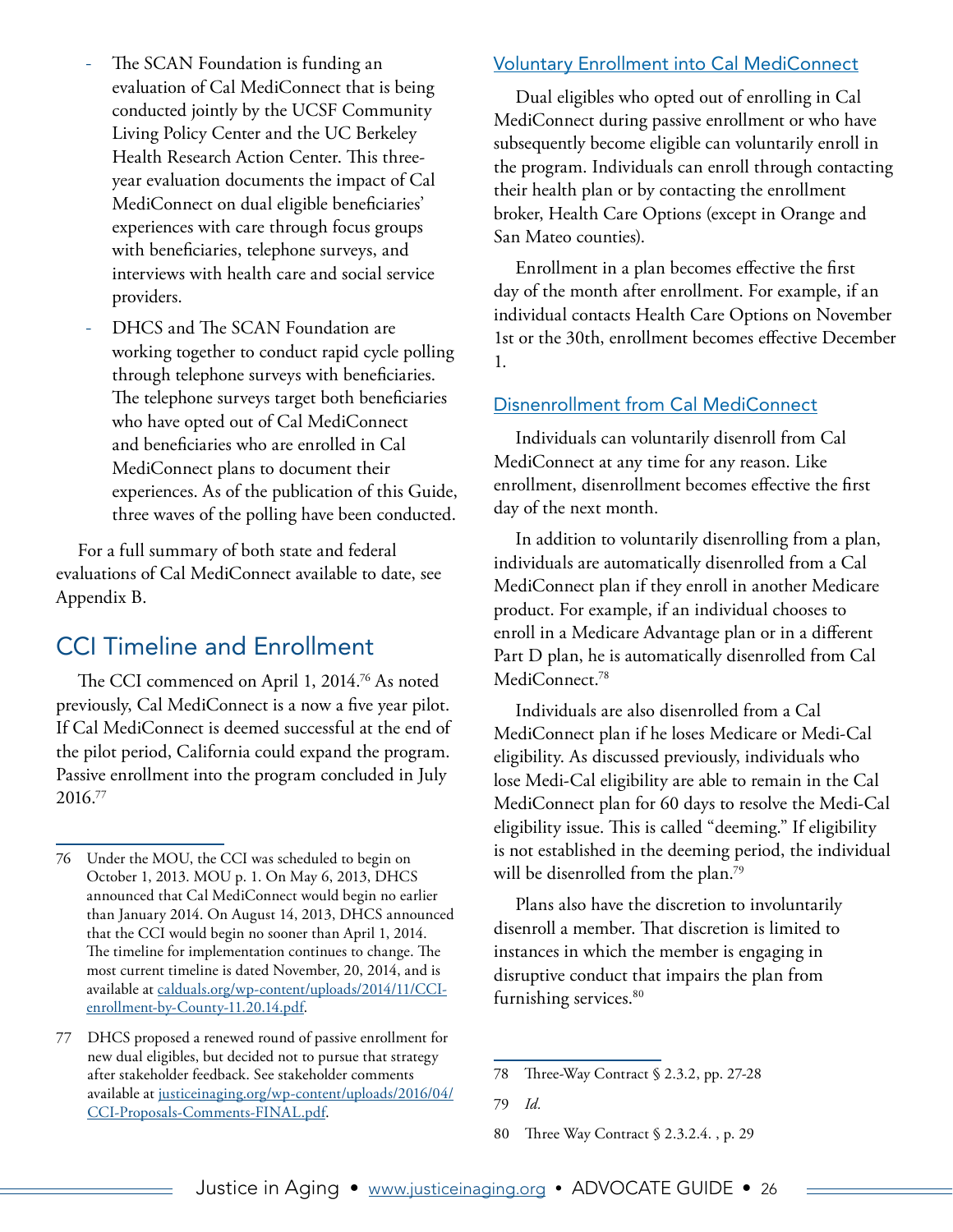#### <span id="page-26-0"></span>MLTSS Enrollment

Individuals who become newly eligible for Cal MediConnect or who move into a CCI county will be mandatorily enrolled in a Medi-Cal plan. They will have the option to enroll in Cal MediConnect or elect PACE if eligible.

### **Notices**

#### Enrollment Notices

Since passive enrollment has ended, the only individuals who receive notices are individuals who become newly eligible for Medi-Cal or move into a CCI county. As noted previously, these individuals will receive a 30-day notice requiring them to choose a Medi-Cal plan. The notices will also include information about Cal MediConnect and PACE with the option to enroll if eligible. If a beneficiary does not make a selection, she will be automatically enrolled in a Medi-Cal plan. Individuals receive a choice booklet and a managed care resource guide that explains their enrollment options.<sup>81</sup>

#### Disenrollment Notices

As noted in the prior section, indivdiuals will receive a notice when disenrolled. These notices differ based on the type of disenrollment.<sup>82</sup>

## Cal MediConnect Plans

The following table includes the plans approved for Cal MediConnect.<sup>83</sup> Beneficiaries who are enrolled in

Cal MediConnect have the right to change plans at any time. The plan change becomes effective the first day of the next month.

| County                   | <b>Duals Demo</b>        |  |  |
|--------------------------|--------------------------|--|--|
|                          | Health Plans             |  |  |
|                          | Care1st                  |  |  |
|                          | CareMore                 |  |  |
| Los Angeles <sup>A</sup> | Health Net               |  |  |
|                          | LA Care                  |  |  |
|                          | Molina                   |  |  |
| Orange (COHS)            | CalOptima                |  |  |
|                          | Care 1 <sup>st</sup>     |  |  |
|                          | Community Health         |  |  |
| San Diego (GMC)          | Group                    |  |  |
|                          | <b>Health Net</b>        |  |  |
|                          | Molina Health Care       |  |  |
|                          | Health Plan of San       |  |  |
| San Mateo (COHS)         | Mateo                    |  |  |
| Riverside & San          | Inland Empire Health     |  |  |
|                          | Plan                     |  |  |
| Bernardino (two-plan)    | Molina Health Care       |  |  |
|                          | <b>Anthem Blue Cross</b> |  |  |
| Santa Clara (two-plan)   | Santa Clara Family       |  |  |
|                          | Health Plan              |  |  |

<sup>A</sup>On February 4, 2014, DHCS announced that five health plans will act as Cal MediConnect plans in LA County. Previously, only L.A. Care and Health Net were acting as Cal MediConnect plans. See press release dated Feb. 14, 2014, available at [calduals.org/2014/02/04/coordinated-care](http://www.calduals.org/2014/02/04/coordinated-care-initiative-update-february-4-2014/)[initiative-update-february-4-2014](http://www.calduals.org/2014/02/04/coordinated-care-initiative-update-february-4-2014/).

<sup>81</sup> The choice booklet is available at [calduals.org/wp-content/](http://calduals.org/wp-content/uploads/2016/10/IMC_DHCS-Sample_100616.pdf) [uploads/2016/10/IMC\\_DHCS-Sample\\_100616.pdf.](http://calduals.org/wp-content/uploads/2016/10/IMC_DHCS-Sample_100616.pdf) The resource guide is available at [calduals.org/wp-content/](http://calduals.org/wp-content/uploads/2016/10/IMC-Resource-Guide_0916.pdf) [uploads/2016/10/IMC-Resource-Guide\\_0916.pdf](http://calduals.org/wp-content/uploads/2016/10/IMC-Resource-Guide_0916.pdf).

<sup>82</sup> Sample deeming notices are available at [dualsdemoadvocacy.](http://www.dualsdemoadvocacy.org/wp-content/uploads/2017/12/Exhibit22_CA_2018_102517.docx and http://www.dualsdemoadvocacy.org/) [org/wp-content/uploads/2017/12/Exhibit22\\_](http://www.dualsdemoadvocacy.org/wp-content/uploads/2017/12/Exhibit22_CA_2018_102517.docx and http://www.dualsdemoadvocacy.org/) [CA\\_2018\\_102517.docx and http://www.dualsdemoadvocacy.](http://www.dualsdemoadvocacy.org/wp-content/uploads/2017/12/Exhibit22_CA_2018_102517.docx and http://www.dualsdemoadvocacy.org/) [org/](http://www.dualsdemoadvocacy.org/wp-content/uploads/2017/12/Exhibit22_CA_2018_102517.docx and http://www.dualsdemoadvocacy.org/). The template voluntary disenrollment notice is available at [calduals.org/wp-content/uploads/2014/07/Disenrollment-](http://calduals.org/wp-content/uploads/2014/07/Disenrollment-Notice.pdf)[Notice.pdf](http://calduals.org/wp-content/uploads/2014/07/Disenrollment-Notice.pdf).

<sup>83</sup> This table lists Cal MediConnect plans in the seven demonstration counties. The Medi-Cal managed care plans are essentially the same as the Cal MediConnect plans with a few variations. See DHCS "Medi-Cal Managed

Care Counties," available at [dhcs.ca.gov/individuals/pages/](http://www.dhcs.ca.gov/individuals/pages/mmcdhealthplandir.aspx) [mmcdhealthplandir.aspx.](http://www.dhcs.ca.gov/individuals/pages/mmcdhealthplandir.aspx)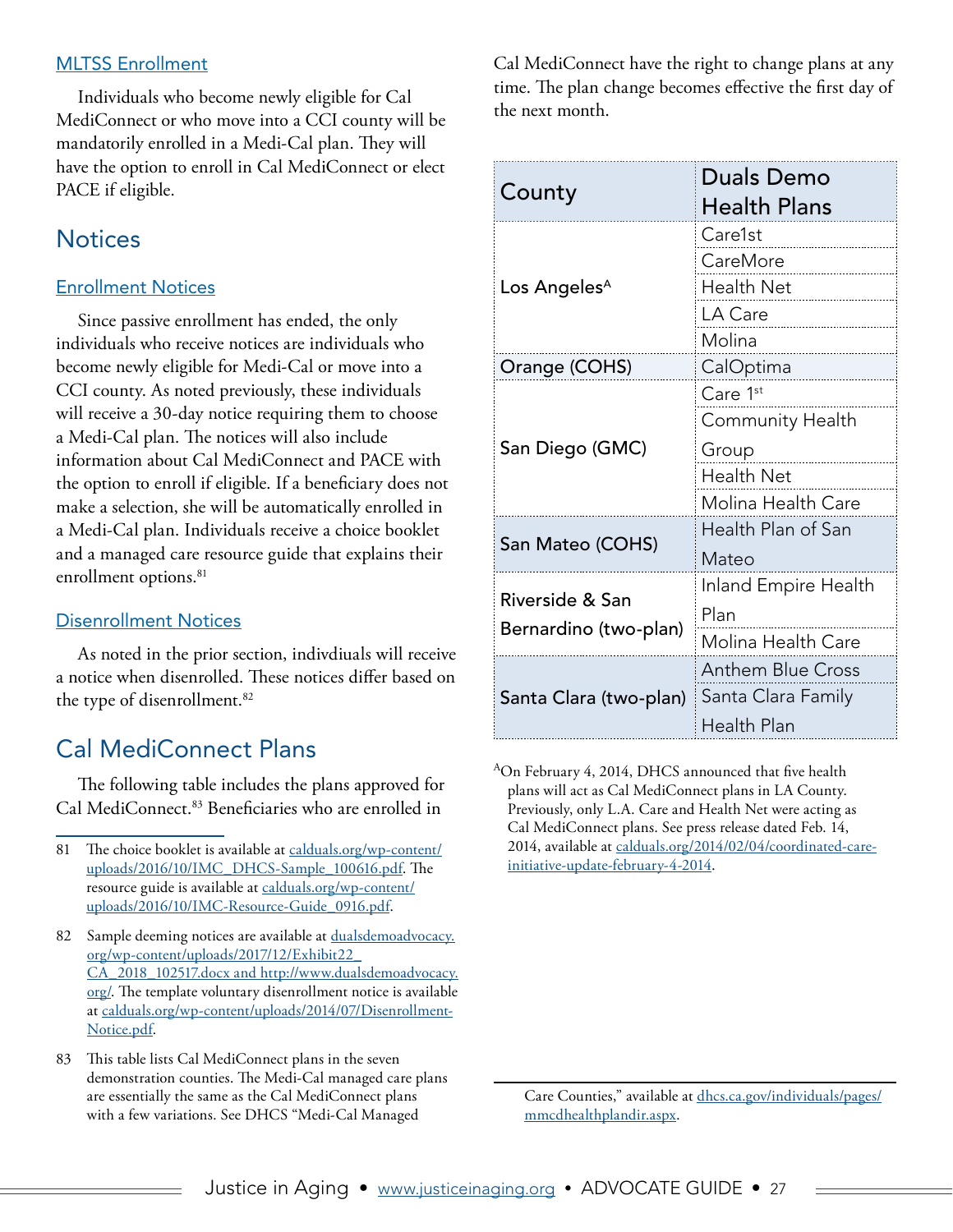#### <span id="page-27-0"></span>Marketing Rules

CCI plans must adhere to Medicare marketing guidelines issued by CMS<sup>84</sup> and California-specific guidelines set forth by the State.<sup>85</sup> These marketing rules require plans to provide beneficiaries with specific information such as a welcome letter, formulary, pharmacy/provider directory, ID card, and member handbook. The rules also prohibit plans from certain practices such as door-to-door solicitation, and approaching beneficiaries in common areas. Cal MediConnect plans are permitted to contact any individual enrolled in another product line within the same parent company.<sup>86</sup> Advocates should report plans that engage in prohibited marketing activities to CMS, DHCS, and the Department of Managed Health Care (DMHC).

Marketing concerns specifically regarding the Cal MediConnect plans should be forwarded to [PartCCompliance@cms.hhs.gov](mailto:PartCCompliance%40cms.hhs.gov?subject=).

- 85 Knox Keene Act (KKA), HSC §§ 1359-1366.4.
- 86 Accordingly, Cal MediConnect plans can contact any member of their Medi-Cal plan to discuss the Cal MediConnect program. Plans, however, cannot turn an outbound call into an enrollment call. Plans can only enroll individuals through inbound calls initiated by the beneficiary. See Medicare Marketing Guidelines, Rule 80.2 available at [cms.gov/Medicare/Health-Plans/](https://www.cms.gov/Medicare/Health-Plans/ManagedCareMarketing/Downloads/CY-2018-Medicare-Marketing-Guidelines_Final072017.pdf) [ManagedCareMarketing/Downloads/CY-2018-Medicare-](https://www.cms.gov/Medicare/Health-Plans/ManagedCareMarketing/Downloads/CY-2018-Medicare-Marketing-Guidelines_Final072017.pdf)[Marketing-Guidelines\\_Final072017.pdf](https://www.cms.gov/Medicare/Health-Plans/ManagedCareMarketing/Downloads/CY-2018-Medicare-Marketing-Guidelines_Final072017.pdf).

## Factors a Beneficiary Should Consider in Deciding to Enroll Cal MediConnect

Dual eligible beneficiaries should seek independent enrollment counseling to help them decide whether to enroll in Cal MediConnect. If a beneficiary decides she wants to participate in Cal MediConnect, she then must choose which Cal MediConnect plan meets her needs.87

**1. Current providers**. The first and most important question to ask is which, if any, of the Cal MediConnect managed care plans have networks that include the individual's current medical providers. Beneficiaries with complex conditions should think about all of their regular providers, not just their primary care provider. Relevant providers might include specialists (e.g., oncologist, pulmonologist, cardiologist), mental health providers, durable medical equipment providers (e.g., wheelchair servicer), hospitals, etc.

To help beneficiaries determine if their providers are part of a plan's network, provider directories are available on each plan's website. The State's enrollment broker, Health Care Options, can also provide limited information on whether a particular primary care doctor is in a plan's network. The HICAPs can also assist beneficiaries in determining whether their providers are in a plan's network.

- 2. **Prescription drugs**. Beneficiaries should also review plan formularies to determine whether the Cal MediConnect plans cover the prescription drugs they currently take. Plan formularies are also available on each plan's website.
- **3. Care coordination and additional services**. A beneficiary should also consider the additional benefits that are available under Cal

<sup>84</sup> See CMS, "Medicare Marketing Guidelines," available at [cms.gov/Medicare/Health-Plans/ManagedCareMarketing/](https://www.cms.gov/Medicare/Health-Plans/ManagedCareMarketing/Downloads/CY-2018-Medicare-Marketing-Guidelines_Final072017.pdf) [Downloads/CY-2018-Medicare-Marketing-Guidelines\\_](https://www.cms.gov/Medicare/Health-Plans/ManagedCareMarketing/Downloads/CY-2018-Medicare-Marketing-Guidelines_Final072017.pdf) [Final072017.pdf.](https://www.cms.gov/Medicare/Health-Plans/ManagedCareMarketing/Downloads/CY-2018-Medicare-Marketing-Guidelines_Final072017.pdf) CMS released a chart specific to Cal MediConnect and other duals plans available at [cms.](https://www.cms.gov/Medicare-Medicaid-Coordination/Medicare-and-Medicaid-Coordination/Medicare-Medicaid-Coordination-Office/FinancialAlignmentInitiative/Downloads/MktgPracticesandBeneDisclosReqsComparisonTable_CY201811-7-2017.pdf) [gov/Medicare-Medicaid-Coordination/Medicare-and-](https://www.cms.gov/Medicare-Medicaid-Coordination/Medicare-and-Medicaid-Coordination/Medicare-Medicaid-Coordination-Office/FinancialAlignmentInitiative/Downloads/MktgPracticesandBeneDisclosReqsComparisonTable_CY201811-7-2017.pdf)[Medicaid-Coordination/Medicare-Medicaid-Coordination-](https://www.cms.gov/Medicare-Medicaid-Coordination/Medicare-and-Medicaid-Coordination/Medicare-Medicaid-Coordination-Office/FinancialAlignmentInitiative/Downloads/MktgPracticesandBeneDisclosReqsComparisonTable_CY201811-7-2017.pdf)[Office/FinancialAlignmentInitiative/Downloads/](https://www.cms.gov/Medicare-Medicaid-Coordination/Medicare-and-Medicaid-Coordination/Medicare-Medicaid-Coordination-Office/FinancialAlignmentInitiative/Downloads/MktgPracticesandBeneDisclosReqsComparisonTable_CY201811-7-2017.pdf) [MktgPracticesandBeneDisclosReqsComparisonTable\\_](https://www.cms.gov/Medicare-Medicaid-Coordination/Medicare-and-Medicaid-Coordination/Medicare-Medicaid-Coordination-Office/FinancialAlignmentInitiative/Downloads/MktgPracticesandBeneDisclosReqsComparisonTable_CY201811-7-2017.pdf) [CY201811-7-2017.pdf](https://www.cms.gov/Medicare-Medicaid-Coordination/Medicare-and-Medicaid-Coordination/Medicare-Medicaid-Coordination-Office/FinancialAlignmentInitiative/Downloads/MktgPracticesandBeneDisclosReqsComparisonTable_CY201811-7-2017.pdf).

<sup>87</sup> Dual eligibles living in a COHS county will only have one Cal MediConnect plan choice.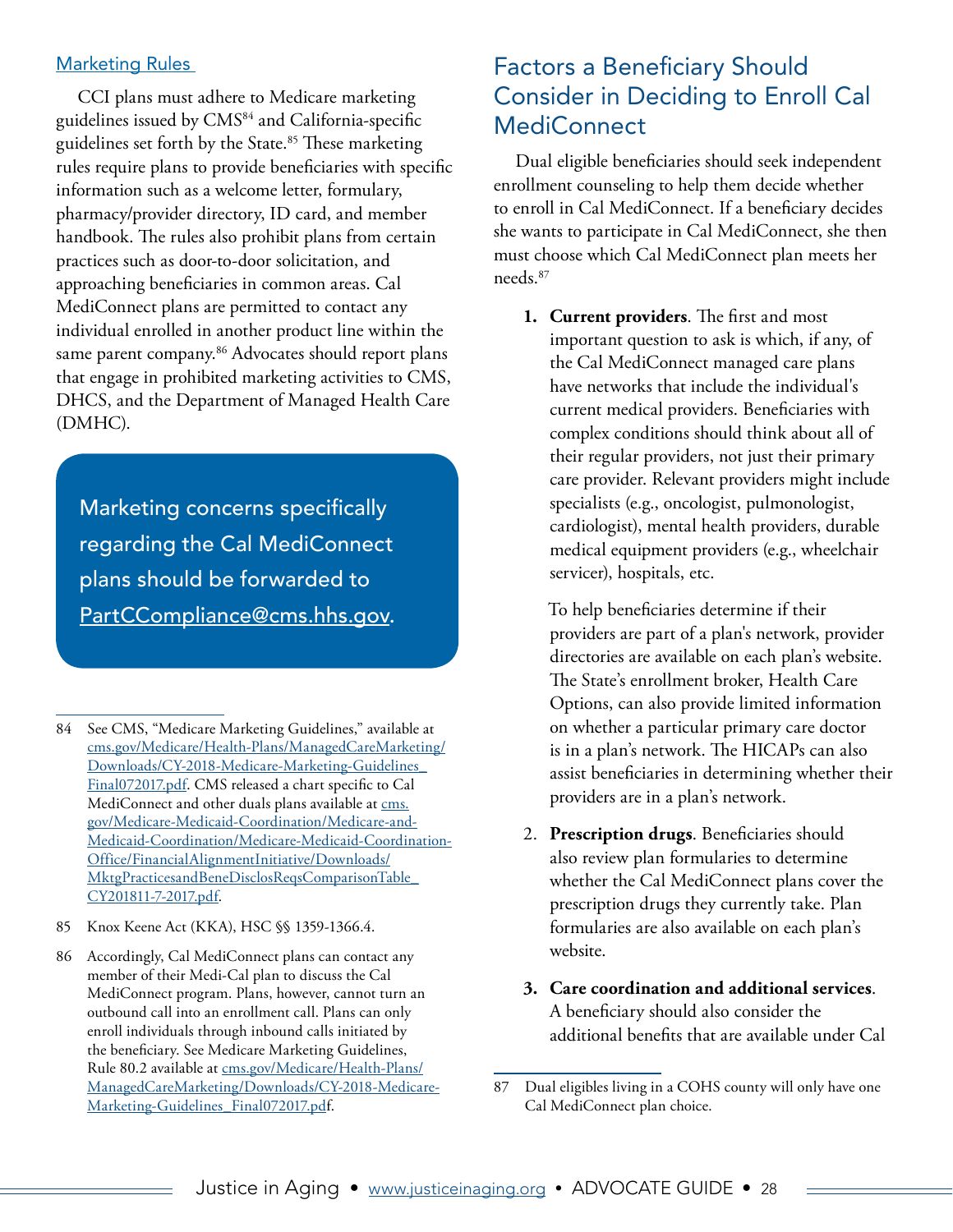<span id="page-28-0"></span>MediConnect. Cal MediConnect plans provide care coordination services as well as a vision benefit, which are currently not covered by Medi-Cal or Medicare fee-for-service.<sup>88</sup> Some plans also offer additional dental benefits not covered by Denti-Cal.

## Frequently Asked Questions

#### **Who processes enrollments?**

In two-plan counties and in San Diego County, Health Care Options (HCO) serves as the independent enrollment broker.<sup>89</sup> All the health plans are also now able to accept enrollments.<sup>90</sup> In COHS counties, the health plan processes the enrollments. In non-COHS counties, the health plans can accept an enrollment request and then forward that enrollment to HCO to process. HCO will contact the beneficiary (up to three attempts) to verify that the individual wants to enroll in Cal MediConnect. If the individual confirms enrollment or if HCO is not able to reach the individual, the enrollment will be effectuated. If an individual states that they do not want to enroll, HCO will send a notice canceling the enrollment. In COHS counties (San Mateo and Orange), the COHS plan processes enrollments. Health Care Options (HCO) has a dedicated call center for the CCI with its own phone number separate from the Medi-Cal Health Care Options center. The CCI-specific HCO call center number is 1-844‐580-7272.

#### **Who can make an enrollment decision?**

In most circumstances, the beneficiary is the only individual able to make an enrollment decision by either contacting Health Care Options (or the health plan) or by mailing in a completed choice form.

There are, however, circumstances when a beneficiary is unable to make an enrollment decision on his or her own behalf. Under state law and guidance, the following individuals can make an enrollment decision on the beneficiary's behalf:

- 1. A conservator/guardian appointed by the court
- 2. A designated Power of Attorney

3. An Authorized Representative – a beneficiary files an Authorized Representative form with the county Medi-Cal office.

4. An Enrollment Assistant – a family member, friend, or advocate acting in the beneficiary's best interest. The Enrollment Assistant must attest to his or her authority to make an enrollment decision on the beneficiary's behalf and cannot have a conflict of interest in making such decision.<sup>91</sup>

#### **Can beneficiaries receive enrollment counseling?**

The primary source of enrollment counseling is the Health Insurance Counseling and Advocacy Program (HICAP) in each county. See Appendix A for more information. Other community-based organizations may also be prepared to assist individuals. Health Care Options should provide more general information about choices and, for dual eligibles, 1-800-Medicare will remain a resource for basic Medicare questions.

<sup>88</sup> Some Medicare Advantage plans also provide dental, vision, and transportation benefits. Beneficiaries should compare benefits available under their Medicare Advantage plan to the benefits offered in the Cal MediConnect plans when making a decision.

<sup>89</sup> See [healthcareoptions.dhcs.ca.gov/](https://www.healthcareoptions.dhcs.ca.gov/).

<sup>90</sup> In April 2016, DHCS announced a proposal to allow health plans to accept enrollments into their Cal MediConnect plans through a process known as streamlined enrollment. Plans moved forward with streamlined enrollment in August 2016 after undergoing readiness testing. Prior to this new process, only Health Care Options could accept enrollments in two-plan and GMC counties. See "Ensuring Sustainable CCI Enrollment," available at [calduals.org/wp-content/](http://www.calduals.org/wp-content/uploads/2016/04/4.7.16-Sustainable-Enrollment.pdf) [uploads/2016/04/4.7.16-Sustainable-Enrollment.pdf.](http://www.calduals.org/wp-content/uploads/2016/04/4.7.16-Sustainable-Enrollment.pdf)

<sup>91</sup> See "Designating an "Enrollment Assistant" to Represent Medi-Cal Beneficiaries with their Enrollment Decisions" available at [calduals.org/wp-content/uploads/2015/09/](http://www.calduals.org/wp-content/uploads/2015/09/Cal-MediConnect-Enrollment-Assistants_REVISED-VERSION.pdf) [Cal-MediConnect-Enrollment-Assistants\\_REVISED-](http://www.calduals.org/wp-content/uploads/2015/09/Cal-MediConnect-Enrollment-Assistants_REVISED-VERSION.pdf)[VERSION.pdf](http://www.calduals.org/wp-content/uploads/2015/09/Cal-MediConnect-Enrollment-Assistants_REVISED-VERSION.pdf).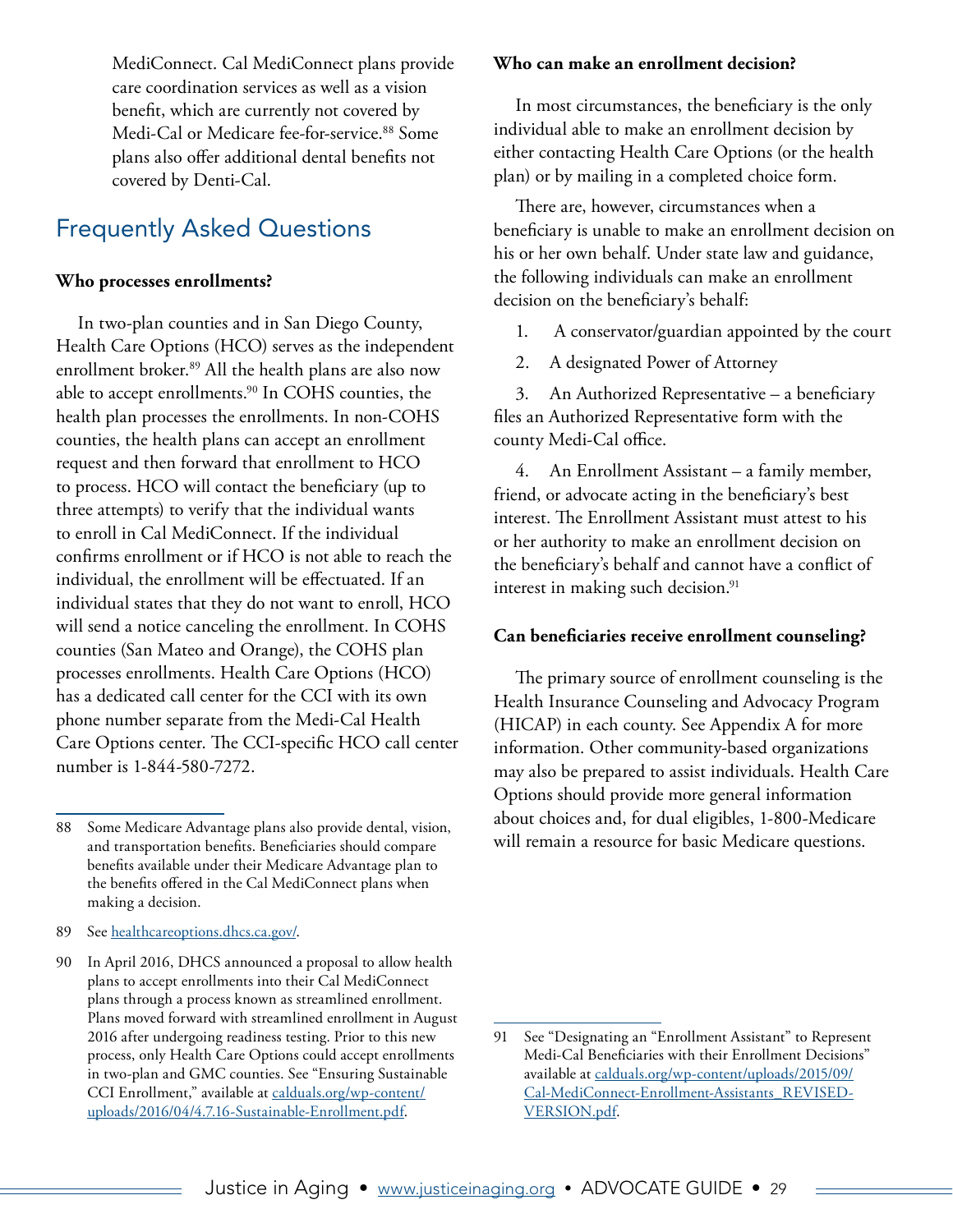## <span id="page-29-0"></span>Continuity of Care<sup>92</sup>

#### Continuity of Care: Cal MediConnect

Beneficiaries who are enrolled in Cal MediConnect are able to keep seeing their current providers and maintain their service authorizations for up to twelve months for both Medicare and Medi-Cal services.<sup>93</sup> In order to qualify for continuity of care, the following conditions must be met:

- ‐ An existing relationship with the provider prior to enrollment in Cal MediConnect. An existing relationship is established if the beneficiary has seen their provider once within the 12 months preceding plan enrollment for a non-emergency visit. A pre-existing relationship is established through Medicare and Medi-Cal utilization data. If the plan cannot confirm a relationship through utilization data, the plan will request proof of the relationship from the member.
- The out-of-network provider will accept either the plan reimbursement rate or the applicable Medi-Cal or Medicare reimbursement rate, whichever is higher.
- The out-of-network provider would not otherwise be excluded from the plan's network due to quality of care issues or failure to meet federal or state requirements.

If these continuity of care requirements are met, the plan should provide the beneficiary with services from the out-of-network provider without interruption for a time-limited period, at minimum twelve months. Beneficiaries and their providers can request continuity of care, and the plan must process continuity of care requests within three days if there is a risk of harm to the beneficiary.

Individuals living in nursing facilities at the time of enrollment into Cal MediConnect can continue to live in that nursing facility for the length of the demonstration even if the nursing facility is not part of the Cal MediConnect plan's network.<sup>94</sup>

In the event a beneficiary enrolled in a Cal MediConnect plan visits an out-of-network provider without having first requested continuity of care from the plan, the provider can seek retroactive payment for services rendered as long as the continuity of care criteria are met and the request for payment is made within 30 days of services rendered.There are exceptions to the 30-day period in circumstances where the provider submitted the claim to the wrong entity for payment.<sup>95</sup>

For beneficiaries enrolled in a Cal MediConnect plan that contracts with Independent Physician Associations (IPAs) or Preferred Provider Groups (PPGs), beneficiaries must see providers within the IPA/ PPG network. If a provider is within the plan's network but not within the IPA/PPG network, beneficiaries will have to switch to an IPA/PPG provider after the continuity of care period has expired.96

These continuity of care rights do not extend to durable medical equipment, medical supplies, transportation, or other ancillary services providers.

For prescription drugs, Cal MediConnect plans must also follow the Medicare Part D rules on transitions.97 These include a one-time fill—a 30 day supply unless a lesser amount is prescribed—of any ongoing medication within the first 90 days of plan membership, even if the drug is not on the Cal MediConnect plan's formulary or is subject to

- 94 Duals Plan Letter 16-002, p. 7.
- 95 Dual Plan Letter 16-002, pp. 4-5.
- 96 Dual Plan Letter 16-002, p. 4. Advocates attempted to define continuity of care at the prime plan level rather than the IPA/PPG level so that beneficiaries have access to the full network of plan providers, but were unsuccessful.
- 97 WIC § 14132.275(j)(1)(A)(iv).

<sup>92</sup> For a comprehensive summary of continuity of care rights in Medi-Cal, see NHeLP's "Continuity of Care in Medi-Cal," Sep. 30, 2013, available at [healthlaw.org/issues/](http://www.healthlaw.org/issues/medicaid/managed-care/continuity-of-care-in-medi-cal#.VXX2ic9Vikp) [medicaid/managed-care/continuity-of-care-in-medi-cal#.](http://www.healthlaw.org/issues/medicaid/managed-care/continuity-of-care-in-medi-cal#.VXX2ic9Vikp) [U0doha1dX2Q](http://www.healthlaw.org/issues/medicaid/managed-care/continuity-of-care-in-medi-cal#.VXX2ic9Vikp).

<sup>93</sup> Continuity of care minimums are spelled out in WIC §§ 14132.275(k)(2)(A)(ii-iii); 14182.17; 14132.276(k)(14); 14132.276(b)(13); and the MOU pp. 95-96. DHCS has issued more expanded continuity of care protections through a Dual Plan Letters. The latest version, DPL 16-002, dated July 5, 2016, is available at [dhcs.ca.gov/formsandpubs/](http://www.dhcs.ca.gov/formsandpubs/Documents/MMCDAPLsandPolicyLetters/DPL2016/DPL16-002.pdf) [Documents/MMCDAPLsandPolicyLetters/DPL2016/](http://www.dhcs.ca.gov/formsandpubs/Documents/MMCDAPLsandPolicyLetters/DPL2016/DPL16-002.pdf) [DPL16-002.pdf.](http://www.dhcs.ca.gov/formsandpubs/Documents/MMCDAPLsandPolicyLetters/DPL2016/DPL16-002.pdf)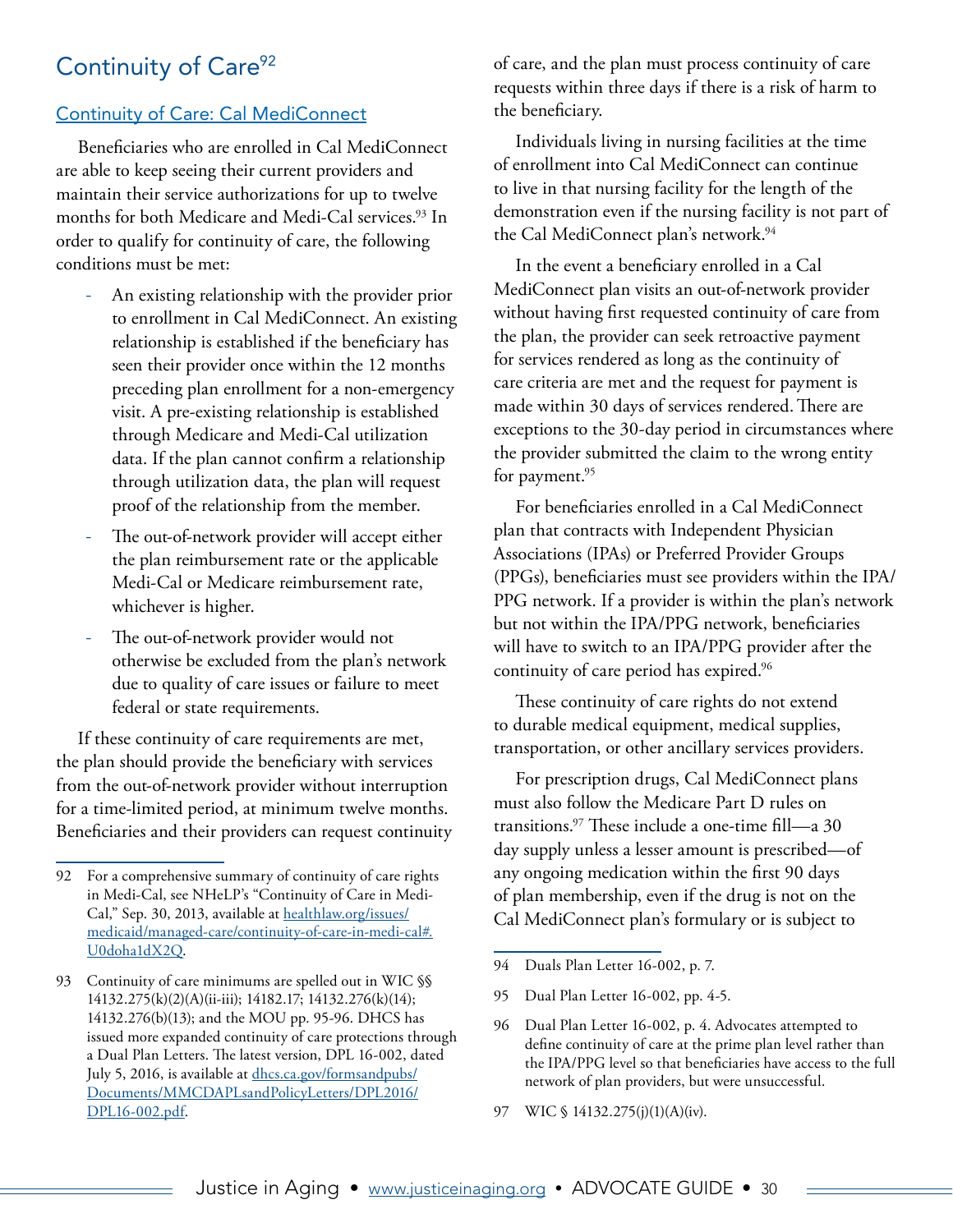<span id="page-30-0"></span>utilization management controls.98

Of course, dual eligibles can choose to maintain relationships with Medicare providers by either staying in FFS Medicare or in their preferred Medicare Advantage plan. Individuals who enroll in Cal MediConnect also have the right to disenroll from the program at any time and return to FFS Medicare or a Medicare Advantage plan.<sup>99</sup>

#### Continuity of Care: Medi-Cal Managed Care<sup>100</sup>

On the Medi-Cal side, there are two different types of continuity of care rights. First, as described above, a beneficiary who is enrolled in Medi-Cal managed care can continue to see an out-of-network provider of Medi-Cal services for up to 12 months, if the applicable criteria are met (the beneficiary has an ongoing relationship with the provider; the provider will accept the plan rate or Medi-Cal FFS rate, if higher; and the provider is otherwise qualified). An SPD also can receive services, like a scheduled surgery as part of a documented course of treatment, that are set to occur within 180 days of enrollment.<sup>101</sup> Like Cal MediConnect protections, nursing facility residents enrolled only in a Medi-Cal managed care plan have the right to continue residing in an out-of-network facility as long as they were residing in the facility at the time of enrollment into the Medi-Cal plan.102

- 101 HSC § 1373.96.
- 102 See All Plan Letter, 15-004, "Medi-Cal Managed Care Health Plan Requirements for Nursing Facility Services in Coordinated Care Initiative Counties for Beneficiaries Not Enrolled in Cal MediConnect" dated February 12, 2015, available at [dhcs.ca.gov/formsandpubs/Documents/](http://www.dhcs.ca.gov/formsandpubs/Documents/MMCDAPLsandPolicyLetters/APL2015/APL15-004.pdf)

Second, an SPD in a two-plan or GMC county who would otherwise be subject to enrollment in Medi-Cal managed care under the CCI may file a Medical Exemption Request (MER) to avoid enrolling in Medi-Cal managed care altogether, instead staying in FFS Medi-Cal. A MER is available to beneficiaries with complex medical conditions, such as cancer, a pending organ transplant, multiple sclerosis, cardiomyopathy, or a complex and/or progressive disorder that requires medical supervision or to beneficiaries receiving complex medical treatment that cannot be interrupted.103 To file a MER, a beneficiary and her doctor must fill out a form and submit it to Health Care Options.<sup>104</sup> We recommend that beneficiaries enlist the assistance of an advocate in the MER process.<sup>105</sup> An approved MER is still temporary, exempting beneficiaries from managed care for up to 12 months, though at the end of that time beneficiaries can file for a renewal of a MER. Once the beneficiary's condition is stabilized, as determined by the beneficiary's treating FFS physician, she will be required to enroll in Medi-Cal managed care. If a MER is denied, a beneficiary can request a state fair hearing (see Appeal Rights below). People with HIV/AIDS and Native Americans may disenroll from Medi-Cal managed care at any time.106 To do so, they should file a MER, which ought to be approved automatically.

Remember that the plans determine whether a beneficiary can continue to see out-of-network providers, whereas DHCS decides whether a beneficiary

#### [MMCDAPLsandPolicyLetters/APL2015/APL15-004.pdf](http://www.dhcs.ca.gov/formsandpubs/Documents/MMCDAPLsandPolicyLetters/APL2015/APL15-004.pdf).

- 103 22 CCR § 53887.
- 104 The form is available online at [healthcareoptions.dhcs.](https://www.healthcareoptions.dhcs.ca.gov/sites/default/files/Documents/MU_0003383_ENG_TempMedExemptionWEB.pdf) [ca.gov/sites/default/files/Documents/MU\\_0003383\\_ENG\\_](https://www.healthcareoptions.dhcs.ca.gov/sites/default/files/Documents/MU_0003383_ENG_TempMedExemptionWEB.pdf) [TempMedExemptionWEB.pdf.](https://www.healthcareoptions.dhcs.ca.gov/sites/default/files/Documents/MU_0003383_ENG_TempMedExemptionWEB.pdf)
- 105 Seniors and persons with disabilities who were already subject to mandatory managed Medi-Cal have encountered extraordinary difficulties in getting MERs approved, and in fact beneficiaries have filed a lawsuit against the State in an attempt to remove these roadblocks. See Saavedra v. Douglas, No. BS 140896, Cal. Super. Ct. (filed Dec. 21, 2012).
- 106 WIC § 14182.16(c)(2) (allowing beneficiary with diagnosis of HIV/AIDS to opt out of managed care enrollment at the beginning of any month).

<sup>98</sup> For more information about Medicare prescription drug transition rights, see generally Justice in Aging, "2015 Transition Rights to Medications Under Medicare Part D," available at [justiceinaging.org/wp-content/uploads/2015/05/](http://justiceinaging.org/wp-content/uploads/2015/05/Transition-2015.pdf) [Transition-2015.pdf](http://justiceinaging.org/wp-content/uploads/2015/05/Transition-2015.pdf), and Chapters 6 and 14 of the Medicare Managed Care Manual available at [cms.gov/Regulations](http://www.cms.gov/Regulations-and-Guidance/Guidance/Manuals/Internet-Only-Manuals-IOMs-Items/CMS019326.html)[and-Guidance/Guidance/Manuals/Internet-Only-Manuals-](http://www.cms.gov/Regulations-and-Guidance/Guidance/Manuals/Internet-Only-Manuals-IOMs-Items/CMS019326.html)[IOMs-Items/CMS019326.html.](http://www.cms.gov/Regulations-and-Guidance/Guidance/Manuals/Internet-Only-Manuals-IOMs-Items/CMS019326.html)

<sup>99</sup> WIC § 14132.275(k)(1)(B) (right to opt out); MOU p. 11 (no lock-in).

<sup>100</sup> DHCS launched a webpage dedicated to continuity of care for Medi-Cal managed care available at [dhcs.ca.gov/](http://www.dhcs.ca.gov/services/Pages/ContinuityOfCare.aspx) [services/Pages/ContinuityOfCare.aspx](http://www.dhcs.ca.gov/services/Pages/ContinuityOfCare.aspx).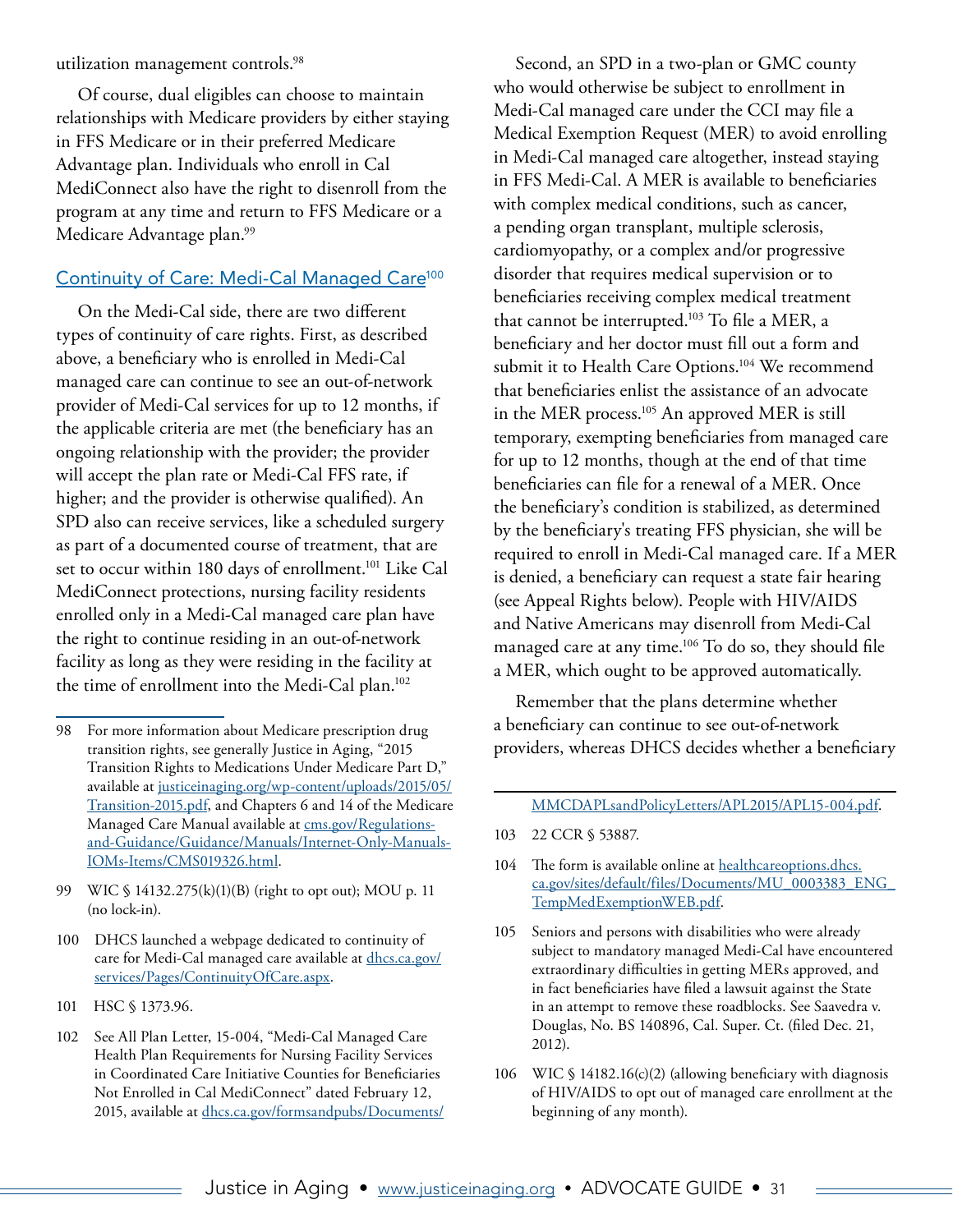<span id="page-31-0"></span>should be granted a Medical Exemption Request. Continuity of care protections are in place for beneficiaries who transition to Medi-Cal managed care after a MER period expires.107

## Frequently Asked Questions

#### **When is a MER available?**

A MER is only available to individuals who have Medi-Cal only (an SPD) or where Medi-Cal is the primary payer of medical services. The MER is not available to dual eligible beneficiaries. The MER process does not apply to Cal MediConnect because a beneficiary has the right to opt out of or disenroll from Cal MediConnect at any time for her Medicare benefits.108 Medi-Cal recipients who have an existing MER who become eligible for Medicare are able to continue their MER.109

#### **Do continuity of care provisions affect carved-out benefits?**

No. Enrollment into managed care does not impact the way a beneficiary receives carved-out benefits.

## Beneficiaries' Right Against Non-**Discrimination**

CMS, DHCS, and the participating health plans are all considered covered entities under Section 1557 of the Affordable Care Act and therefore subject to its nondiscrimination mandate.<sup>110</sup> Since CCI implementation began, the Department of Health and Human Services

- 109 WIC § 14182.16(c)(1)(D)).
- 110 42 U.S.C. § 18116; 45 C.F.R. §§ 92.2, 92.4.

(DHHS) released final regulatory guidance for the statute.<sup>111</sup> Section 1557 prohibits discrimination on the basis of race, color, national origin, sex, age and disability and does so by incorporating the existing protections from the Age Act, Titles VI and IX, and the Rehabilitation Act, applying them specifically to the healthcare context.<sup>112</sup> These prohibitions apply regardless of whether the services or actions in question have been delegated to contractors, as covered entities are responsible for ensuring their contractors are compliant with Section 1557's mandate.<sup>113</sup> Individuals who have been discriminated against can file an administrative complaint with DHHS's Office of Civil Rights (OCR) or file a lawsuit against the covered entity in federal district court.<sup>114</sup> The regulations clarify that Section 1557 permits both lawsuits challenging intentional discrimination as well as those alleging disparate impact.<sup>115</sup>

Furthermore, in accordance with federal law,<sup>116</sup> all

- 112 45 C.F.R. § 92.101(a). Note that the scope of Sec. 1557's sex discrimination protections has been subject to litigation. Compare Franciscan Alliance, Inc., v. Burwell, 227 F.Supp. 3d 660 (N.D. Texas Dec. 2016)(granting nationwide injunction to prohibit enforcement of gender identity and pregnancy protections under Sec. 1557) with Prescott v. Rady Children's Hospital-San Diego, 2017 WL 4310756 (S.D. Cal. Sept. 27, 2017)(finding that discrimination on the basis of transgender identity constitutes discrimination on the basis of sex for purposes of Sec. 1557). Advocates assisting individuals with sex discrimination claims should make sure to check how courts have considered the question, if at all, in their jurisdiction.
- 113 81 Fed. Reg. 31383.
- 114 45 C.F.R. 92.8(a)(7); see also: [hhs.gov/civil-rights/filing](http://www.hhs.gov/civil-rights/filing-a-complaint/index.html)[a-complaint/index.html](http://www.hhs.gov/civil-rights/filing-a-complaint/index.html). While victims of discrimination have at least these two avenues of recourse under Section 1557, advocates should consider the potential advantages and disadvantages of each. Justice in Aging welcomes case consultations on this issue.
- 115 45 C.F.R § 92.301; 81 Fed. Reg. 31439-31440.
- 116 See generally Title VI of the Civil Rights Act, 42 U.S.C. § 2000d (barring discrimination under a program receiving federal financial assistance); *Lau v. Nichols*, 414 U.S. 563, 566 (1974) (applying Title VI to prohibit discrimination based on language and requiring local government to ensure meaningful opportunity to participate in federally funded program). For more guidance on the federal

<sup>107</sup> See All Plan Letter, 15-001, providing Medi-Cal plans with guidance on the continuity of care rights beneficiaries have transitioning into a plan after a MER has been requested, available at [dhcs.ca.gov/formsandpubs/D](http://www.dhcs.ca.gov/formsandpubs/Documents/MMCDAPLsandPolicyLetters/APL2015/APL15-001.pdf)ocuments/ MMCDAPLsandPolicyLetters/APL2015/APL15-001.pdf.

<sup>108</sup> There is an exception to Medi-Cal enrollment for dual eligibles for "medically necessary" reasons set forth in WIC § 14182.16(c)(1)(D). Advocates have asked DHCS for guidance on how this exception is defined and implemented.

<sup>111</sup> 45 C.F.R. § 92.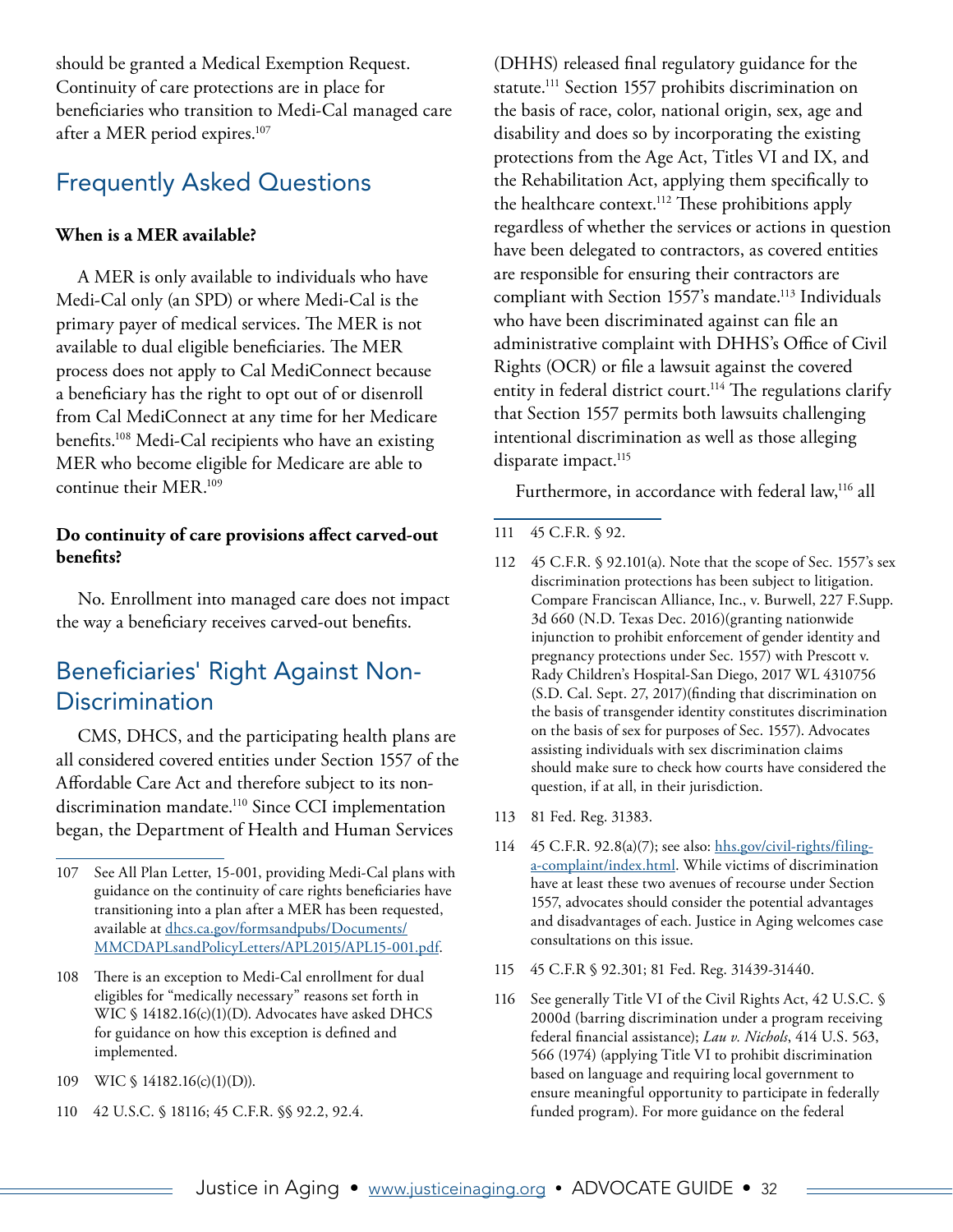<span id="page-32-0"></span>plans participating in Cal MediConnect must ensure that communication and services are accessible to those with limited English proficiency.117 The MOU requires plans to provide translated written materials in languages spoken by at least 3,000 beneficiaries in a county.118 Services and materials must also be provided in alternative formats that are culturally, linguistically, cognitively, and physically appropriate including, for example, assistive listening systems and sign language interpreters.

Oral interpretation services must be provided in all languages without charge by plan call centers and all plan providers.

If your limited English proficient clients are unable to get needed oral interpretation or written translations, including of notices of action, or have been discriminated against for purposes of Section 1557, contact Justice in Aging.

## Accessibility and Americans with Disabilities Act (ADA)/Section 504 **Requirements**

The MOU requires every participating plan to certify "that it intends to fully comply with all state and federal disability accessibility and civil rights laws, including but not limited to the ADA and the

rules, see the U.S. Department of Health and Human Services (HHS) guidance on Title VI for health and social service providers, [hhs.gov/civil-rights/for-providers/laws](http://www.hhs.gov/civil-rights/for-providers/laws-regulations-guidance/guidance-federal-financial-assistance-title-VI/index.html)[regulations-guidance/guidance-federal-financial-assistance](http://www.hhs.gov/civil-rights/for-providers/laws-regulations-guidance/guidance-federal-financial-assistance-title-VI/index.html)[title-VI/index.html,](http://www.hhs.gov/civil-rights/for-providers/laws-regulations-guidance/guidance-federal-financial-assistance-title-VI/index.html) as well as the National Standards on Culturally and Linguistically Appropriate Services (CLAS) in Health Care, 65 FR §§ 80865-79.

- 117 WIC § 14182(b)(12) (requiring limited English proficient (LEP) access and compliance with applicable cultural and linguistic requirements); MOU p. 15, ¶ 5 (requiring that benefits be provided in a manner that is sensitive to language and culture); p. 15 ¶ 6 (requiring participating plans and providers to provide interpreters for those who do not speak English), p. 16 (requiring enrollment and other plan materials to be accessible to LEP individuals per federal guidelines).
- 118 MOU p. 32 (threshold languages). Depending on the county, these languages may include English, Spanish, Vietnamese, Chinese, Korean, Farsi, Tagalog, Russian, Armenian, Khmer, Arabic, and Hmong.

Rehabilitation Act of 1973."119 In addition to the MOU, the Affordable Care Act (ACA) explicitly incorporates the requirements of the ADA and Rehabilitation Act.<sup>120</sup>

The three federal laws address disability discrimination and together require health care providers to provide physical and programmatic access to people with disabilities. Discrimination includes the failure to make reasonable modifications in policies, ensure effective communication, provide auxiliary aids and services, provide materials in an accessible format, or take steps to remove architectural barriers, because such failures effectively prevent people with disabilities from enjoying goods and services offered to the public. In the health care context, this means that a health care organization must modify its policies, practices, and procedures when necessary to enable people with disabilities to gain full and equal access to its services, unless a requested modification constitutes a fundamental alteration of the health care service itself. For example, an office would have to provide assistance to patients who needed help with undressing or transfers if a patient with a mobility impairment required such assistance to receive a proper examination.

Health care entities must also provide auxiliary aids and services such as sign language interpreters, assistive listening devices, and written medical information in such alternative formats as Braille and large-font print, unless the provider can establish that doing so would fundamentally alter the nature of the health care service or constitute an undue burden.<sup>121</sup>

Finally, health care entities are required to remove

- 120 As detailed above, the ACA's non-discrimination provision in § 1557 broadly states that "an individual shall not [on grounds prohibited in a series of listed civil rights laws, including the ADA and Section 504] be excluded from participation in, be denied the benefits of, or be subjected to discrimination under, any health program or activity, any part of which is receiving Federal financial assistance, including credits, subsidies, or contracts of insurance." 42 U.S.C. § 18116.
- 121 42 U.S.C. § 12182(b)(2)(A)(iii); C.F.R. § 36.302. "Undue burden" is defined as "causing significant difficulty or expense."

<sup>119</sup> MOU p. 62.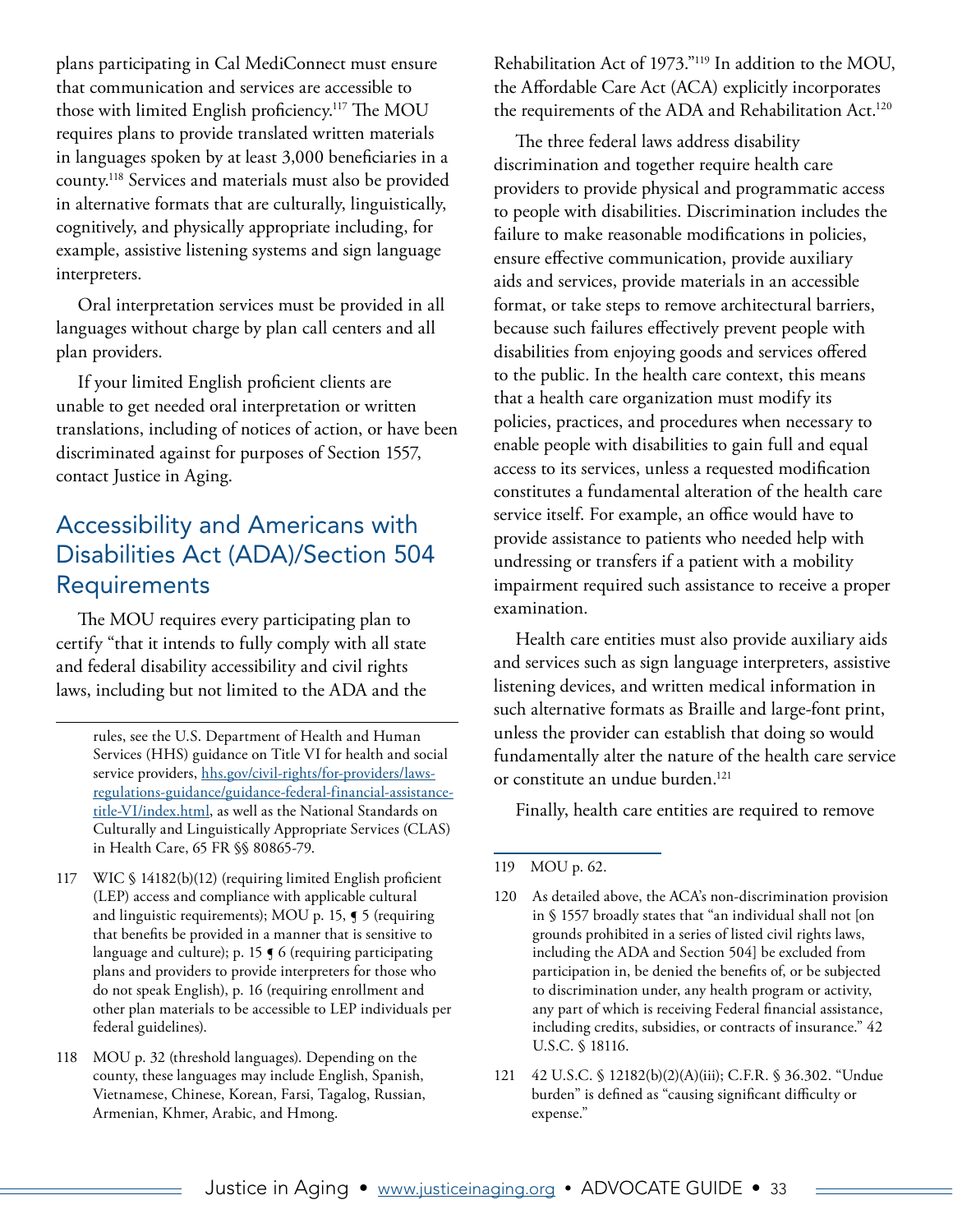<span id="page-33-0"></span>architectural barriers such as steps, narrow doorways, and inaccessible toilets in existing facilities if doing so is "readily achievable." Health care facilities that are newly constructed or that undertake alterations to existing facilities must ensure that the new construction or alteration meets the higher standard of being readily accessible. Participating plans have these same obligations given their overarching role in developing and coordinating accessibility within their provider networks, and in light of their own financial and administrative resources.

Each plan participating in the CCI is required to provide staff training on disability discrimination and disability cultural competency, and should be prepared to deal with a network provider or plan representative's failure to provide effective reasonable accommodations or policy modifications. The three-way contracts have some specific references to accessibility for beneficiaries with disabilities. For example, the adequacy of the geographic location of the plan's providers is supposed to take into account "distance, travel time, the means of transportation, and whether the location provides physical access for enrollees with disabilities."122 Plans are required to have "written policies and procedures to assure compliance, including ensuring that physical, communication, and programmatic barriers do not inhibit enrollees with disabilities from obtaining all covered services from the contractor."123 The three-way contract goes into some detail with regard to the plan's obligation to provide services that include flexibility in scheduling, interpreters and translators for deaf and hard-of-hearing individuals, and a range of examples of specific alternative formats.124 In practice, however, the transition from written policies to actual practice can be elusive. Advocates should contact Disability Rights Education and Defense Fund or Disability Rights California if a plan or government agency fails to respond appropriately to accessibility complaints.<sup>125</sup>

- 123 Three-way contract § 2.22.1.2, p. 72.
- 124 Three-way contract § 2.11.1.2.3, pp. 72-73.
- 125 Appendix B of the three-way contract includes Enrollee Rights and includes "access to" primary and specialty provider networks that can meet a beneficiary's physical

### Appeal Rights

Generally, beneficiaries have the right to appeal decisions that deny, terminate, or reduce services made by a Medi-Cal managed care plan, a Cal MediConnect plan, DHCS, or other governmental agencies or contractors.<sup>126</sup> Notices about these decisions, and appeal procedures and hearings, should be understandable and accessible, including to people with disabilities and those who are limited English proficient. Notices should include specific information, including the decision made, the facts and law relied upon, the right to appeal and how to appeal.<sup>127</sup> Plans also have an internal grievance and complaint process that beneficiaries should follow when they are unhappy with the quality of their services or with someone from the health plan. The internal grievance and complaint process should also be accessible to people with disabilities and those who are limited English proficient.

Following the rules and timelines is important to succeeding in an appeal or grievance. If possible, a beneficiary should get help from an experienced advocate when filing an appeal or grievance (though this is not required). The CCI Ombudsman is available to assist beneficiaries with appeals and grievances.

#### Medi-Cal Managed Care

If a Medi-Cal managed care plan denies, reduces or terminates services, a beneficiary has appeal rights. Pursuant to the new Medicaid Managed Care

access, communication, and scheduling needs. Beneficiaries also have the right to accessible information on their Medi-Cal and Medicare appeal rights, as well as all program services and health care options before and after enrollment and at the time information is need to make and informed choice. See Three-way contract, Appendix B, pp. 189-91.

- 126 Beneficiaries also have the right to appeal denials of eligibility for Medi-Cal or Medicare, but those eligibility issues are beyond the scope of this Guide. If you have questions about eligibility for Medi-Cal, Medicare, or the Part D Low Income Subsidy, please consult the sources cited in this section, or contact Justice in Aging.
- 127 WIC § 14182.17(d)(7); MOU p. 82. See also *Goldberg v. Kelly*, 397 U.S. 254 (1970) (landmark Supreme Court case applying due process clause of the U.S. Constitution to public benefits).

<sup>122</sup> Three-way contract § 2.11.1.2, p. 72.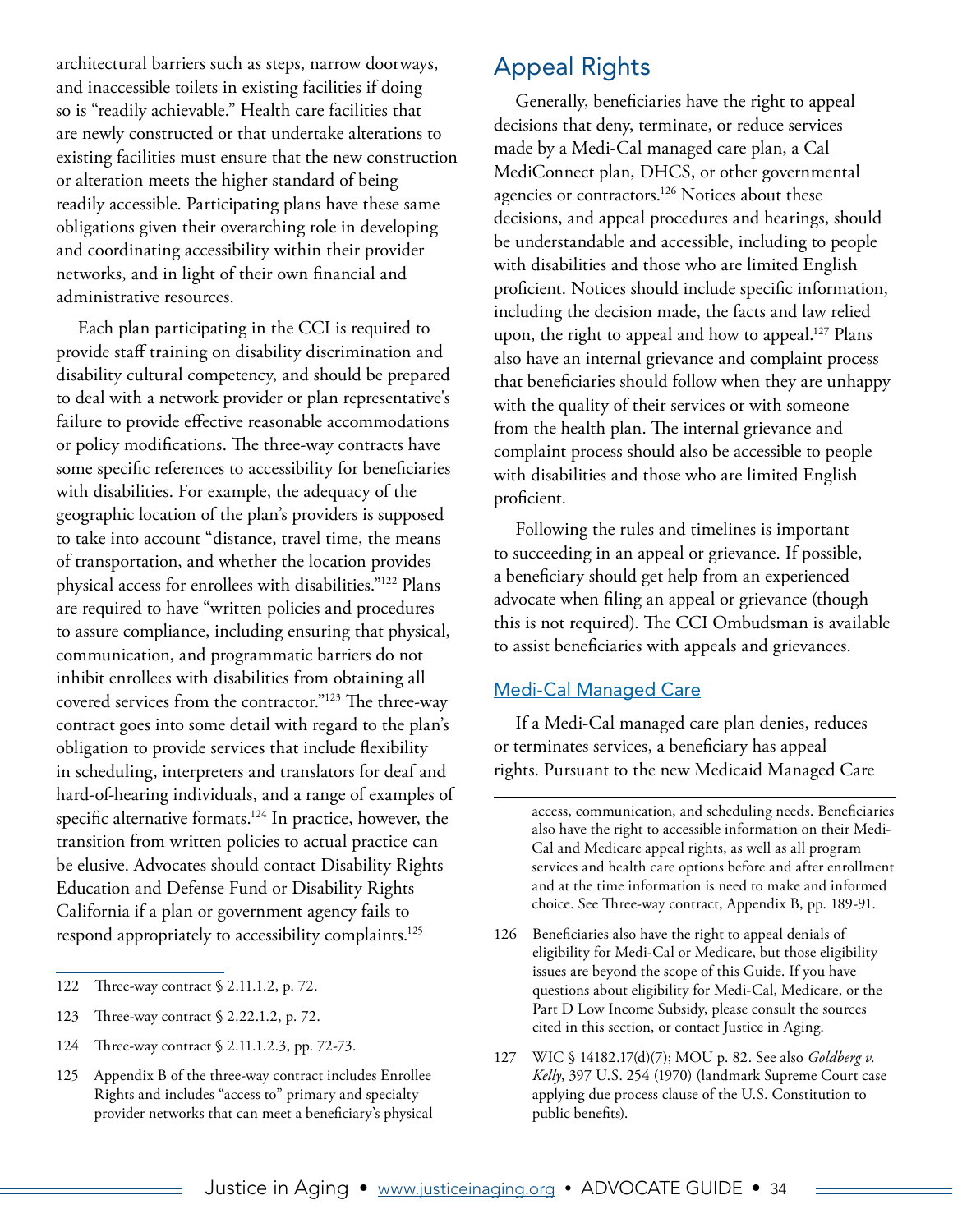<span id="page-34-0"></span>Regulations, indivdiuals must first file an appeal with the health plan. If the health plan denies the internal appeal, the individual can then request a state fair hearing or Independent Medical Review, or both.<sup>128</sup>

Plans must continue to provide services if a beneficiary files an appeal within 10 days of receiving a notice of action. The plan has 30 days to issue a notice of appeal resolution. If the plan upholds the denial, a beneficiary has 30 days to appeal. This protection is also known as an "aid paid pending" appeal. In any case, a request for a fair hearing must be made within 90 days of the notice of action unless there is a good reason that the deadline was missed (e.g., the notice was not received).

Make sure to request an appeal within 10 days of receiving a notice and to ask for "aid paid pending" when filing the appeal!

There are two types of appeals: 1. Request an Independent Medical Review (IMR); 2. Request a State Fair Hearing. Beneficiaries can request one before the other to see which will resolve the problem first. For example, if a beneficiary asks for an IMR first, but does not agree with the decision, he can still ask for a State Hearing later. However, if the beneficiary asks for a State Hearing first, but the hearing has already taken place, the beneficiary cannot ask for an IMR. In this case, the State Hearing has the final say.

#### Cal MediConnect

Currently, Cal MediConnect enrollees wishing to appeal a decision by a plan to deny, reduce, or terminate services have different options depending on whether the service is a Medicare benefit (e.g., inpatient and outpatient medical treatment, shorter-term SNF

stays, most prescription drugs) or a Medi-Cal benefit. Regardless of the type of service, however, the Cal MediConnect plans must have a grievance and appeal processes that complies with state and federal law,<sup>129</sup> and they are required to provide their members notice of appeal rights when services are denied, reduced, or otherwise amended.130

For Medi-Cal covered services, the appeals process is the same as that described above for Medi-Cal managed care. Plans cannot put any requirements on appeals and grievances that are stricter for Medi-Cal services than the current requirements in the FFS Medi-Cal system.<sup>131</sup>

For Medicare-covered hospital and outpatient benefits, the current Medicare Advantage process is followed: 1) initial appeals must be filed within 90 days, and will be sent to the plan for a redetermination of its initial decision; 2) if the plan upholds its initial denial, the second level of appeal is a Medicare Independent Review Entity (IRE); 3) the third level of appeal is the Office of Medicare Hearings and Appeals; and so forth.132 For Medicare-only-covered benefits, there is no state fair hearing option, but aid paid pending is available through the internal plan appeal process as long as the appeal is made within ten days.<sup>133</sup>

- 129 See WIC § 14450; HSC § 1368 and 1368.01 (grievance process required for managed care plans).
- 130 MOU p. 82. An integrated appeals notice is available at [cms.gov/Medicare-Medicaid-Coordination/Medicare-and-](http://www.cms.gov/Medicare-Medicaid-Coordination/Medicare-and-Medicaid-Coordination/Medicare-Medicaid-Coordination-Office/FinancialAlignmentInitiative/California.html)[Medicaid-Coordination/Medicare-Medicaid-Coordination-](http://www.cms.gov/Medicare-Medicaid-Coordination/Medicare-and-Medicaid-Coordination/Medicare-Medicaid-Coordination-Office/FinancialAlignmentInitiative/California.html)[Office/FinancialAlignmentInitiative/California.html](http://www.cms.gov/Medicare-Medicaid-Coordination/Medicare-and-Medicaid-Coordination/Medicare-Medicaid-Coordination-Office/FinancialAlignmentInitiative/California.html). A model denial notice is available at [calduals.org/wp-content/](http://www.calduals.org/wp-content/uploads/2014/09/IntegratedDenialNotice_CA_04.11.14.pdf) [uploads/2014/09/IntegratedDenialNotice\\_CA\\_04.11.14.](http://www.calduals.org/wp-content/uploads/2014/09/IntegratedDenialNotice_CA_04.11.14.pdf) [pdf](http://www.calduals.org/wp-content/uploads/2014/09/IntegratedDenialNotice_CA_04.11.14.pdf).
- 131 MOU p. 82.
- 132 MOU pp. 99-100. For more information about Medicare managed care appeals, see the CMS page on Medicare Managed Care Appeals & Grievances, which includes a link to Chapter 13 of the Medicare Managed Care Manual, "Medicare Managed Care Beneficiary Grievances, Organizational Determinations, and Appeals," as well as a helpful flowchart of the appeals process. See [cms.](http://www.cms.gov/Medicare/Appeals-and-Grievances/MMCAG/index.html?redirect=/mmcag/) [gov/Medicare/Appeals-and-Grievances/MMCAG/index.](http://www.cms.gov/Medicare/Appeals-and-Grievances/MMCAG/index.html?redirect=/mmcag/) [html?redirect=/mmcag/.](http://www.cms.gov/Medicare/Appeals-and-Grievances/MMCAG/index.html?redirect=/mmcag/) See also, Medicare Rights Center [medicarerights.org/fliers/Rights-and-Appeals/OM-Post-](http://www.medicarerights.org/fliers/Rights-and-Appeals/OM-Post-Service-General-Appeals-Packet.pdf?nrd=1)[Service-General-Appeals-Packet.pdf?nrd=1](http://www.medicarerights.org/fliers/Rights-and-Appeals/OM-Post-Service-General-Appeals-Packet.pdf?nrd=1).

133 Three-way contract p. 98.

<sup>128</sup> See All Plan Letter 17-006, "Grievance and Appeal Requirements and Revised Notice Templates and "Your Rights" Attachments," available at [dhcs.ca.gov/](http://www.dhcs.ca.gov/formsandpubs/Documents/MMCDAPLsandPolicyLetters/APL2017/APL17-006.pdf) [formsandpubs/Documents/MMCDAPLsandPolicyLetters/](http://www.dhcs.ca.gov/formsandpubs/Documents/MMCDAPLsandPolicyLetters/APL2017/APL17-006.pdf) [APL2017/APL17-006.pdf.](http://www.dhcs.ca.gov/formsandpubs/Documents/MMCDAPLsandPolicyLetters/APL2017/APL17-006.pdf)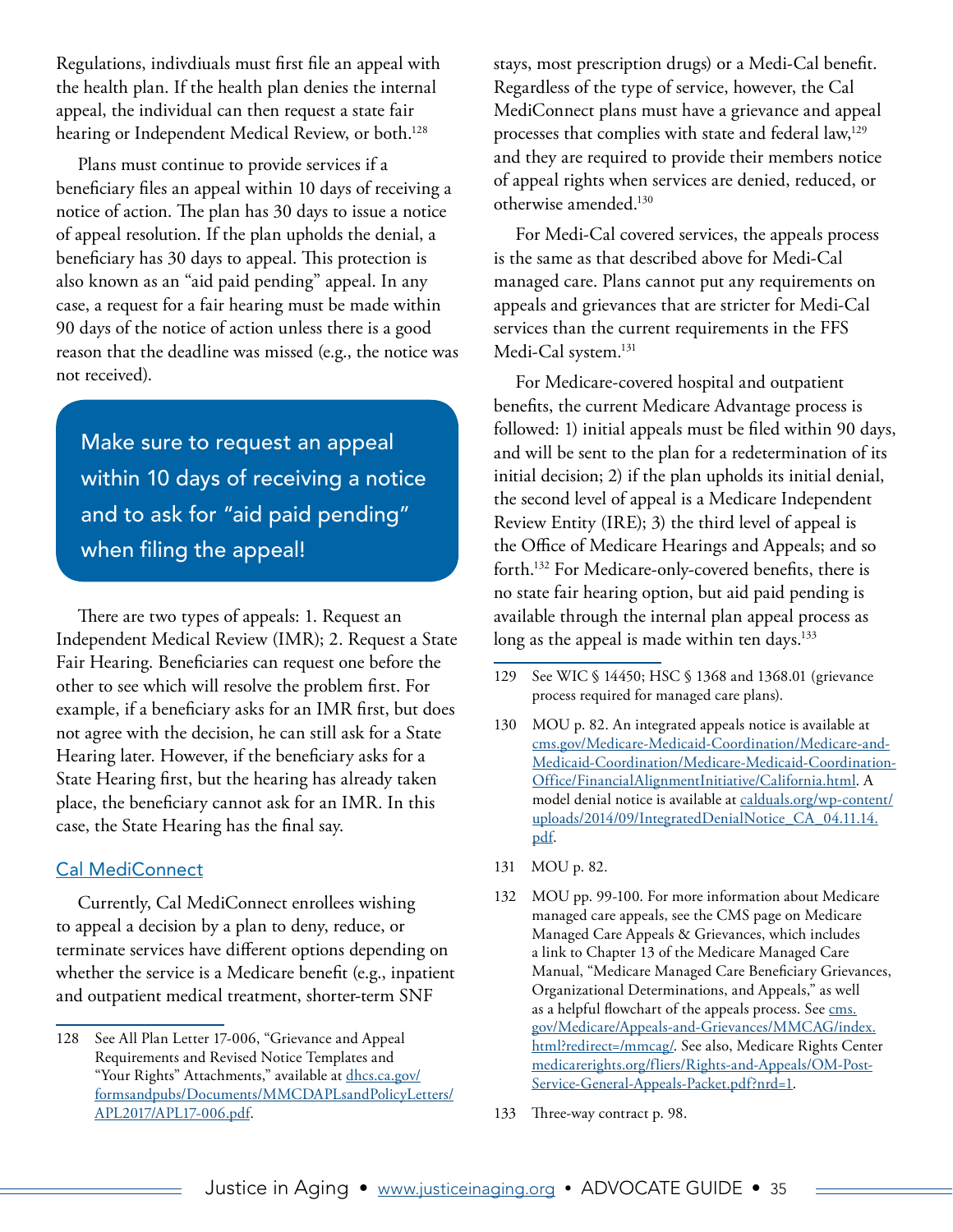<span id="page-35-0"></span>Appeals for Part D-covered prescription drugs follow existing Medicare rules. This means that if coverage for a particular drug is denied at the pharmacy, the individual must either meet a prior authorization requirement or file a request for an "exception" with the Cal MediConnect plan. If the plan denies the request for an exception, then the appeals process can begin.<sup>134</sup> Appeals regarding drugs that are NOT covered by Medicare Part D (for instance, over-the-counter drugs, or drugs for weight loss or gain) follow the usual Medi-Cal rules.

With regard to overlapping services covered by both Medicare and Medi-Cal, which encompasses the majority of benefits offered by plans, an appeals process was supposed to be spelled out in the threeway contracts with CMS, the plan, and DHCS.<sup>135</sup> Unfortunately, the three-way contracts are silent on appeals for overlapping services and the process has yet to be formalized. Accordingly, beneficiaries have the right to use either the Medi-Cal appeals routes or the Medicare appeals routes, or both.<sup>136</sup>

In addition to appeals of denial or reduction in services, each plan also has an internal grievance process; the plan must either track and resolve these grievances or reroute them to the appropriate coverage determination or appeals processes.<sup>137</sup> Information about the grievance process must be provided to members. For Medicare benefits, the internal plan grievance procedures are to be used in all cases that do not involve an "organization determination." For instance, disputes about hours of service, location of facilities, or courtesy of personnel would go through the plan grievance process.

Eventually, California and CMS are supposed to work together to create an integrated grievance and appeals system for Cal MediConnect that combines the Medicare and Medi-Cal processes into one.

- 135 MOU pp. 99-100.
- 136 MOU p. 100.
- 137 MOU p. 98.

This integrated system has not yet been designed or implemented.

#### In-Home Supportive Services and Behavioral **Health**

As described above on p. 23-24, IHSS and behavioral health will continue to be authorized by the counties and the appeals process remains as it is in FFS Medi-Cal. An IHSS beneficiary can request a reassessment or challenge her hours assessment by filing a request for fair hearing.<sup>138</sup>

#### Care Plan Option Services

As described on p. 23, plans are not required to provide Care Plan Option services. If plans do decide to provide such services, according to DHCS, they are not subject to the Medi-Cal or Medicare formal appeals processes. Plans are, however, required to create an internal grievance procedure to record and address complaints.139

## Frequently Asked Questions

#### **Who can help beneficiaries with appeals?**

The State applied for and was awarded funding from CMS to develop an independent ombudsman program that assists individuals enrolled in Cal MediConnect plans with appeals and other issues they may face in a Cal MediConnect plan. The CCI ombudsman is managed through non-profit legal services programs in the seven CCI counties. In addition to helping with appeals, the ombudsman is responsible for tracking reported problems and providing feedback to the

<sup>134</sup> More details about Medicare Part D exceptions and appeals is available at [medicare.gov/claims-and-appeals/file-an](http://www.medicare.gov/claims-and-appeals/file-an-appeal/prescription-plan/prescription-drug-coverage-appeals.html)[appeal/prescription-plan/prescription-drug-coverage](http://www.medicare.gov/claims-and-appeals/file-an-appeal/prescription-plan/prescription-drug-coverage-appeals.html)[appeals.html.](http://www.medicare.gov/claims-and-appeals/file-an-appeal/prescription-plan/prescription-drug-coverage-appeals.html)

<sup>138</sup> WIC § 14186.35(b)(2) (preserving right to appeal); WIC § 14186.35(b)(4) (preserving right to request reassessment). For information about IHSS services, assessments and appeals, see Disability Rights California's manual, In-Home Supportive Services: Nuts and Bolts, available at [disabilityrightsca.org/pubs/PublicationsIHSSNutsandBolts.](http://www.disabilityrightsca.org/pubs/PublicationsIHSSNutsandBolts.htm) [htm](http://www.disabilityrightsca.org/pubs/PublicationsIHSSNutsandBolts.htm). Note that the information in this manual is current as of its May 2008 publication date.

<sup>139</sup> Cal MediConnect plans must ensure that CPOs are subject to a grievance process that is the same as that used for other authorized benefits and that complies with WIC §14450 and HSC §§1368 and 1368.1.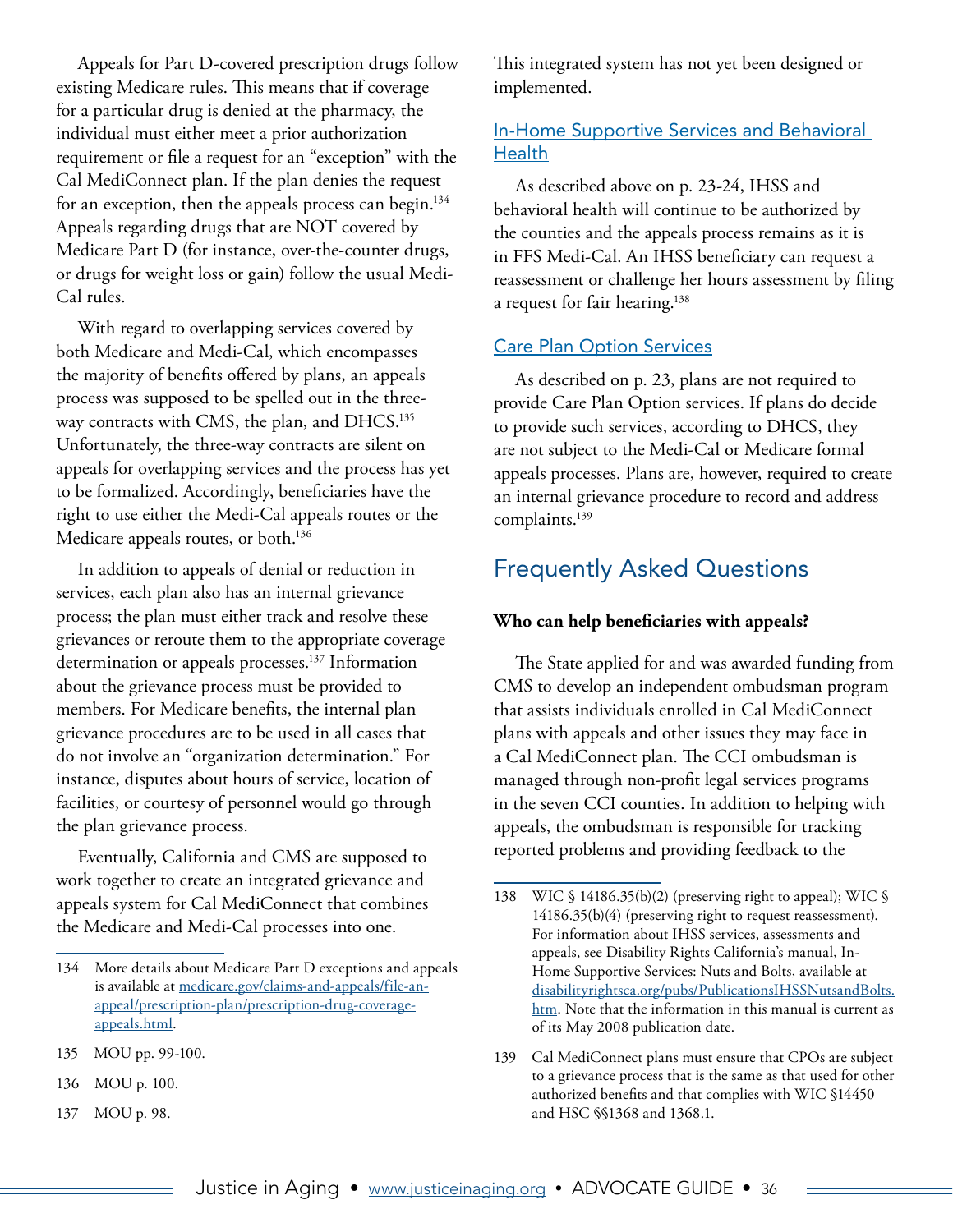<span id="page-36-0"></span>State and CMS on systemic issues arising out of Cal MediConnect.

While the independent ombudsman is funded only to provide assistance to dual eligibles impacted by Cal MediConnect, the selected Ombudsman program made it clear that it serves both Cal MediConnect dual eligibles and individuals impacted by the CCI generally.140 See Appendix A for the ombudsman contact information and additional resources available to consumers.

## Medi-Cal141 and Medicare Refresher

#### **Medicare**

Medicare is a federally funded program for people who are age 65 and over or others who qualify because of disability or because of End-Stage Renal Disease (ESRD).142 Medicare Parts A and B (also called "traditional" or "fee-for-service" Medicare) pay for medical services such as doctor visits, hospital stays and laboratory work typically through a FFS model. Traditional Medicare insurance has no restriction on where you go to see a doctor (freedom of choice), and doctors likewise have freedom to choose which patients they see.<sup>143</sup> Medicare Part C is the managed care alternative to traditional Medicare; Medicare Part D pays for prescription drugs.

Usually, Medicare pays 80% of the cost of health services, and the beneficiary pays the remaining 20%. For duals, Medicare is the primary health insurance program that pays for needed care. Medi-Cal then fills in the gaps in Medicare coverage. For example, Medi-Cal pays the Medicare Part B premium. Medi-Cal also pays the cost sharing for any Medicare deductibles, coinsurance, and copayments charged. For dual eligibles, the State agrees to reimburse Medicare doctors for services provided to duals up to the reimbursement limit that Medi-Cal would have paid for the same services. This means that many providers who treat dual eligibles only get paid 80% of the standard Medicare rate for the service. Federal rules do not allow Medicare providers to "balance bill" duals; in other words, they cannot require that a dual eligible patient pay the remaining 20%.144 They can, however, decide not to accept a dual eligible patient.

Medicare offers private health plans, called Medicare Advantage, as an alternative to original Medicare. Once a beneficiary enrolls in a Medicare Advantage plan, she receives all Part A and Part B benefits through the plan, and usually Part D prescription drug coverage as well. Medicare Advantage plans include HMOs, PPOs, private fee-for-service plans, Medicare medical savings account plans, and special needs plans (SNPs). SNPs are a type of Medicare Advantage plan that limits membership to people with specific diseases or characteristics.<sup>145</sup> Some SNPs serve individuals with particular chronic conditions (C-SNPs) or those requiring an institutional level of care (I-SNPs). The majority of SNPs, however, are designed to serve dual eligibles (D-SNPs). Some D-SNP sponsors also have Medi-Cal contracts in the same county where they operate, while others do not. In all cases, D-SNPs are required to provide some coordination of Medicare and Medi-Cal benefits.

<sup>140</sup> The Legal Aid Society of San Diego was awarded the ombudsman funding and entered into subcontracts with legal services providers in the other six CCI counties to provide local assistance.

<sup>141</sup> The Health Consumer Alliance has an entire manual dedicated to Medi-Cal available at [healthconsumer.org/](http://healthconsumer.org/publications.htm#manuals) [publications.htm#manuals](http://healthconsumer.org/publications.htm#manuals). Also see, the Western Center on Law and Poverty 2016 health Care Eligibility Guide available at [wclp.org/advocate-resources/manuals-2/2016](https://wclp.org/advocate-resources/manuals-2/2016-health-care-guide/) [health-care-guide/](https://wclp.org/advocate-resources/manuals-2/2016-health-care-guide/).

<sup>142</sup> For a more detailed description for advocates of the Medicare Program, consult the Center for Medicare Advocacy's Medicare Handbook, or go to their website, [medicareadvocacy.org](http://www.medicareadvocacy.org/). The Medicare website for the general public is [medicare.gov](http://www.medicare.gov/) is very helpful, and advocates may find additional useful material at [cms.gov/Medicare/](http://www.cms.gov/Medicare/Medicare.html) [Medicare.html.](http://www.cms.gov/Medicare/Medicare.html)

<sup>143 42</sup> U.S.C. § 1395 (prohibiting federal interference in the manner in which medical services are provided).

<sup>144</sup> See [cms.gov/MLNMattersArticles/downloads/SE1128.](https://www.cms.gov/Outreach-and-Education/Medicare-Learning-Network-MLN/MLNMattersArticles/downloads/SE1128.pdf) [pdf](https://www.cms.gov/Outreach-and-Education/Medicare-Learning-Network-MLN/MLNMattersArticles/downloads/SE1128.pdf).

<sup>145</sup> CMS, Medicare Managed Care Manual, Chapter 16-B: Special Needs Plans (May 20, 2011), [cms.gov/Regulations](http://www.cms.gov/Regulations-and-Guidance/Guidance/Manuals/downloads/mc86c16b.pdf)[and-Guidance/Guidance/Manuals/downloads/mc86c16b.](http://www.cms.gov/Regulations-and-Guidance/Guidance/Manuals/downloads/mc86c16b.pdf) [pdf.](http://www.cms.gov/Regulations-and-Guidance/Guidance/Manuals/downloads/mc86c16b.pdf)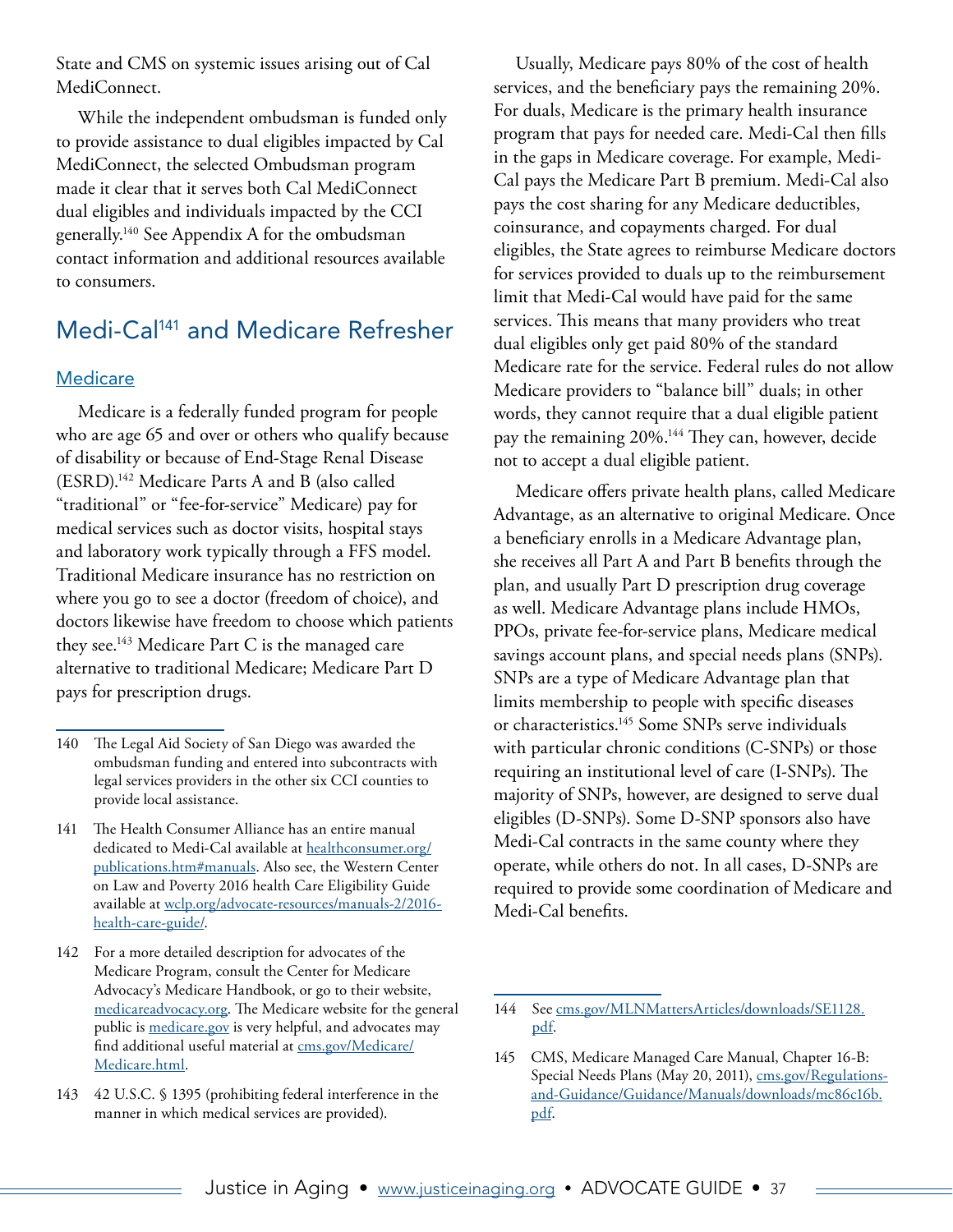#### <span id="page-37-0"></span>Medi-Cal

Medi‐Cal is California's state Medicaid program, funded in part by the state and in part by the federal government.146 It provides health insurance coverage to low-income families with children, seniors, persons with disabilities, pregnant women, and other individuals with specific medical conditions. Medi-Cal helps pay for doctor visits, hospital stays, prescription drugs, limited vision and dental services, durable medical equipment, medical transportation, long-term services and supports and other medical services. If an individual is eligible for both Medicare and Medi-Cal, Medicare acts as the primary payor for services, and Medi-Cal pays for the portion Medicare does not cover (see above Medicare summary). California, like many states, has two delivery systems for its Medi-Cal program, fee-for-service and managed care.

#### *Fee-For-Service*

Under FFS, healthcare providers are paid for each service they provide to a beneficiary. For example, a provider will receive reimbursement from DHCS for an office visit, test, or procedure. Beneficiaries with FFS Medi-Cal can see any provider who accepts Medi-Cal.

#### *Medi-Cal Managed Care*

Under Medi-Cal managed care, a beneficiary is enrolled in a plan to receive her Medi-Cal benefits. The plan is paid a single rate from DHCS to deliver a beneficiary's health care services. Plans contract with providers including, for example, doctors, specialists, hospitals, and pharmacies to develop a "network." Individuals enrolled in a managed care plan can generally only see providers that are within the plan's network. Dual eligibles primarily use Medi-Cal managed are providers for their long-term services and supports because their medical care is generally covered by Medicare.

Over the last decade, California has been moving

most populations eligible for Medi-Cal benefits from fee-for-service into managed care. Today, approximately 14 million Medi-Cal beneficiaries receive their medical services through health plans mirroring traditional health maintenance organizations (HMOs). The movement of SPDs into managed care began in 2011 in 16 California counties.147 DHCS expanded Medi-Cal managed care for SPDs into rural counties in 2014.<sup>148</sup>

California has adopted six models of managed care:149

- 1. Two-Plan Model. In two-plan counties, there is generally a Local Initiative plan and a Commercial plan. The Local Initiative plans are nonprofit health plans designed with input from local government and community stakeholders. These plans are usually the county health system, including the county hospitals. The Commercial plans are private insurance plans with a state contract to provide Medi-Cal. A beneficiary is given the option to choose the plan that best meets her health care needs. Four of the counties affected by the CCI—Los Angeles, Riverside, San Bernardino and Santa Clara—are two-plan counties.
- 2. County Organized Health Systems (COHS). Under this model, there is one health plan in the county created by the County Board of Supervisors with input from the community. These plans are managed by the individual counties. All Medi-Cal beneficiaries (including duals) residing in a COHS county have the same managed care plan for their Medi-Cal. Two of the counties affected by the CCI—San Mateo and Orange—are COHS counties.
- 3. Geographic Managed Care (GMC). Under this model, the State contracts with several commercial plans to provide Medi-Cal services.

- 148 See [dhcs.ca.gov/provgovpart/Pages/Medi-](http://www.dhcs.ca.gov/services/Pages/Medi-CalManagedCare.aspx)[CalManagedCareExpansion.aspx](http://www.dhcs.ca.gov/services/Pages/Medi-CalManagedCare.aspx).
- 149 See [dhcs.ca.gov/provgovpart/Documents/](http://www.dhcs.ca.gov/provgovpart/Documents/MMCDModelFactSheet.pdf) [MMCDModelFactSheet.pdf.](http://www.dhcs.ca.gov/provgovpart/Documents/MMCDModelFactSheet.pdf)

<sup>146</sup> For more on Medi-Cal eligibility, see the Western Center on Law & Poverty "Getting and Keeping Health Care Coverage for Low-Income Californians: A Guide for Advocates" available at [wclp.org/advocate-resources/](http://wclp.org/advocate-resources/manuals-2/2016-health-care-guide/) [manuals-2/2016-health-care-guide/](http://wclp.org/advocate-resources/manuals-2/2016-health-care-guide/). For more information about Medi-Cal and planning for long term care, go to [canhr.org/medcal](http://www.canhr.org/medcal/)/.

<sup>147</sup> For more information regarding the SPD transition into Medi-Cal Managed Care [chcf.org/events/2013/briefing](http://www.chcf.org/events/2013/briefing-spd-transition-managed-care)[spd-transition-managed-care](http://www.chcf.org/events/2013/briefing-spd-transition-managed-care).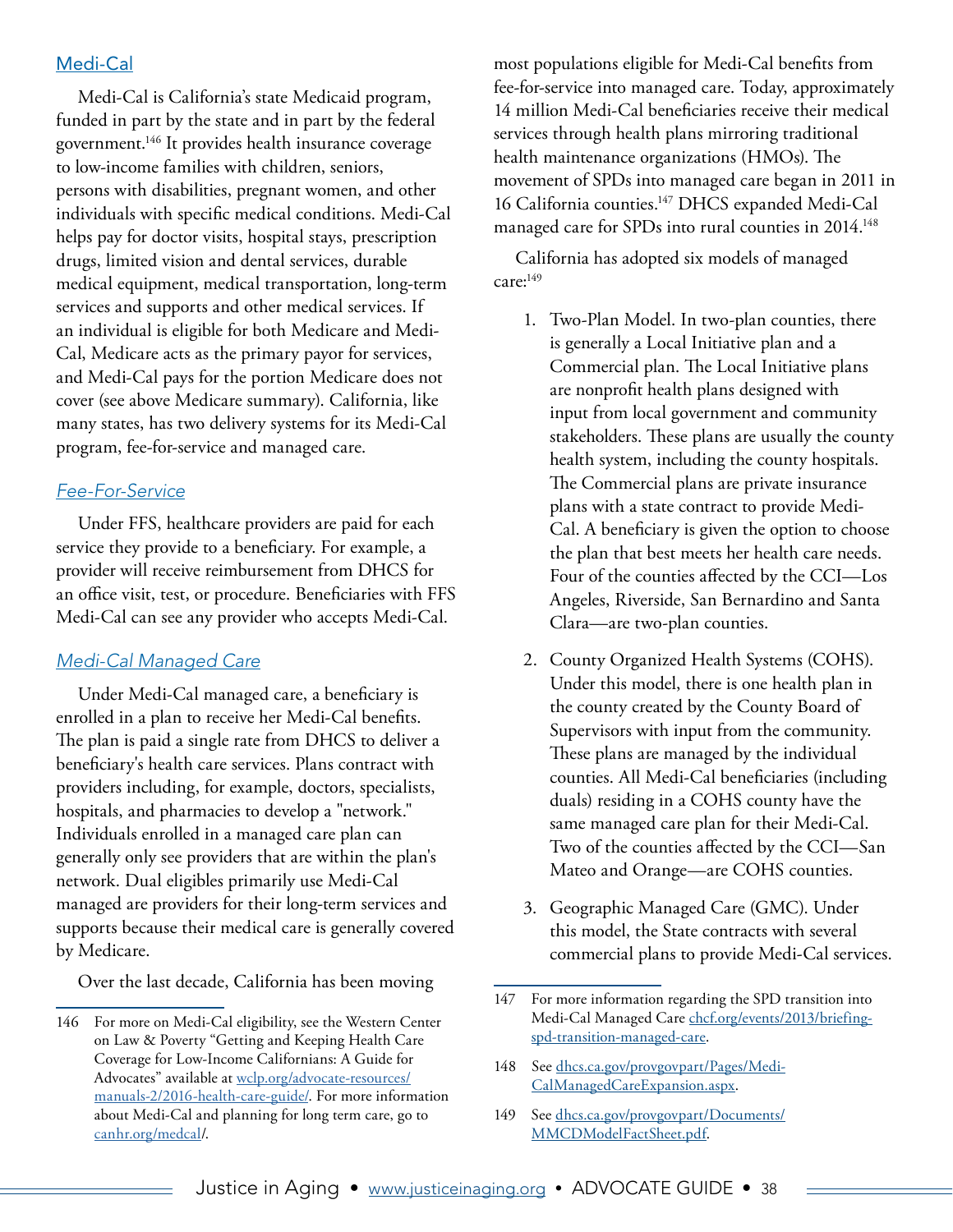Beneficiaries can choose among these plans. Only one CCI county, San Diego, uses the GMC model.

- 4. Regional. Under this model there are two commercial plans that contract with DHCS.
- 5. Imperial. Under this model, DHCS contracts with two commercial plans (different commercial plans than in the Regional model)
- 6. San Benito. In this model, there is only one commercial plan available. Beneficiaries have the option of enrolling in managed care or remaining in Medi-Cal fee-for-service.

Except now in CCI counties, certain groups are excluded from Medi-Cal managed care enrollment, including dual eligible beneficiaries, share of cost beneficiaries, and individuals receiving nursing facility care.150 These groups continue to receive services through Medi-Cal fee-for-service.

<sup>150</sup> In COHS counties, beneficiaries residing in a nursing facility are enrolled in Medi-Cal managed care. Also, in order to receive CBAS benefits, beneficiaries, including dual eligibles, have to enroll in Medi-Cal managed care.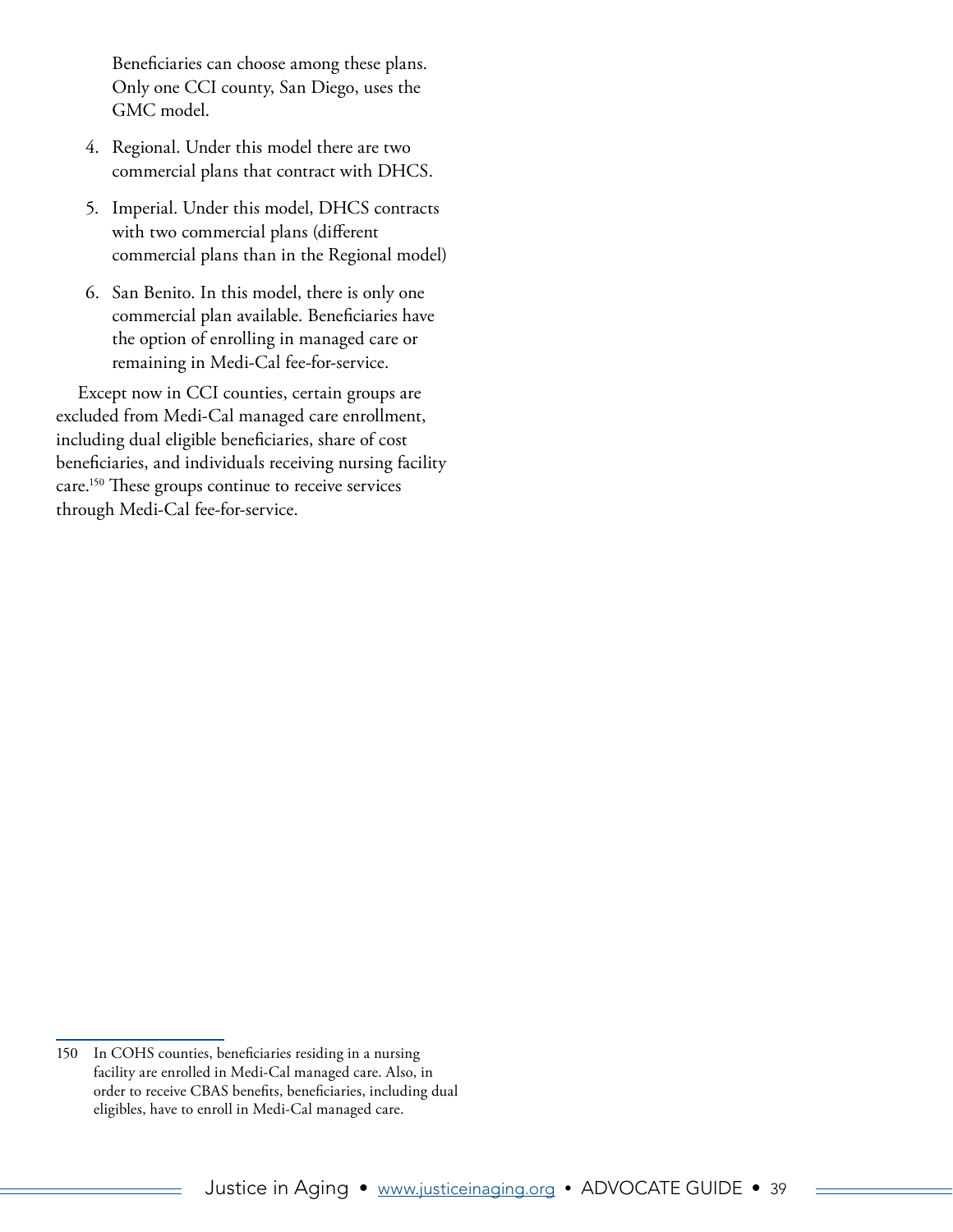## <span id="page-39-0"></span>Appendix A - Resources

| <b>CONTACT INFORMATION FOR PLANS</b> |                                                 |                                             |                                       |  |  |
|--------------------------------------|-------------------------------------------------|---------------------------------------------|---------------------------------------|--|--|
| County                               | <b>Cal MediConnect</b><br><b>Plans</b>          | Phone                                       | Website                               |  |  |
|                                      | <b>Care1st Cal MediConnect Plan</b>             | 1-855-905-3825<br>(TTY: 711)                | www.care1st.com/ca/<br>calmediconnect |  |  |
|                                      | <b>CareMore Cal MediConnect</b><br>Plan         | 1-888-350-3447<br>(TTY: 711)                | www.duals.caremore.com                |  |  |
| <b>Los Angeles</b>                   | <b>Health Net Cal MediConnect</b>               | 1-888-788-5395<br>(TTY: 1-888-788-<br>6383) | www.healthnet.com/<br>calmediconnect  |  |  |
|                                      | L.A. Care Cal MediConnect                       | 1-888-522-1298<br>(TTY: 1-888-212-<br>4460) | www.calmediconnectla.org              |  |  |
|                                      | <b>Molina Dual Options</b>                      | 1-855-665-4627<br>(TTY: 711)                | www.molinahealthcare.<br>com          |  |  |
| Orange                               | <b>CalOptima One Care Connect</b>               | 1-855-705-8823<br>(TTY: 1-800-735-<br>2929) | www.caloptima.org                     |  |  |
|                                      | <b>Care1st Cal MediConnect Plan</b>             | 1-855-905-3825<br>(TTY: 1-800-735-<br>2929) | www.care1st.com/ca/<br>calmediconnect |  |  |
|                                      | <b>CommuniCare Advantage</b>                    | 1-800-224-7766<br>(TTY: 1-800-735-<br>2929) | www.chgsd.com                         |  |  |
| <b>San Diego</b>                     | <b>Health Net Cal MediConnect</b>               | 1-888-788-5805<br>(TTY: 1-888-788-<br>6383) | www.healthnet.com/<br>calmediconnect  |  |  |
|                                      | <b>Molina Dual Options</b>                      | 1-855-665-4627<br>(TTY: 1-800-479-<br>3310) | www.molinahealthcare.<br>com          |  |  |
| <b>San Mateo</b>                     | <b>Care Advantage Cal</b><br><b>MediConnect</b> | 1-866-880-0606<br>(TTY: 1-800-735-<br>2929) | www.hpsm.org                          |  |  |
| Riverside & San<br><b>Bernardino</b> | <b>IEHP DualChoice</b>                          | 1-877-273-4347<br>(TTY: 1-800-718-<br>4347) | www.iehp.org                          |  |  |
|                                      | <b>Molina Dual Options</b>                      | 1-855-665-4627<br>(TTY: 1-800-479-<br>3310) | www.molinahealthcare.<br>com          |  |  |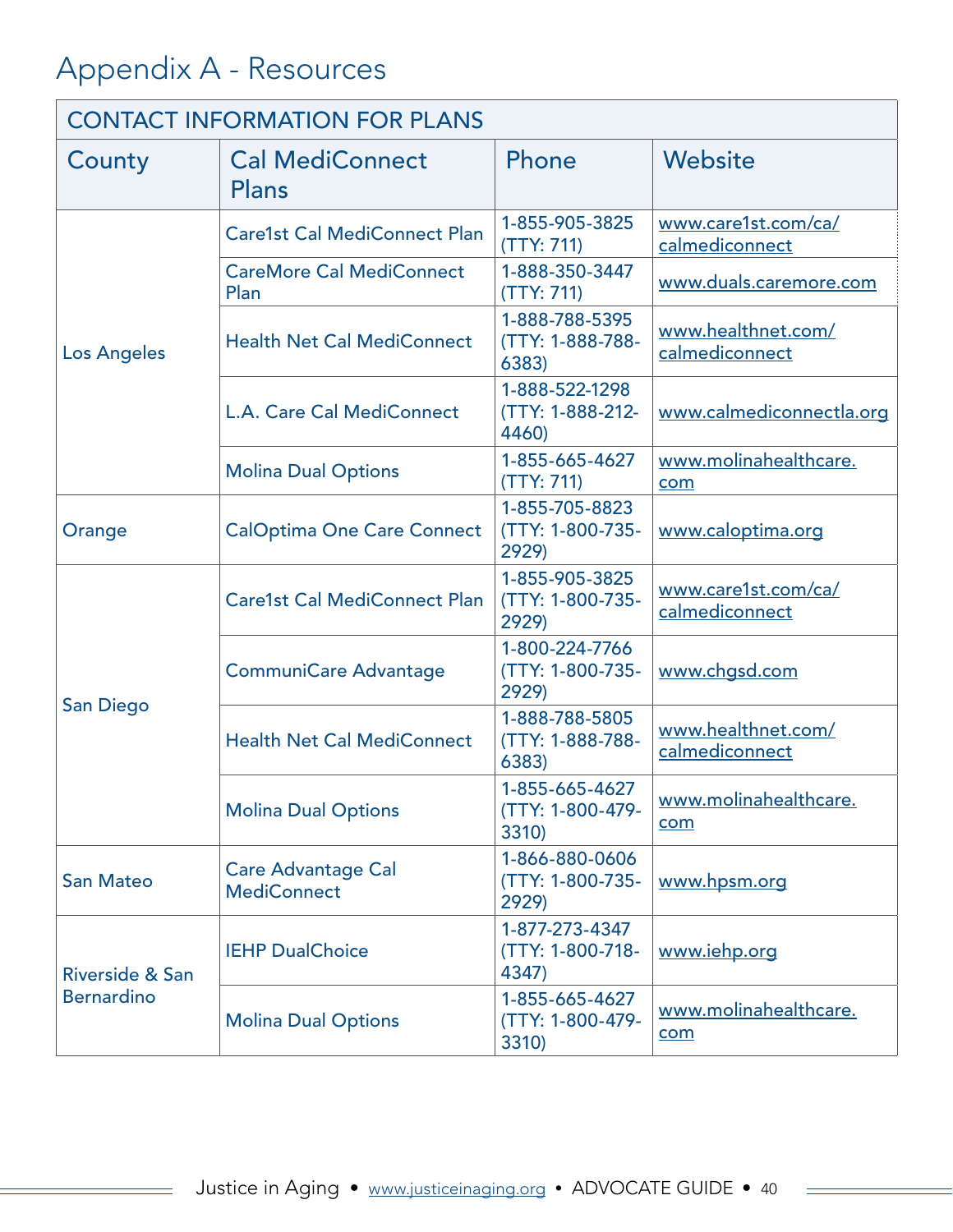| <b>CONTACT INFORMATION FOR PLANS</b> |                                 |                                             |                |  |  |
|--------------------------------------|---------------------------------|---------------------------------------------|----------------|--|--|
| County                               | <b>Cal MediConnect</b><br>Plans | Phone                                       | <b>Website</b> |  |  |
|                                      | <b>Anthem Blue Cross</b>        | 1-888-350-3532<br>(TTY: 711)                | www.anthem.com |  |  |
| Santa Clara                          | Santa Clara Family Health Plan  | 1-800-260-2055<br>(TTY: 1-800-735-<br>2929) | www.scfhp.com  |  |  |
|                                      |                                 |                                             |                |  |  |

## PACE CONTACT INFORMATION

| County                             | <b>PACE Plan</b>                                            | Phone          | Website                                                      |
|------------------------------------|-------------------------------------------------------------|----------------|--------------------------------------------------------------|
| <b>Los Angeles</b>                 | <b>Altamed Senior</b><br><b>BuenaCare</b><br><b>PACE</b>    | 1-877-462-2582 | www.altamed.org/seniorservices#BuenaCare                     |
|                                    | <b>Brandman</b><br><b>Centers for</b><br><b>Senior Care</b> | 1-877-462-2582 | www.brandmanseniorcare.org/                                  |
| Orange                             | <b>Cal Optima</b>                                           | 1-855-785-2584 | www.caloptima.org/en/Members/PACE.aspx                       |
| Riverside/San<br><b>Bernardino</b> | <b>InnovAge</b><br><b>PACE</b>                              | 1-888-992-4464 | www.myinnovage.org/ProgramsandServices/<br>InnovAgePACE.aspx |
| San Diego                          | St. Paul's PACE                                             | 1-619-677-3800 | www.stpaulspace.org/                                         |
|                                    | San Diego<br><b>PACE</b>                                    | 1-619-662-4100 | www.syhc.org/sdpace/                                         |
| <b>Santa Clara</b>                 | On Lok<br>Lifeways                                          | 1-888-886-6565 | www.onlok.org                                                |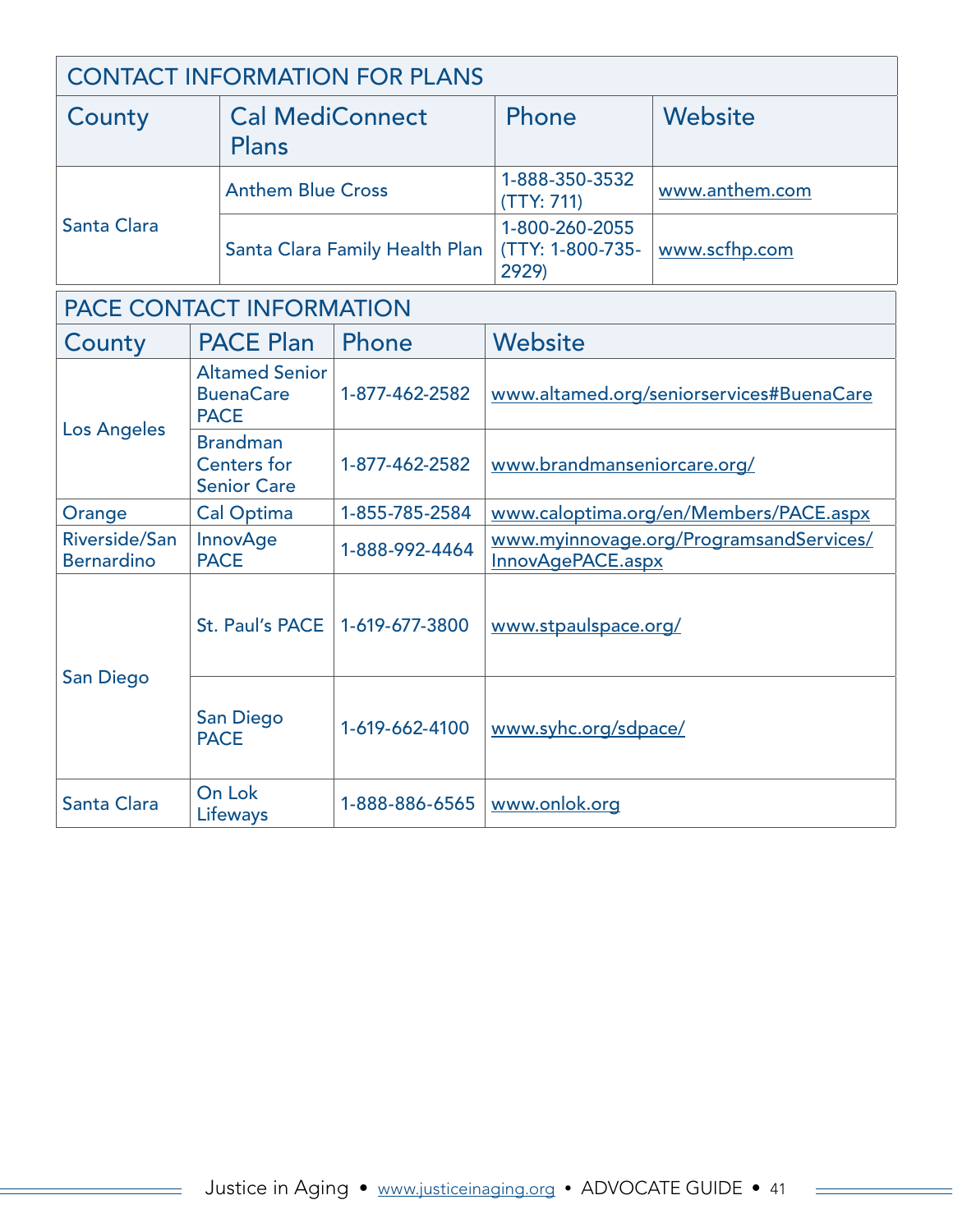| <b>CONSUMER ASSISTANCE</b>                       |                                                                                                                                 |                                    |                                                                |                                                                   |
|--------------------------------------------------|---------------------------------------------------------------------------------------------------------------------------------|------------------------------------|----------------------------------------------------------------|-------------------------------------------------------------------|
| <b>Resource</b>                                  | <b>Assistance</b><br>Provided                                                                                                   | County                             | Phone                                                          | Website                                                           |
| <b>CCI</b><br>Ombudsman                          | Assistance with<br><b>CCI, including Cal</b><br>MediConnect,<br>enrollment, appeals,<br>and grievances                          | <b>All CCI</b><br>counties         | 855-501-3077                                                   | www.calduals.org/<br>terms-and-conditions/<br>ombudsman-resources |
| <b>HICAP</b>                                     | Free information and<br>counseling about<br><b>Medicare for individual</b><br>beneficiaries.                                    | <b>Los Angeles</b>                 | <b>Center for Health</b><br><b>Care Rights</b><br>213-383-4519 |                                                                   |
|                                                  |                                                                                                                                 | Orange                             | <b>Council on Aging</b><br>- Orange County<br>714-560-0424     | www.coaoc.org                                                     |
|                                                  |                                                                                                                                 | Riverside/San<br><b>Bernardino</b> | 909-256-8369                                                   |                                                                   |
|                                                  |                                                                                                                                 | <b>San Diego</b>                   | <b>Elder Law and</b><br>Advocacy<br>858-565-8772               | www.seniorlaw-sd.org                                              |
|                                                  |                                                                                                                                 | <b>San Mateo</b>                   | Self Help for the<br><b>Elderly</b><br>650-627-9350            | www.selfhelpelderly.<br>org                                       |
|                                                  |                                                                                                                                 | <b>Santa Clara</b>                 | Sourcewise<br>408-296-8290                                     | www.careaccess.org                                                |
| <b>Disability</b><br><b>Rights</b><br>California | Advocate, educate,<br>investigate and<br>litigate to advance<br>and protect the rights<br>of Californians with<br>disabilities. | <b>Statewide</b>                   | 1-800-776-5746<br>(TTY: 1-800-719-<br>5798)                    | www.<br>disabilityrightsca.org                                    |
| <b>Health</b><br>Consumer<br><b>Alliance</b>     | Assist consumers in<br>obtaining essential<br>health care.                                                                      | Statewide                          |                                                                | www.healthconsumer.<br>org                                        |
| LawHelpCA                                        | <b>Helping Californians</b><br>find legal aid and<br>self-help resources                                                        | <b>Statewide</b>                   |                                                                | www.lawhelpca.org                                                 |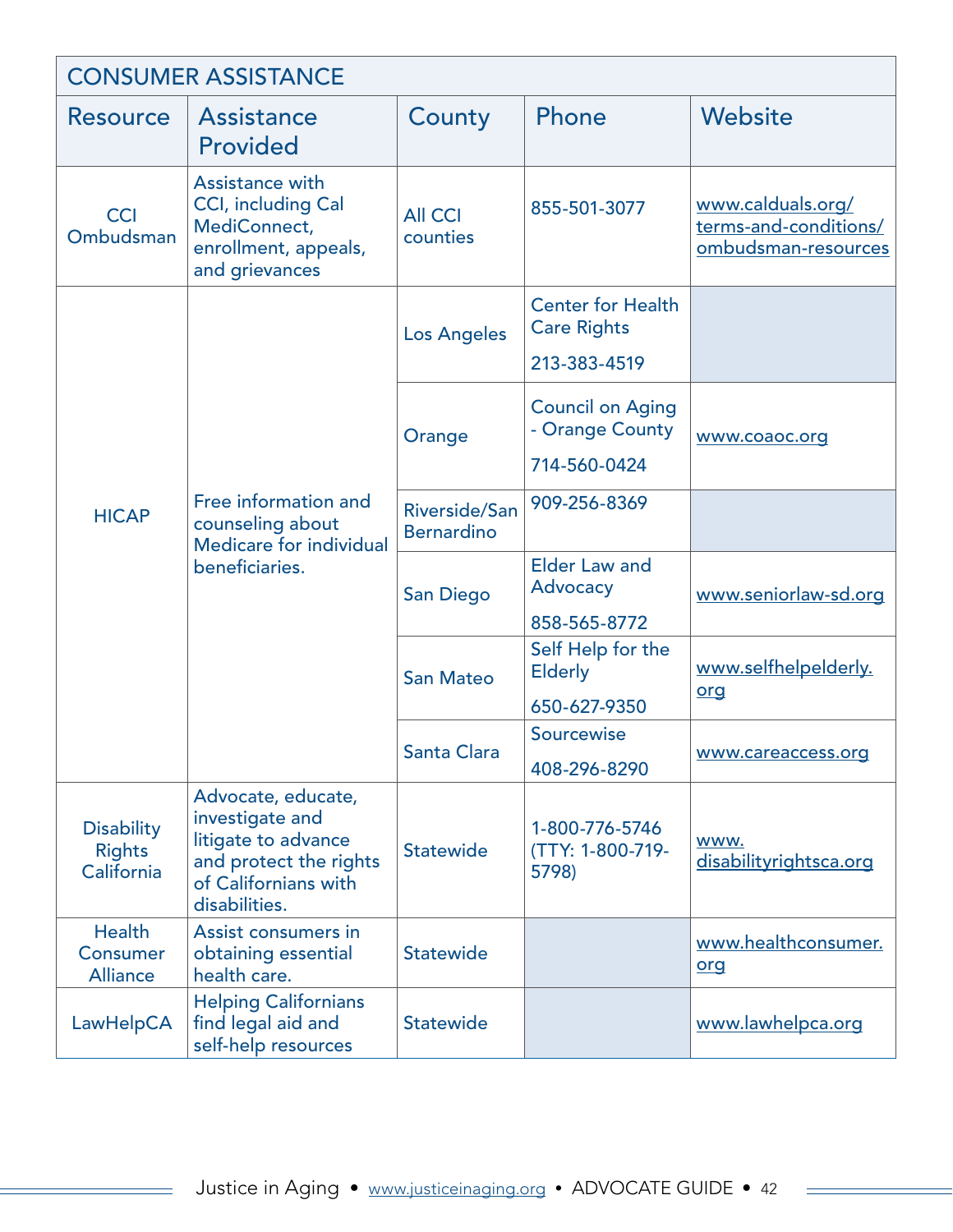| <b>STATE AND FEDERAL RESOURCES</b>                             |                                         |                                                                                                                                                    |  |
|----------------------------------------------------------------|-----------------------------------------|----------------------------------------------------------------------------------------------------------------------------------------------------|--|
| Agency                                                         | Phone                                   | Website                                                                                                                                            |  |
| <b>DHCS</b>                                                    |                                         | www.dhcs.ca.gov/provgovpart/<br>Pages/CoordinatedCareIntiatiave.<br>aspx<br>www.dhcs.ca.gov/Pages/<br>DualsDemonstration.aspx<br>www.calduals.org/ |  |
| <b>Health Care Options</b>                                     | 1-844-580-7272<br>(TTY: 1-800-430-7077) | www.healthcareoptions.dhcs.<br>ca.gov                                                                                                              |  |
| <b>CCI Independent Ombudsman</b>                               | 1-855-501-3077                          | www.calduals.org/terms-<br>and-conditions/ombudsman-<br>resources                                                                                  |  |
| <b>Department of Managed Health Care</b><br><b>Help Center</b> | 1-888-466-2219<br>(TTY: 1-877-688-9891) |                                                                                                                                                    |  |
| Medi-Cal Managed Care Ombudsman                                | 1-888-452-8609                          |                                                                                                                                                    |  |
| <b>Office Of The Patient Advocate</b>                          |                                         | http://www.opa.ca.gov/Pages/<br>Home.aspx                                                                                                          |  |
| <b>State Fair Hearing Requests</b>                             | 1-800-952-5253                          |                                                                                                                                                    |  |
| <b>Medicare Medicaid Coordination</b><br><b>Office</b>         |                                         | www.cms.gov/Medicare-<br>Medicaid-Coordination/<br>Medicare-MedicaidCoordination.<br>html                                                          |  |
| <b>Medicare</b>                                                | 1-800-Medicare<br>(TTY: 1-877-486-2048) |                                                                                                                                                    |  |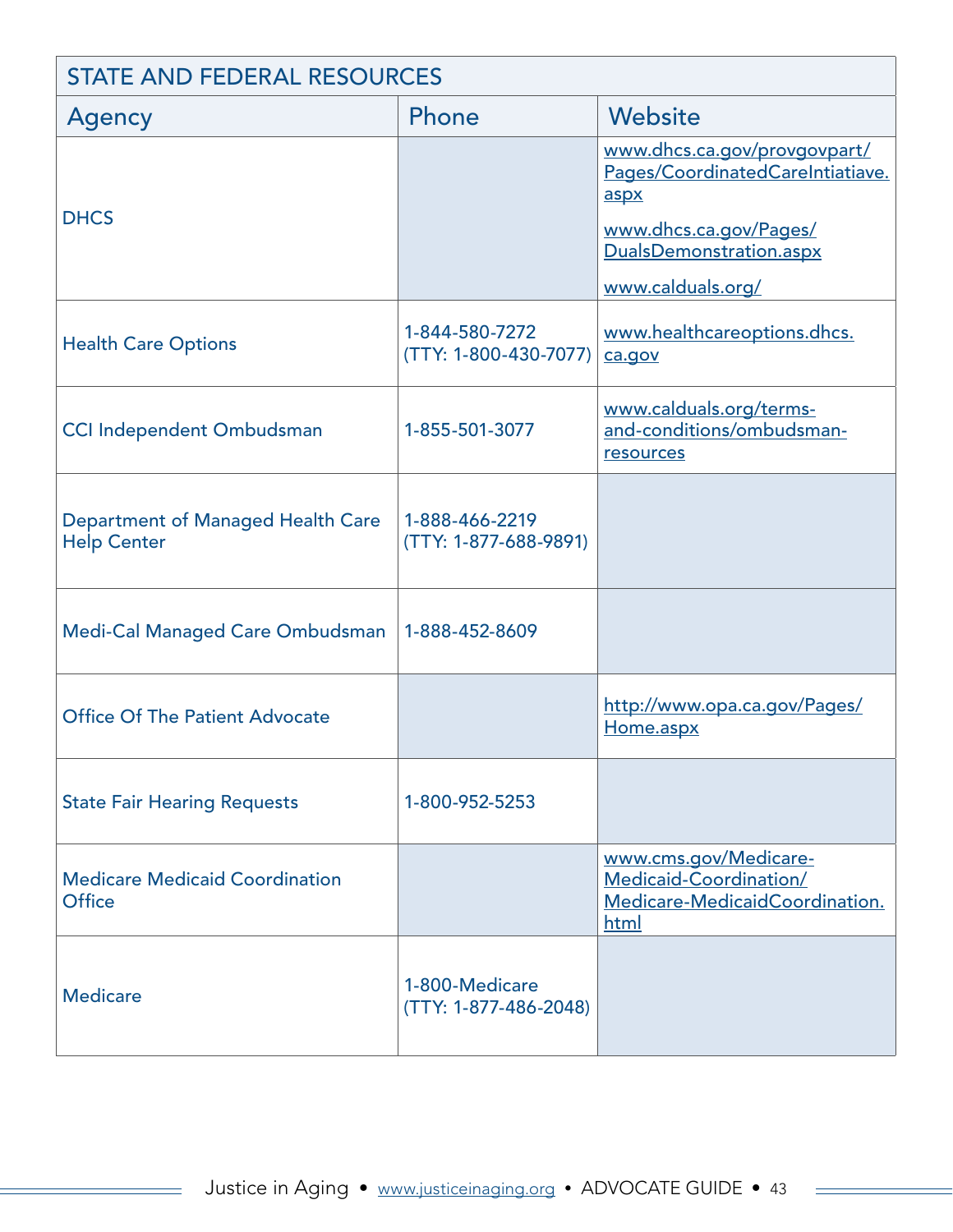| <b>CAL MEDICONNECT RESOURCES</b>                               |                                                                                                    |  |
|----------------------------------------------------------------|----------------------------------------------------------------------------------------------------|--|
| <b>Resource</b>                                                | Website                                                                                            |  |
| <b>Cal MediConnect Physician Toolkit</b>                       | http://www.calduals.org/2016/08/24/updated-<br>physician-toolkit/                                  |  |
| <b>Cal MediConnect Beneficiary Toolkit</b>                     | http://www.calduals.org/2016/08/24/new-cal-<br>mediconnect-beneficiary-toolkit/                    |  |
| <b>Cal MediConnect Hospital Case Manager</b><br><b>Toolkit</b> | http://calduals.org/wp-content/uploads/2016/10/<br>Case-Manager-Toolkit -10 20 16 FINAL.pdf        |  |
| <b>Care Coordination Fact Sheet</b>                            | http://www.calduals.org/wp-content/<br>uploads/2016/07/CMC PartnersinCare Flyer<br>EN 07.25.16.pdf |  |
| <b>CalMediConnect Video</b>                                    | https://online.care1st.com/aboutcmc.html                                                           |  |

## Opportunities for Systemic Advocacy

Advocates have many roles to fill with the implementation of the CCI. In addition to preparing to counsel individual beneficiaries, advocates can also influence the development of the CCI program. Below is a list of ways to get involved.

| How to get involved                                                        | <b>Contact Information</b>                                                                                                              |
|----------------------------------------------------------------------------|-----------------------------------------------------------------------------------------------------------------------------------------|
| Join a regional coalition                                                  | Contact your local coalition listed here: http://www.<br>thescanfoundation.org/our-goals/dual-integration/<br>community-of-constituents |
| Participate in DHCS stakeholder calls and<br>meetings                      | www.Calduals.org                                                                                                                        |
| Participate in plan stakeholder meetings                                   | Each plan's website provides information about<br>stakeholder meetings                                                                  |
| Participate in beneficiary advocate<br>coalitions and information sharing. | Contact Justice in Aging, Amber Christ, achrist@<br>justiceinaging.org, or Denny Chan, dchan@<br>justiceinaging.org.                    |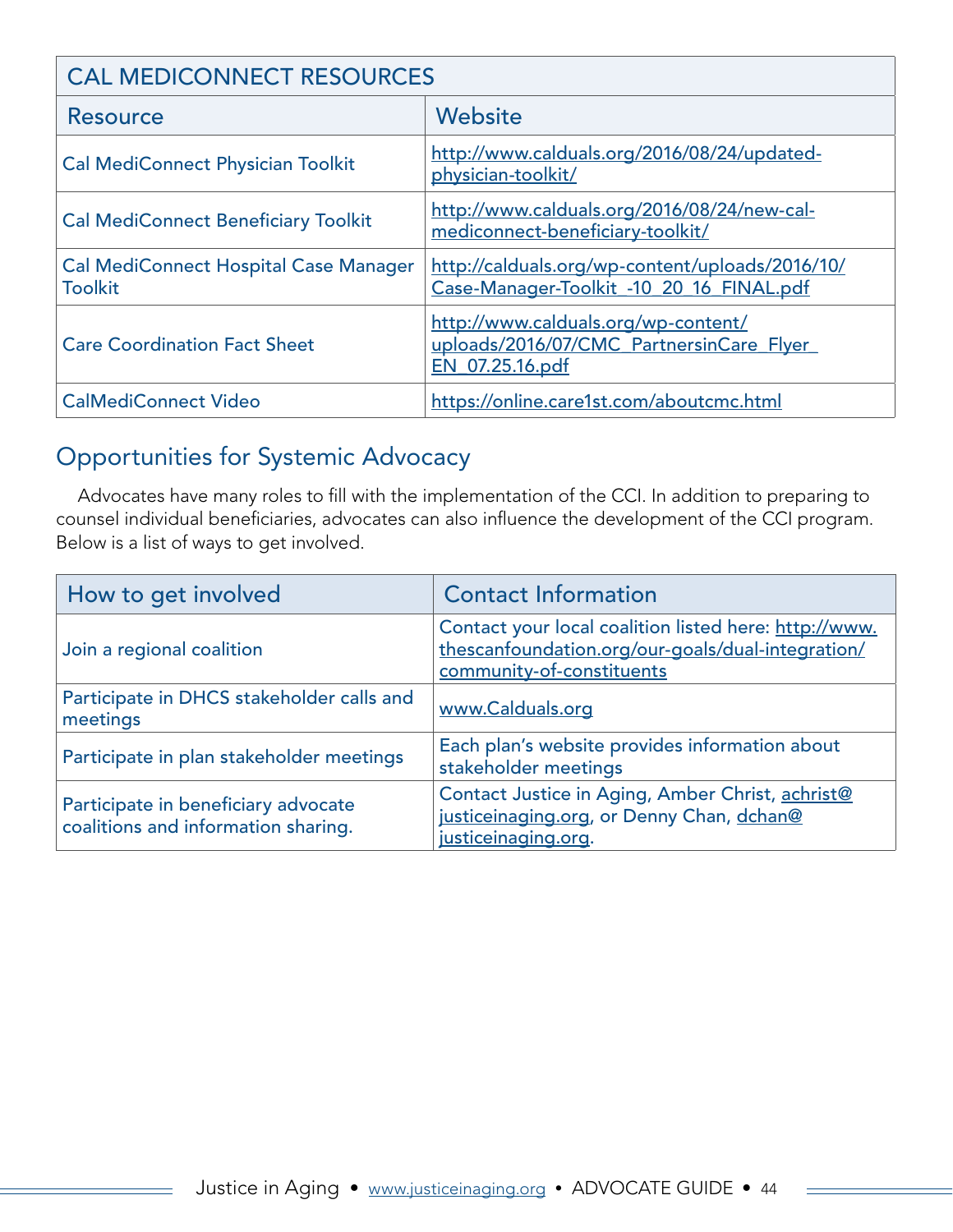## <span id="page-44-0"></span>Appendix B

 $=$ 

 $\overline{\phantom{0}}$ 

| <b>EVALUATIONS</b>                                                                                                                             |                 |                                                                                                                                                                                                                                     |  |
|------------------------------------------------------------------------------------------------------------------------------------------------|-----------------|-------------------------------------------------------------------------------------------------------------------------------------------------------------------------------------------------------------------------------------|--|
| <b>Name</b>                                                                                                                                    | Date            | Website                                                                                                                                                                                                                             |  |
| <b>Findings from Wave 5 of Rapid</b><br><b>Cycle Polling Project</b>                                                                           | December 2017   | http://www.thescanfoundation.org/<br>sites/default/files/2017 wave 5<br>summary report 12 13 17 final 0.pdf                                                                                                                         |  |
| Provision of HCBS through Cal<br><b>MediConnect Plans</b>                                                                                      | November 2017   | http://www.thescanfoundation.org/<br>sites/default/files/ucb researchbrief<br>hcbs final.pdf                                                                                                                                        |  |
| <b>Evaluation of Cal MediConnect</b>                                                                                                           | October 2017    | http://www.thescanfoundation.<br>org/sites/default/files/graham<br>presentation evaluation of cal<br>mediconnect final2.pdf                                                                                                         |  |
| <b>Cal MediConnect Enrollment:</b><br><b>Why Are Dual-Eligible</b><br><b>Consumers in Los Angeles</b><br><b>County Opting Out?</b>             | September 2017  | http://healthpolicy.ucla.edu/<br>publications/Documents/PDF/2017/<br>calmediconnect-brief-sep2017.pdf                                                                                                                               |  |
| <b>Update on Demonstrations</b><br>for Dual-Eligible Medicare-<br><b>Medicaid Beneficiaries</b>                                                | August 2017     | https://bipartisanpolicy.org/library/<br>update-on-demonstrations-for-<br>dual-eligible-medicare-medicaid-<br>beneficiaries/                                                                                                        |  |
| <b>Enrollee Experiences in the</b><br><b>Medicare-Medicaid Financial</b><br><b>Alignment Initiative: Results</b><br>from the 2016 CAHPS Survey | August 2017     | https://www.cms.gov/Medicare-<br><b>Medicaid-Coordination/Medicare-</b><br>and-Medicaid-Coordination/<br><b>Medicare-Medicaid-Coordination-</b><br>Office/FinancialAlignmentInitiative/<br>Downloads/FAICAHPSResultsAug2017.<br>pdf |  |
| <b>Coordination of Behavioral</b><br><b>Health Care Through Cal</b><br><b>MediConnect</b>                                                      | August 2017     | http://www.thescanfoundation.org/<br>sites/default/files/coordination of<br>behavioral_health_care_through_cal_<br>mediconnect brief ucb- august 2017.<br>pdf                                                                       |  |
| <b>Impact of Cal MediConnect on</b><br><b>Transitions from Institutional to</b><br><b>Community Based Settings</b>                             | <b>May 2017</b> | http://www.thescanfoundation.org/<br>sites/default/files/the impact of cal<br>mediconnect on transitions from<br>institutional to community-based<br>settings may 2017.pdf                                                          |  |

 $=$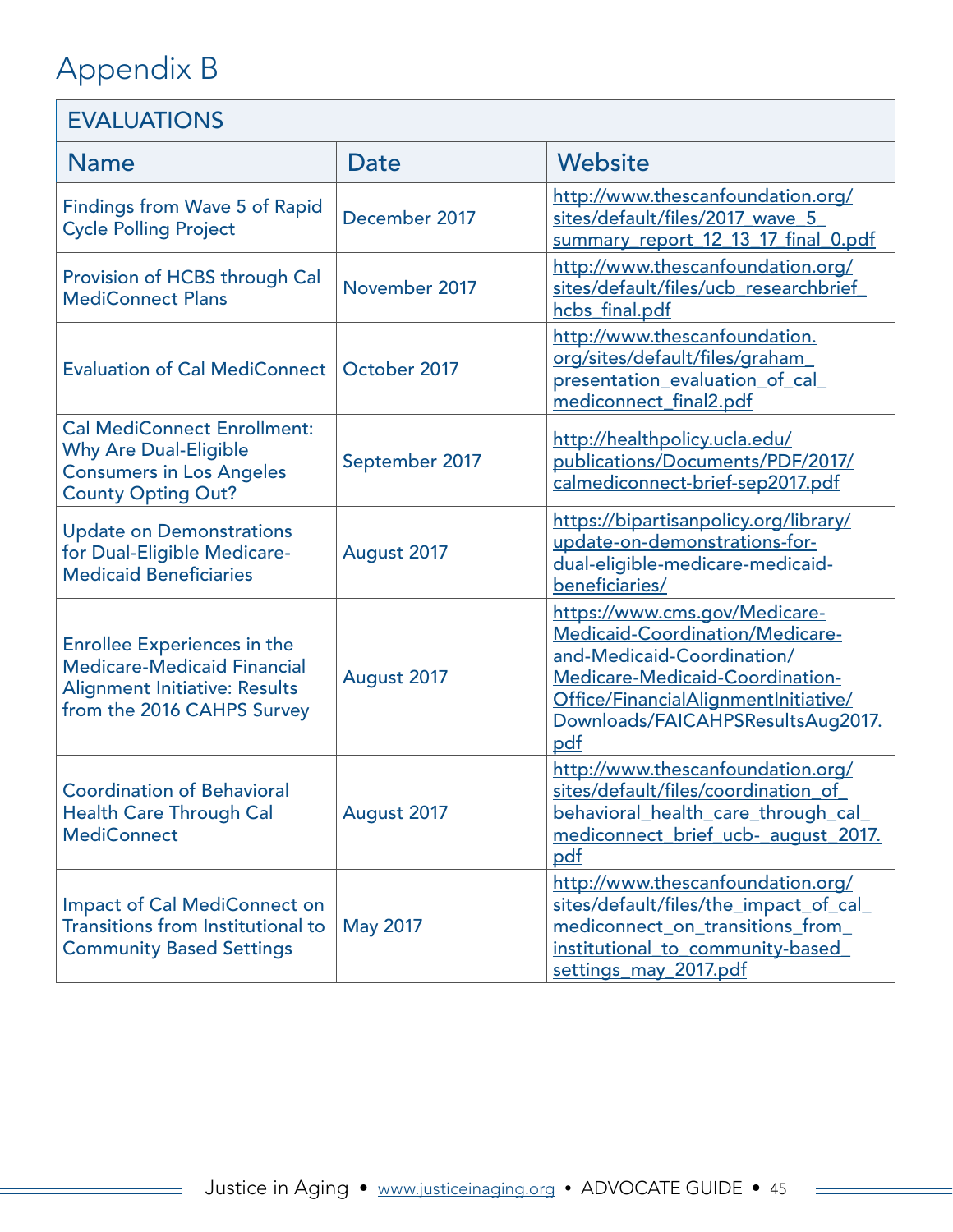| <b>EVALUATIONS</b>                                                                                                                                               |                        |                                                                                                                                                                                                                                                                                          |  |
|------------------------------------------------------------------------------------------------------------------------------------------------------------------|------------------------|------------------------------------------------------------------------------------------------------------------------------------------------------------------------------------------------------------------------------------------------------------------------------------------|--|
| <b>Name</b>                                                                                                                                                      | Date                   | Website                                                                                                                                                                                                                                                                                  |  |
| <b>Beneficiary Experience: Early</b><br><b>Findings from Focus Groups</b><br>with Enrollees Participating<br>in the Financial Alignment<br><b>Initiative</b>     | <b>March 2017</b>      | https://www.cms.gov/Medicare-<br><b>Medicaid-Coordination/Medicare-</b><br>and-Medicaid-Coordination/<br>Medicare-Medicaid-Coordination-<br>Office/FinancialAlignmentInitiative/<br>Downloads/<br>FocusGroupIssueBrief508032017.pdf                                                      |  |
| <b>Early Findings on Care</b><br><b>Coordination in Capitated</b><br><b>Medicare-Medicaid Plans</b><br><b>Under the Financial Alignment</b><br><b>Initiative</b> | <b>March 2017</b>      | https://www.cms.gov/Medicare-<br>Medicaid-Coordination/Medicare-<br>and-Medicaid-Coordination/<br>Medicare-Medicaid-Coordination-<br>Office/FinancialAlignmentInitiative/<br>Downloads/<br>CareCoordinationIssueBrief508032017.<br>pdf                                                   |  |
| <b>Findings from Wave 4 of Rapid</b><br><b>Cycle Polling Project</b>                                                                                             | December 2016          | http://www.thescanfoundation.org/<br>sites/default/files/wave 4 press<br>release.pdf                                                                                                                                                                                                     |  |
| <b>Evaluation of Cal MediConnect:</b><br>Key Findings from a Survey<br>with Beneficiaries                                                                        | <b>August 17, 2016</b> | http://www.thescanfoundation.<br>org/sites/default/files/uc_duals<br>phonesurvey 2016.pdf                                                                                                                                                                                                |  |
| <b>Cal MediConnect: How Have</b><br><b>Health Systems Responded</b>                                                                                              | <b>July 2016</b>       | http://www.thescanfoundation.org/<br>sites/default/files/cal mediconnect<br>health system full report.pdf                                                                                                                                                                                |  |
| Findings from Waves 1-3 of<br><b>Rapid Cycle Polling Project</b>                                                                                                 | <b>June 2016</b>       | http://www.thescanfoundation.org/<br>sites/default/files/wave 3 powerpoint<br>summary report june 2016.pdf                                                                                                                                                                               |  |
| Issues affecting dual-eligible<br>beneficiaries: CMS's financial<br>alignment demonstration and<br>the Medicare Savings Programs                                 | <b>June 2016</b>       | http://www.medpac.gov/docs/<br>default-source/reports/chapter-<br>9-issues-affecting-dual-eligible-<br>beneficiaries-cms-s-financial-alignment-<br>demonstration-and-t.pdf?sfvrsn=0                                                                                                      |  |
| <b>Evaluation of Cal MediConnect:</b><br><b>Key Findings from Focus</b><br><b>Groups with Beneficiaries</b>                                                      | <b>March 2016</b>      | http://www.thescanfoundation.org/<br>sites/default/files/cal mediconnect<br>key findings brief march 2016.<br><u>pdf?utm_source=3-23-16+%28TSF%</u><br>3A+Cal+MediConnect+report+%26<br>+brief%3B+Hispanic+poll+results+<br><u>%29&amp;utm_campaign=3-23-16&amp;utm_</u><br>medium=email |  |